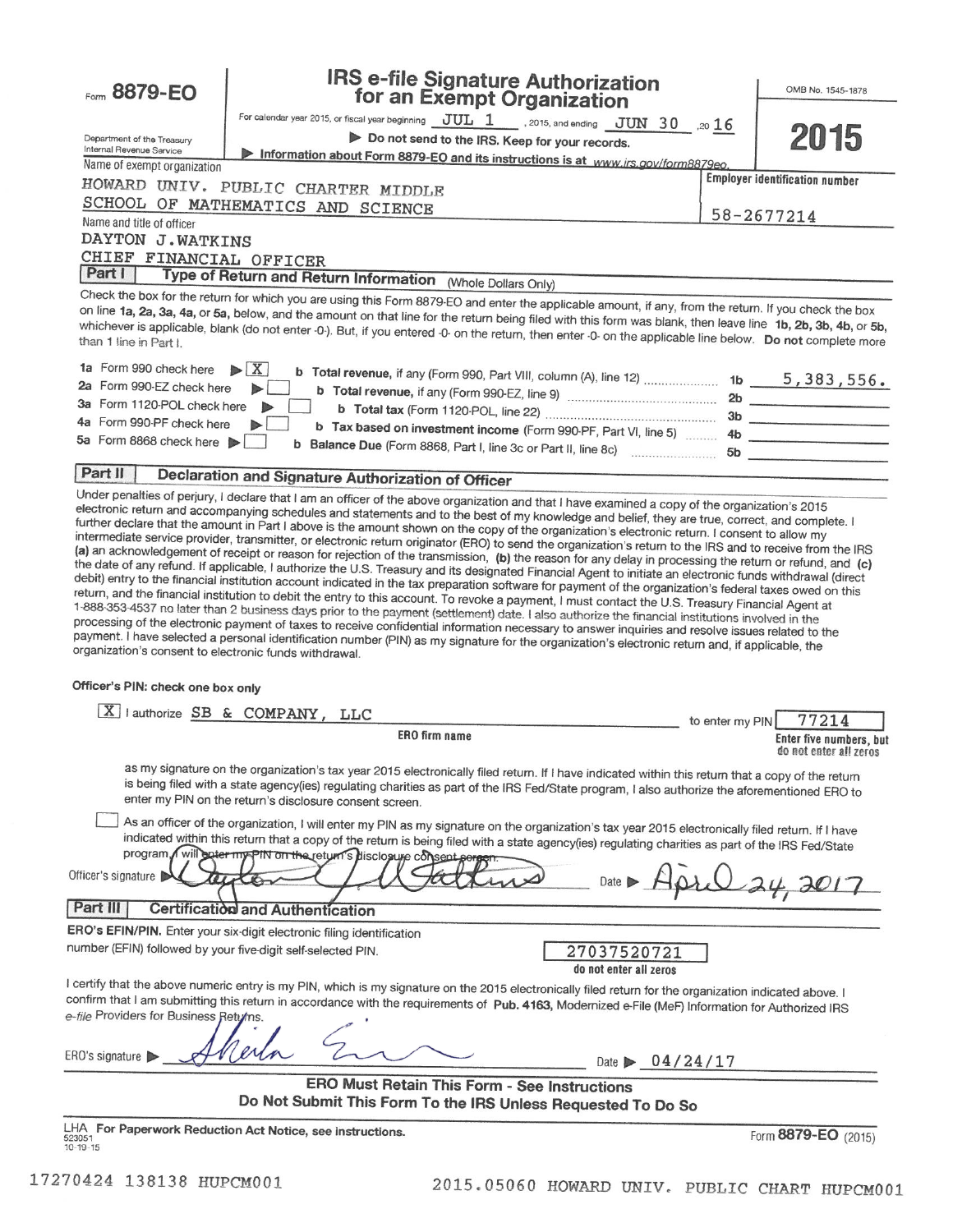|                                                        |                                                                                                                                                                            | EXTENDED TO MAY 15, 2017                 |            |                                                           | OMB No. 1545-0047                          |
|--------------------------------------------------------|----------------------------------------------------------------------------------------------------------------------------------------------------------------------------|------------------------------------------|------------|-----------------------------------------------------------|--------------------------------------------|
| <b>Form 990</b>                                        | <b>Return of Organization Exempt From Income Tax</b><br>Under section 501(c), 527, or 4947(a)(1) of the Internal Revenue Code (except private foundations)                 |                                          |            |                                                           |                                            |
|                                                        | Do not enter social security numbers on this form as it may be made public.                                                                                                |                                          |            |                                                           |                                            |
| Department of the Treasury<br>Internal Revenue Service | Information about Form 990 and its instructions is at www.irs.gov/form990.                                                                                                 |                                          |            |                                                           | <b>Open to Public</b><br>Inspection        |
|                                                        | A For the 2015 calendar year, or tax year beginning $JUL$ 1, $2015$                                                                                                        |                                          |            | and ending JUN 30, 2016                                   |                                            |
| <b>B</b> Check if                                      | <b>C</b> Name of organization                                                                                                                                              |                                          |            | D Employer identification number                          |                                            |
| applicable:                                            | HOWARD UNIV. PUBLIC CHARTER MIDDLE                                                                                                                                         |                                          |            |                                                           |                                            |
| Address<br>change                                      | SCHOOL OF MATHEMATICS AND SCIENCE                                                                                                                                          |                                          |            |                                                           |                                            |
| Name<br>change                                         | Doing business as                                                                                                                                                          |                                          |            |                                                           | 58-2677214                                 |
| Initial<br>return                                      | Number and street (or P.O. box if mail is not delivered to street address)                                                                                                 |                                          | Room/suite | E Telephone number                                        |                                            |
| Final<br>return/                                       | 405 HOWARD PLACE NW                                                                                                                                                        |                                          |            |                                                           | $202 - 806 - 7725$                         |
| termin-<br>ated                                        | City or town, state or province, country, and ZIP or foreign postal code                                                                                                   |                                          |            | G Gross receipts \$                                       | $\overline{5,383,556}$ .                   |
| Amended<br> return                                     | 20059<br>WASHINGTON, DC                                                                                                                                                    |                                          |            | H(a) Is this a group return                               |                                            |
| Applica-<br>tion                                       | F Name and address of principal officer: DAYTON J. WATKINS                                                                                                                 |                                          |            | for subordinates?                                         | $\sqrt{}$ Yes $\sqrt{X}$ No                |
| pending                                                | SAME AS C ABOVE                                                                                                                                                            |                                          |            | $H(b)$ Are all subordinates included? $\Box$              | <b>Yes</b><br><b>No</b>                    |
|                                                        | Tax-exempt status: $\boxed{\mathbf{X}}$ 501(c)(3)<br>$501(c)$ (                                                                                                            | $\sqrt{2}$ (insert no.)<br>4947(a)(1) or | 527        |                                                           | If "No," attach a list. (see instructions) |
|                                                        | J Website: WWW.HOWARD.EDU/MS2                                                                                                                                              |                                          |            | $H(c)$ Group exemption number $\blacktriangleright$       |                                            |
|                                                        | K Form of organization: X Corporation<br>Association<br>Trust                                                                                                              | Other $\blacktriangleright$              |            | L Year of formation: $2003$ M State of legal domicile: DC |                                            |
| Part I                                                 | <b>Summary</b>                                                                                                                                                             |                                          |            |                                                           |                                            |
| 1.                                                     | Briefly describe the organization's mission or most significant activities: HOWARD UNIVERSITY PUBLIC CHARTER                                                               |                                          |            |                                                           |                                            |
|                                                        | MIDDLE SCHOOL OF MATHEMATICS AND SCIENCE (HUPCMS)                                                                                                                          |                                          |            | PROVIDES AN                                               |                                            |
| Governance<br>2                                        | Check this box $\blacktriangleright$<br>if the organization discontinued its operations or disposed of more than 25% of its net assets.                                    |                                          |            |                                                           |                                            |
| 3                                                      | Number of voting members of the governing body (Part VI, line 1a)                                                                                                          |                                          |            | 3                                                         |                                            |
| 4                                                      |                                                                                                                                                                            |                                          |            | $\overline{4}$                                            |                                            |
| <b>Activities &amp;</b><br>5                           |                                                                                                                                                                            |                                          |            | 5                                                         | 100                                        |
| 6                                                      |                                                                                                                                                                            |                                          |            | 6                                                         | 10                                         |
|                                                        |                                                                                                                                                                            |                                          |            | 7a                                                        | 0.                                         |
|                                                        |                                                                                                                                                                            |                                          |            | 7b                                                        | $\overline{0}$ .                           |
|                                                        |                                                                                                                                                                            |                                          |            | <b>Prior Year</b>                                         | <b>Current Year</b>                        |
| 8                                                      | Contributions and grants (Part VIII, line 1h)                                                                                                                              |                                          |            | 1,376,427.                                                | 5,356,143.                                 |
| 9                                                      | Program service revenue (Part VIII, line 2g)                                                                                                                               |                                          |            | 4,585,317.                                                | 0.                                         |
| Revenue<br>10                                          |                                                                                                                                                                            |                                          |            | 2,532.                                                    | 792.                                       |
| 11                                                     | Other revenue (Part VIII, column (A), lines 5, 6d, 8c, 9c, 10c, and 11e)                                                                                                   |                                          |            | 0.                                                        | 26,621.                                    |
| 12                                                     | Total revenue - add lines 8 through 11 (must equal Part VIII, column (A), line 12)                                                                                         |                                          |            | 5,964,276.                                                | 5,383,556.                                 |
| 13                                                     | Grants and similar amounts paid (Part IX, column (A), lines 1-3)                                                                                                           |                                          |            | 0.                                                        | 0.                                         |
| 14                                                     | Benefits paid to or for members (Part IX, column (A), line 4)                                                                                                              |                                          |            | 0.                                                        | 0.                                         |
| 15                                                     | Salaries, other compensation, employee benefits (Part IX, column (A), lines 5-10)                                                                                          |                                          |            | $4,310,589$ .                                             | 4,029,937.                                 |
|                                                        |                                                                                                                                                                            |                                          |            | Ο.                                                        | 0.                                         |
| Expenses                                               |                                                                                                                                                                            |                                          |            |                                                           |                                            |
| 17                                                     |                                                                                                                                                                            |                                          |            | 2,429,125.                                                | 1,031,722.                                 |
| 18                                                     | Total expenses. Add lines 13-17 (must equal Part IX, column (A), line 25)                                                                                                  |                                          |            | 6,739,714.                                                | 5,061,659.                                 |
| 19                                                     |                                                                                                                                                                            |                                          |            | $-775, 438.$                                              | 321,897.                                   |
|                                                        |                                                                                                                                                                            |                                          |            | <b>Beginning of Current Year</b>                          | <b>End of Year</b>                         |
|                                                        | Total assets (Part X, line 16)                                                                                                                                             |                                          |            | 1,690,668.                                                | 2, 249, 620.                               |
| 20                                                     |                                                                                                                                                                            |                                          |            | 324,819.                                                  | 561,874.                                   |
| 21                                                     | Total liabilities (Part X, line 26)                                                                                                                                        |                                          |            |                                                           |                                            |
| 22                                                     |                                                                                                                                                                            |                                          |            | 1,365,849.                                                | 1,687,746.                                 |
| t Assets or<br>d Balances<br>Part II                   | <b>Signature Block</b>                                                                                                                                                     |                                          |            |                                                           |                                            |
|                                                        | Under penalties of perjury, I declare that I have examined this return, including accompanying schedules and statements, and to the best of my knowledge and belief, it is |                                          |            |                                                           |                                            |

| Sign                                                                                                | Signature of officer                                                                                         |                                  | Date                                     |  |  |  |  |  |
|-----------------------------------------------------------------------------------------------------|--------------------------------------------------------------------------------------------------------------|----------------------------------|------------------------------------------|--|--|--|--|--|
| Here                                                                                                | DAYTON<br>J.                                                                                                 | WATKINS, CHIEF FINANCIAL OFFICER |                                          |  |  |  |  |  |
|                                                                                                     | Type or print name and title                                                                                 |                                  |                                          |  |  |  |  |  |
|                                                                                                     | Print/Type preparer's name                                                                                   | Preparer's signature             | Date<br><b>PTIN</b><br>Check             |  |  |  |  |  |
| Paid                                                                                                | SHEILA EICHELBERGER                                                                                          |                                  | P00743897<br> 04/25/17 <br>self-emploved |  |  |  |  |  |
| Preparer                                                                                            | SB & COMPANY, LLC<br>Firm's name                                                                             |                                  | 20-2153727<br>Firm's $EIN$               |  |  |  |  |  |
| Use Only                                                                                            | 200 INTERNATIONAL CIRCLE,<br>Firm's address                                                                  | SUITE 5500                       |                                          |  |  |  |  |  |
|                                                                                                     | VALLEY,<br>HUNT                                                                                              | MD 21030                         | Phone no. $(410)$ 584-0060               |  |  |  |  |  |
| X<br>No<br>Yes<br>May the IRS discuss this return with the preparer shown above? (see instructions) |                                                                                                              |                                  |                                          |  |  |  |  |  |
|                                                                                                     | Form 990 (2015)<br>LHA For Paperwork Reduction Act Notice, see the separate instructions.<br>532001 12-16-15 |                                  |                                          |  |  |  |  |  |

SEE SCHEDULE O FOR ORGANIZATION MISSION STATEMENT CONTINUATION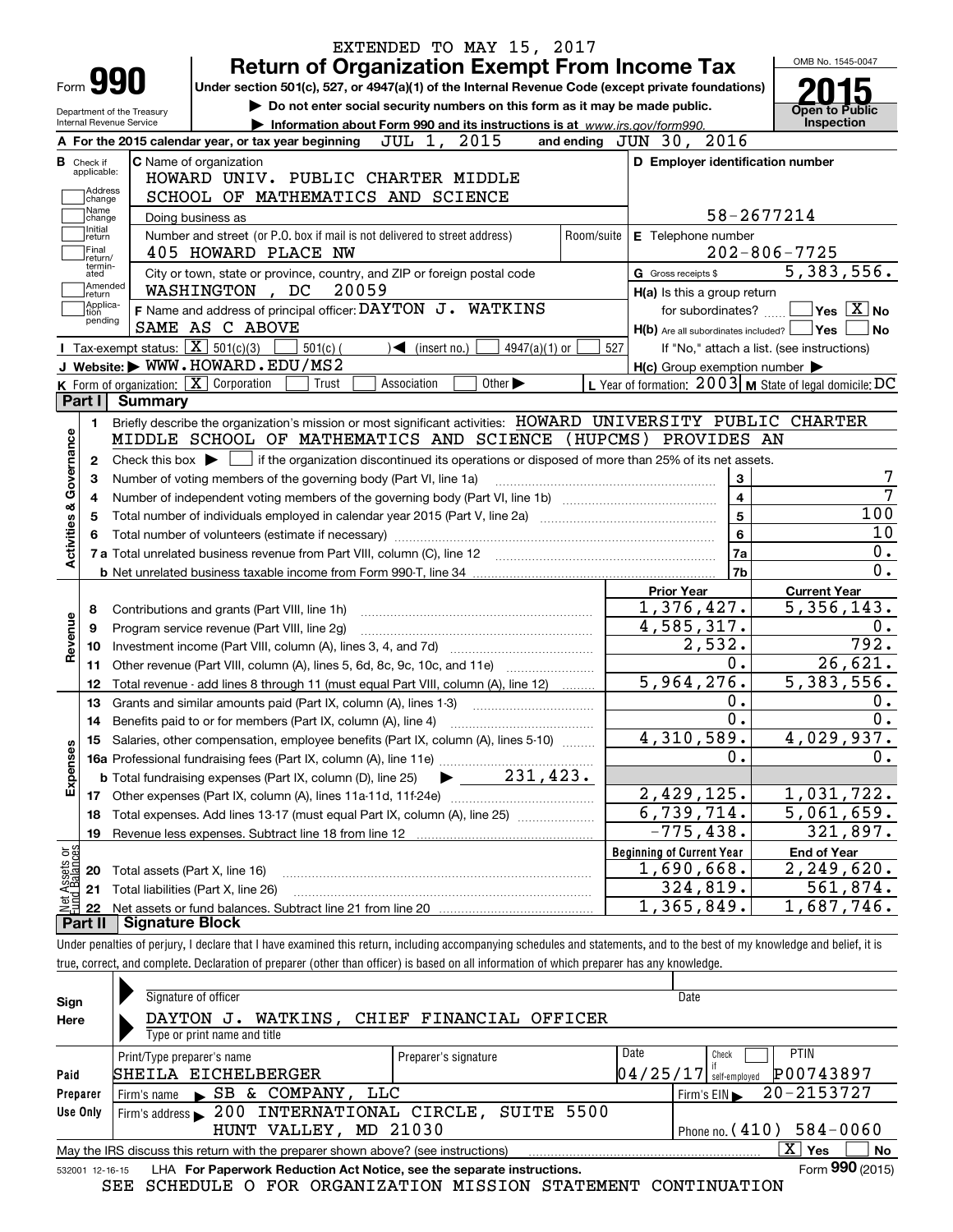|              | HOWARD UNIV. PUBLIC CHARTER MIDDLE                                                                                                           |            |                                        |
|--------------|----------------------------------------------------------------------------------------------------------------------------------------------|------------|----------------------------------------|
|              | SCHOOL OF MATHEMATICS AND SCIENCE<br>Form 990 (2015)                                                                                         | 58-2677214 | Page $2$                               |
|              | <b>Part III   Statement of Program Service Accomplishments</b>                                                                               |            |                                        |
|              |                                                                                                                                              |            |                                        |
| 1            | Briefly describe the organization's mission:<br>THE HOWARD UNIVERSITY MIDDLE SCHOOL OF MATHEMATICS AND SCIENCE (MS) IS                       |            |                                        |
|              | A PUBLIC CHARTER SCHOOL COMMITTED TO ACADEMIC EXCELLENCE, FOCUSING ON                                                                        |            |                                        |
|              | MATHEMATICS AND SCIENCE FOR GRADES 6 - 8.                                                                                                    |            |                                        |
|              | CONTINUED ON SCHEDULE O                                                                                                                      |            |                                        |
| $\mathbf{2}$ | Did the organization undertake any significant program services during the year which were not listed on                                     |            |                                        |
|              |                                                                                                                                              |            | $Yes \ \boxed{X}$ No                   |
|              | If "Yes," describe these new services on Schedule O.                                                                                         |            |                                        |
| 3            | Did the organization cease conducting, or make significant changes in how it conducts, any program services?                                 |            | $\sqrt{}$ Yes $\sqrt{}$ X $\sqrt{}$ No |
|              | If "Yes," describe these changes on Schedule O.                                                                                              |            |                                        |
| 4            | Describe the organization's program service accomplishments for each of its three largest program services, as measured by expenses.         |            |                                        |
|              | Section 501(c)(3) and 501(c)(4) organizations are required to report the amount of grants and allocations to others, the total expenses, and |            |                                        |
|              | revenue, if any, for each program service reported.                                                                                          |            |                                        |
| 4a           | 4, 459, 959. including grants of \$<br>(Expenses \$<br>) (Revenue \$<br>(Code:                                                               |            |                                        |
|              | THE SCHOOL PROVIDES AN ACADEMIC MODEL DESIGNED TO PREPARE MIDDLE SCHOOL                                                                      |            |                                        |
|              | STUDENTS FOR COLLEGE AND CAREERS IN MATH, SCIENCE, AND ENGINEERING.                                                                          |            | IT                                     |
|              | IS A TECHNOLOGY-ENABLED SCHOOL WITH THE BENEFIT OF BEING LOCATED ON AN                                                                       |            |                                        |
|              | ELITE COLLEGE CAMPUS.                                                                                                                        |            |                                        |
|              |                                                                                                                                              |            |                                        |
|              |                                                                                                                                              |            |                                        |
|              |                                                                                                                                              |            |                                        |
|              |                                                                                                                                              |            |                                        |
|              |                                                                                                                                              |            |                                        |
|              |                                                                                                                                              |            |                                        |
|              |                                                                                                                                              |            |                                        |
|              |                                                                                                                                              |            |                                        |
| 4b           |                                                                                                                                              |            |                                        |
|              |                                                                                                                                              |            |                                        |
|              |                                                                                                                                              |            |                                        |
|              |                                                                                                                                              |            |                                        |
|              |                                                                                                                                              |            |                                        |
|              |                                                                                                                                              |            |                                        |
|              |                                                                                                                                              |            |                                        |
|              |                                                                                                                                              |            |                                        |
|              |                                                                                                                                              |            |                                        |
|              |                                                                                                                                              |            |                                        |
|              |                                                                                                                                              |            |                                        |
|              |                                                                                                                                              |            |                                        |
| 4c           |                                                                                                                                              |            |                                        |
|              |                                                                                                                                              |            |                                        |
|              |                                                                                                                                              |            |                                        |
|              |                                                                                                                                              |            |                                        |
|              |                                                                                                                                              |            |                                        |
|              |                                                                                                                                              |            |                                        |
|              |                                                                                                                                              |            |                                        |
|              |                                                                                                                                              |            |                                        |
|              |                                                                                                                                              |            |                                        |
|              |                                                                                                                                              |            |                                        |
|              |                                                                                                                                              |            |                                        |
|              |                                                                                                                                              |            |                                        |
|              |                                                                                                                                              |            |                                        |
| 4d           | Other program services (Describe in Schedule O.)                                                                                             |            |                                        |
|              | ) (Revenue \$<br>(Expenses \$<br>including grants of \$                                                                                      |            |                                        |
| 4е           | 4,459,959.<br>Total program service expenses $\blacktriangleright$                                                                           |            |                                        |
| 532002       |                                                                                                                                              |            | Form 990 (2015)                        |
| 12-16-15     | 2                                                                                                                                            |            |                                        |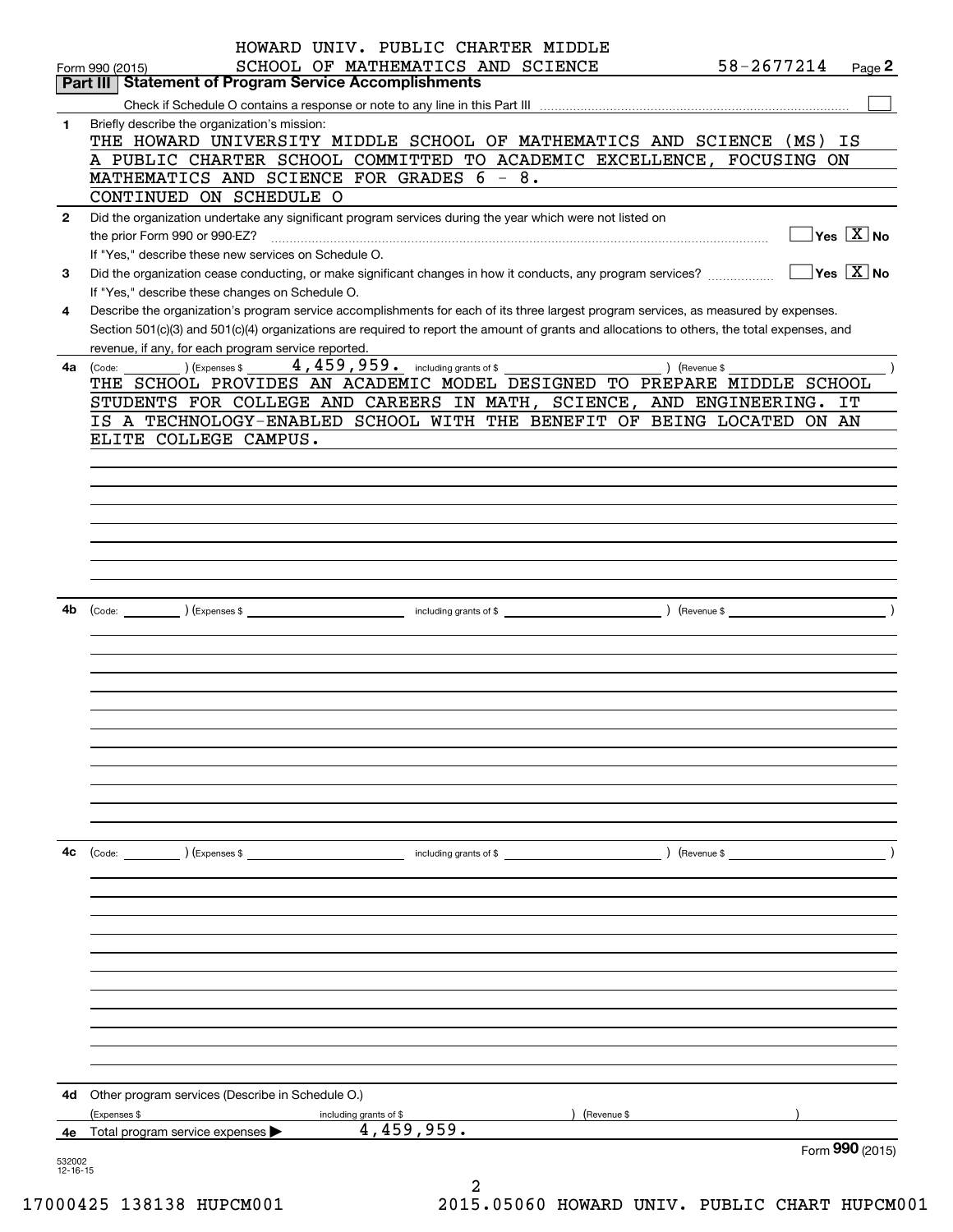|     |                                                                                                                                      |                 | Yes | No                      |
|-----|--------------------------------------------------------------------------------------------------------------------------------------|-----------------|-----|-------------------------|
| 1   | Is the organization described in section 501(c)(3) or 4947(a)(1) (other than a private foundation)?                                  |                 |     |                         |
|     |                                                                                                                                      | 1               | х   |                         |
| 2   |                                                                                                                                      | $\overline{2}$  | X   |                         |
| 3   | Did the organization engage in direct or indirect political campaign activities on behalf of or in opposition to candidates for      |                 |     |                         |
|     |                                                                                                                                      | 3               |     | X.                      |
| 4   | Section 501(c)(3) organizations. Did the organization engage in lobbying activities, or have a section 501(h) election in effect     |                 |     |                         |
|     |                                                                                                                                      | 4               |     | x                       |
| 5   | Is the organization a section 501(c)(4), 501(c)(5), or 501(c)(6) organization that receives membership dues, assessments, or         |                 |     |                         |
|     |                                                                                                                                      | 5               |     | x                       |
| 6   | Did the organization maintain any donor advised funds or any similar funds or accounts for which donors have the right to            |                 |     |                         |
|     | provide advice on the distribution or investment of amounts in such funds or accounts? If "Yes," complete Schedule D, Part I         | 6               |     | x                       |
| 7   | Did the organization receive or hold a conservation easement, including easements to preserve open space,                            |                 |     |                         |
|     |                                                                                                                                      | 7               |     | x                       |
| 8   | Did the organization maintain collections of works of art, historical treasures, or other similar assets? If "Yes," complete         |                 |     |                         |
|     |                                                                                                                                      | 8               |     | x                       |
| 9   | Did the organization report an amount in Part X, line 21, for escrow or custodial account liability, serve as a custodian for        |                 |     |                         |
|     | amounts not listed in Part X; or provide credit counseling, debt management, credit repair, or debt negotiation services?            |                 |     |                         |
|     | If "Yes," complete Schedule D, Part IV                                                                                               | 9               |     | x                       |
| 10  | Did the organization, directly or through a related organization, hold assets in temporarily restricted endowments, permanent        |                 |     |                         |
|     |                                                                                                                                      | 10              |     | х                       |
| 11  | If the organization's answer to any of the following questions is "Yes," then complete Schedule D, Parts VI, VII, VIII, IX, or X     |                 |     |                         |
|     | as applicable.                                                                                                                       |                 |     |                         |
|     | a Did the organization report an amount for land, buildings, and equipment in Part X, line 10? If "Yes," complete Schedule D,        |                 |     |                         |
|     |                                                                                                                                      | 11a             | X   |                         |
|     | <b>b</b> Did the organization report an amount for investments - other securities in Part X, line 12 that is 5% or more of its total |                 |     |                         |
|     |                                                                                                                                      | 11 <sub>b</sub> | x   |                         |
|     | c Did the organization report an amount for investments - program related in Part X, line 13 that is 5% or more of its total         |                 |     |                         |
|     |                                                                                                                                      | 11c             |     | X                       |
|     | d Did the organization report an amount for other assets in Part X, line 15 that is 5% or more of its total assets reported in       |                 |     |                         |
|     |                                                                                                                                      | <b>11d</b>      |     | x                       |
|     |                                                                                                                                      | <b>11e</b>      |     | $\overline{\mathbf{x}}$ |
|     | f Did the organization's separate or consolidated financial statements for the tax year include a footnote that addresses            |                 |     |                         |
|     | the organization's liability for uncertain tax positions under FIN 48 (ASC 740)? If "Yes," complete Schedule D, Part X               | 11f             | x   |                         |
|     | 12a Did the organization obtain separate, independent audited financial statements for the tax year? If "Yes," complete              |                 |     |                         |
|     | Schedule D, Parts XI and XII                                                                                                         | 12a             | x   |                         |
|     | <b>b</b> Was the organization included in consolidated, independent audited financial statements for the tax year?                   |                 |     |                         |
|     | If "Yes," and if the organization answered "No" to line 12a, then completing Schedule D, Parts XI and XII is optional                | 12b             |     | х                       |
| 13  |                                                                                                                                      | 13              | х   |                         |
| 14a | Did the organization maintain an office, employees, or agents outside of the United States?                                          | 14a             |     | X                       |
| b   | Did the organization have aggregate revenues or expenses of more than \$10,000 from grantmaking, fundraising, business,              |                 |     |                         |
|     | investment, and program service activities outside the United States, or aggregate foreign investments valued at \$100,000           |                 |     |                         |
|     |                                                                                                                                      | 14b             |     | x                       |
| 15  | Did the organization report on Part IX, column (A), line 3, more than \$5,000 of grants or other assistance to or for any            |                 |     |                         |
|     |                                                                                                                                      | 15              |     | x                       |
| 16  | Did the organization report on Part IX, column (A), line 3, more than \$5,000 of aggregate grants or other assistance to             |                 |     |                         |
|     |                                                                                                                                      | 16              |     | X                       |
| 17  | Did the organization report a total of more than \$15,000 of expenses for professional fundraising services on Part IX,              |                 |     |                         |
|     |                                                                                                                                      | 17              |     | x                       |
| 18  | Did the organization report more than \$15,000 total of fundraising event gross income and contributions on Part VIII, lines         |                 |     |                         |
|     |                                                                                                                                      | 18              |     | x                       |
| 19  | Did the organization report more than \$15,000 of gross income from gaming activities on Part VIII, line 9a? If "Yes."               |                 |     |                         |
|     |                                                                                                                                      | 19              | nnn | x                       |

Form (2015) **990**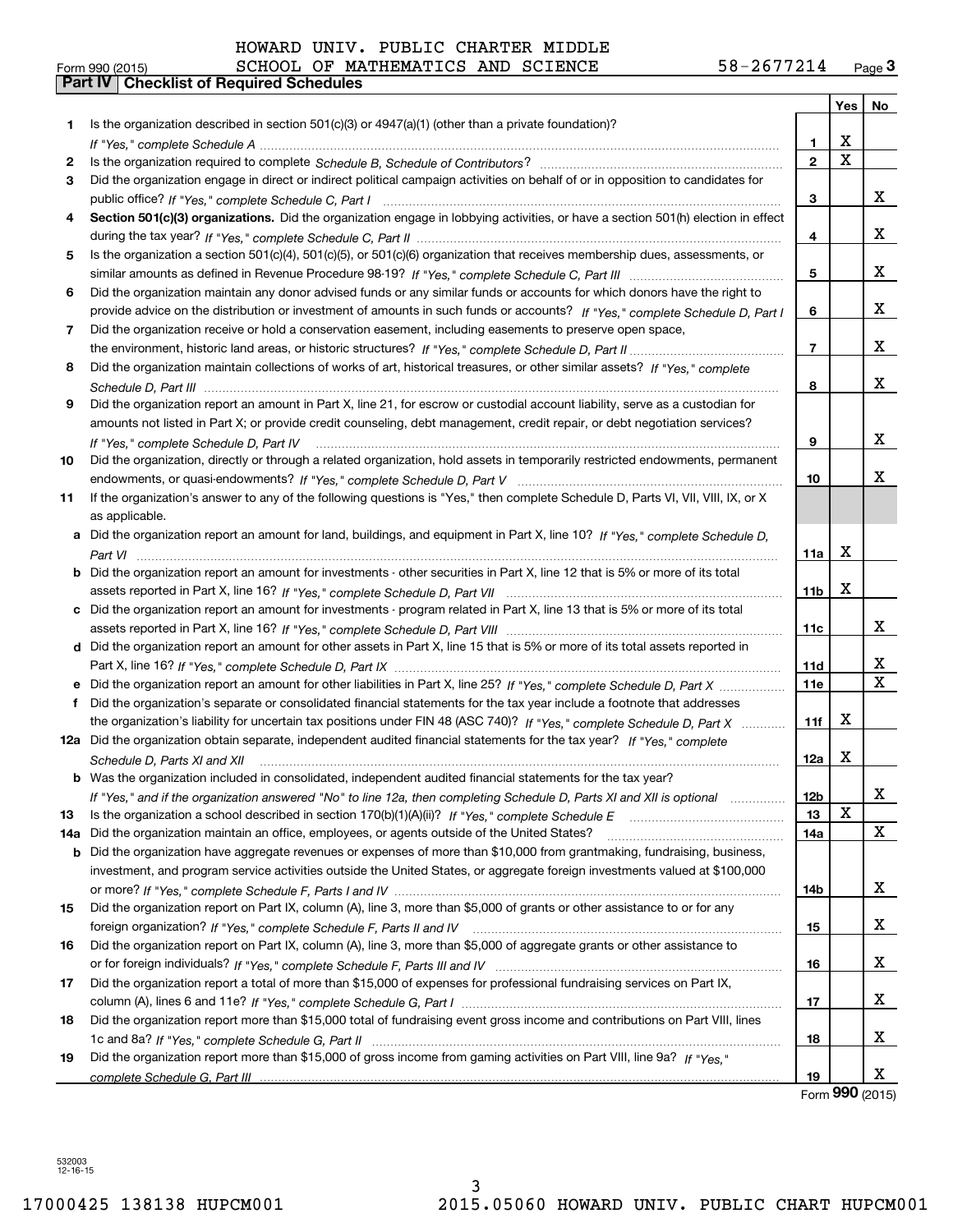| 58-2677214 | Page $4$ |
|------------|----------|
|------------|----------|

|    | 58-2677214<br>SCHOOL OF MATHEMATICS AND SCIENCE<br>Form 990 (2015)                                                                |                 |     | Page 4 |
|----|-----------------------------------------------------------------------------------------------------------------------------------|-----------------|-----|--------|
|    | <b>Checklist of Required Schedules</b> (continued)<br>Part IV                                                                     |                 |     |        |
|    |                                                                                                                                   |                 | Yes | No     |
|    | 20a Did the organization operate one or more hospital facilities? If "Yes," complete Schedule H                                   | 20a             |     | x      |
|    | <b>b</b> If "Yes" to line 20a, did the organization attach a copy of its audited financial statements to this return?             | 20 <sub>b</sub> |     |        |
| 21 | Did the organization report more than \$5,000 of grants or other assistance to any domestic organization or                       |                 |     |        |
|    |                                                                                                                                   | 21              |     | x      |
| 22 | Did the organization report more than \$5,000 of grants or other assistance to or for domestic individuals on                     |                 |     |        |
|    |                                                                                                                                   | 22              |     | x      |
| 23 | Did the organization answer "Yes" to Part VII, Section A, line 3, 4, or 5 about compensation of the organization's current        |                 |     |        |
|    | and former officers, directors, trustees, key employees, and highest compensated employees? If "Yes," complete                    |                 |     |        |
|    |                                                                                                                                   | 23              | x   |        |
|    | 24a Did the organization have a tax-exempt bond issue with an outstanding principal amount of more than \$100,000 as of the       |                 |     |        |
|    | last day of the year, that was issued after December 31, 2002? If "Yes," answer lines 24b through 24d and complete                |                 |     |        |
|    | Schedule K. If "No", go to line 25a                                                                                               | 24a             |     | x      |
|    |                                                                                                                                   | 24b             |     |        |
|    | c Did the organization maintain an escrow account other than a refunding escrow at any time during the year to defease            |                 |     |        |
|    |                                                                                                                                   | 24c             |     |        |
|    |                                                                                                                                   | 24d             |     |        |
|    | 25a Section 501(c)(3), 501(c)(4), and 501(c)(29) organizations. Did the organization engage in an excess benefit                  |                 |     |        |
|    |                                                                                                                                   | 25a             |     | x      |
|    | b Is the organization aware that it engaged in an excess benefit transaction with a disqualified person in a prior year, and      |                 |     |        |
|    | that the transaction has not been reported on any of the organization's prior Forms 990 or 990-EZ? If "Yes," complete             |                 |     |        |
|    | Schedule L, Part I                                                                                                                | 25 <sub>b</sub> |     | x      |
| 26 | Did the organization report any amount on Part X, line 5, 6, or 22 for receivables from or payables to any current or             |                 |     |        |
|    | former officers, directors, trustees, key employees, highest compensated employees, or disqualified persons? If "Yes."            |                 |     |        |
|    | complete Schedule L, Part II                                                                                                      | 26              |     | x      |
| 27 | Did the organization provide a grant or other assistance to an officer, director, trustee, key employee, substantial              |                 |     |        |
|    | contributor or employee thereof, a grant selection committee member, or to a 35% controlled entity or family member               |                 |     |        |
|    |                                                                                                                                   | 27              |     | x      |
| 28 | Was the organization a party to a business transaction with one of the following parties (see Schedule L, Part IV                 |                 |     |        |
|    | instructions for applicable filing thresholds, conditions, and exceptions):                                                       |                 |     |        |
|    | a A current or former officer, director, trustee, or key employee? If "Yes," complete Schedule L, Part IV                         | 28a             |     | х      |
|    | b A family member of a current or former officer, director, trustee, or key employee? If "Yes," complete Schedule L, Part IV      | 28 <sub>b</sub> |     | X      |
|    | c An entity of which a current or former officer, director, trustee, or key employee (or a family member thereof) was an officer, |                 |     |        |
|    |                                                                                                                                   | 28c             |     | x      |
| 29 |                                                                                                                                   | 29              |     | X      |
|    | Did the organization receive contributions of art, historical treasures, or other similar assets, or qualified conservation       |                 |     |        |
|    |                                                                                                                                   | 30              |     | x      |
| 31 | Did the organization liquidate, terminate, or dissolve and cease operations?                                                      |                 |     |        |
|    |                                                                                                                                   | 31              |     | x      |
| 32 | Did the organization sell, exchange, dispose of, or transfer more than 25% of its net assets? If "Yes," complete                  |                 |     |        |
|    |                                                                                                                                   | 32              |     | x      |
| 33 | Did the organization own 100% of an entity disregarded as separate from the organization under Regulations                        |                 |     |        |
|    |                                                                                                                                   | 33              |     | х      |
| 34 | Was the organization related to any tax-exempt or taxable entity? If "Yes," complete Schedule R, Part II, III, or IV, and         |                 |     |        |
|    |                                                                                                                                   | 34              |     | X      |
|    | 35a Did the organization have a controlled entity within the meaning of section 512(b)(13)?                                       | 35a             |     | X      |
|    | b If "Yes" to line 35a, did the organization receive any payment from or engage in any transaction with a controlled entity       |                 |     |        |
|    |                                                                                                                                   | 35b             |     |        |
|    | Section 501(c)(3) organizations. Did the organization make any transfers to an exempt non-charitable related organization?        |                 |     |        |
| 36 |                                                                                                                                   |                 |     | x      |
|    |                                                                                                                                   | 36              |     |        |
| 37 | Did the organization conduct more than 5% of its activities through an entity that is not a related organization                  |                 |     | х      |
|    |                                                                                                                                   | 37              |     |        |
| 38 | Did the organization complete Schedule O and provide explanations in Schedule O for Part VI, lines 11b and 19?                    |                 | х   |        |
|    |                                                                                                                                   | 38              |     |        |

Form (2015) **990**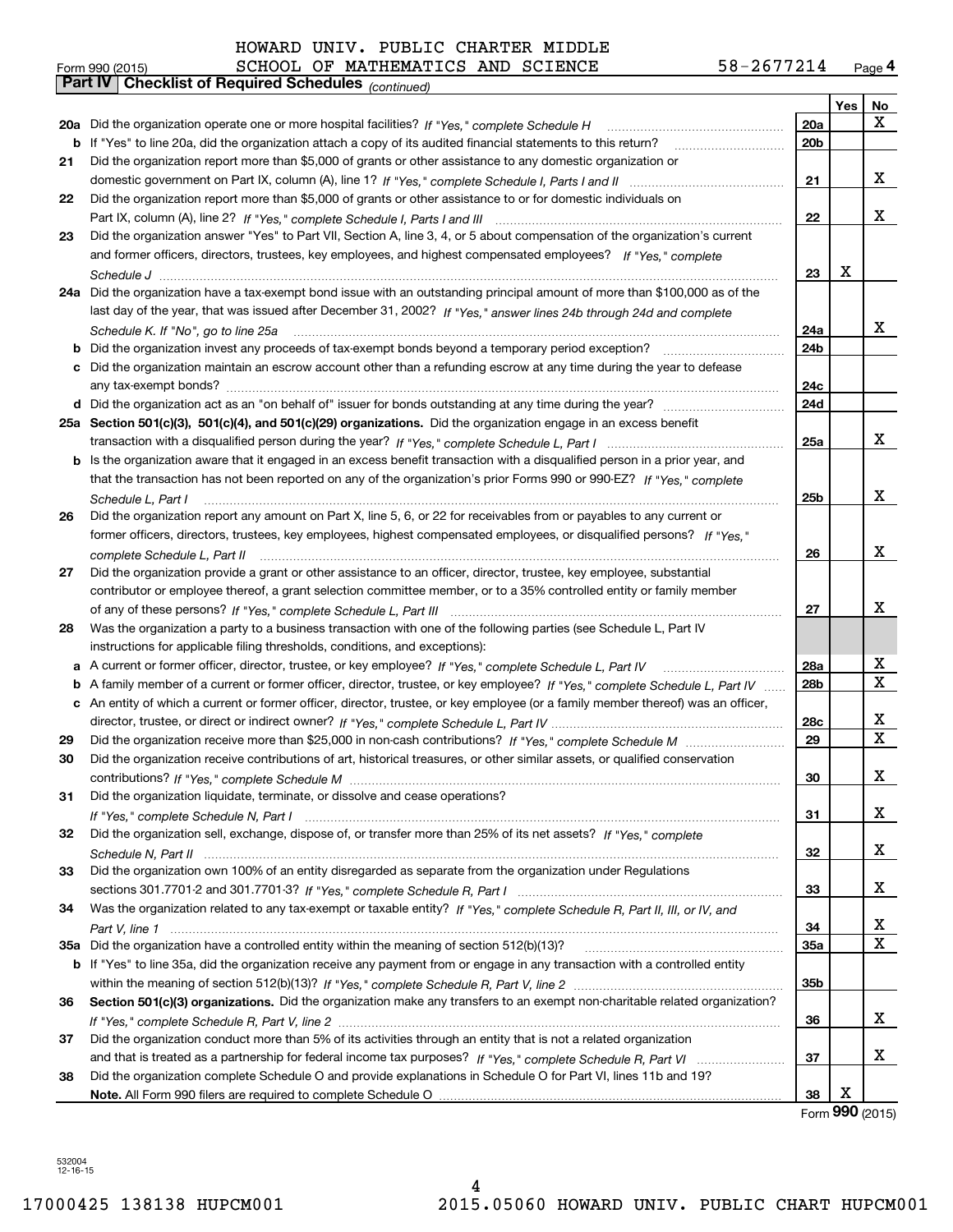|         | Check if Schedule O contains a response or note to any line in this Part V                                                                                                                                   |                |                             |    |
|---------|--------------------------------------------------------------------------------------------------------------------------------------------------------------------------------------------------------------|----------------|-----------------------------|----|
|         |                                                                                                                                                                                                              |                | Yes                         | No |
|         | 42<br><b>1a</b> Enter the number reported in Box 3 of Form 1096. Enter -0- if not applicable<br>1a                                                                                                           |                |                             |    |
| b       | 0<br>Enter the number of Forms W-2G included in line 1a. Enter -0- if not applicable<br>1b                                                                                                                   |                |                             |    |
| c       | Did the organization comply with backup withholding rules for reportable payments to vendors and reportable gaming                                                                                           |                |                             |    |
|         |                                                                                                                                                                                                              | 1c             | х                           |    |
|         | 2a Enter the number of employees reported on Form W-3, Transmittal of Wage and Tax Statements,                                                                                                               |                |                             |    |
|         | 100<br>filed for the calendar year ending with or within the year covered by this return<br>2a                                                                                                               |                |                             |    |
|         |                                                                                                                                                                                                              | 2 <sub>b</sub> | х                           |    |
|         | <b>Note.</b> If the sum of lines 1a and 2a is greater than 250, you may be required to $e$ - <i>file</i> (see instructions)                                                                                  |                |                             |    |
|         | 3a Did the organization have unrelated business gross income of \$1,000 or more during the year?                                                                                                             | За             |                             | x  |
|         | b If "Yes," has it filed a Form 990-T for this year? If "No," to line 3b, provide an explanation in Schedule O                                                                                               | 3b             |                             |    |
|         | 4a At any time during the calendar year, did the organization have an interest in, or a signature or other authority over, a                                                                                 |                |                             |    |
|         |                                                                                                                                                                                                              | 4a             |                             | х  |
|         | <b>b</b> If "Yes," enter the name of the foreign country: $\blacktriangleright$                                                                                                                              |                |                             |    |
|         | See instructions for filing requirements for FinCEN Form 114, Report of Foreign Bank and Financial Accounts (FBAR).                                                                                          |                |                             |    |
|         | 5a Was the organization a party to a prohibited tax shelter transaction at any time during the tax year?                                                                                                     | 5a             |                             | x  |
| b       |                                                                                                                                                                                                              | 5 <sub>b</sub> |                             | X  |
|         | c If "Yes," to line 5a or 5b, did the organization file Form 8886-T?                                                                                                                                         | 5c             |                             |    |
|         | 6a Does the organization have annual gross receipts that are normally greater than \$100,000, and did the organization solicit                                                                               |                |                             | x  |
|         | any contributions that were not tax deductible as charitable contributions?<br><b>b</b> If "Yes," did the organization include with every solicitation an express statement that such contributions or gifts | 6a             |                             |    |
|         | were not tax deductible?                                                                                                                                                                                     | 6b             |                             |    |
| 7.      | Organizations that may receive deductible contributions under section 170(c).                                                                                                                                |                |                             |    |
| а       | Did the organization receive a payment in excess of \$75 made partly as a contribution and partly for goods and services provided to the payor?                                                              | 7a             |                             | x  |
| b       | If "Yes," did the organization notify the donor of the value of the goods or services provided?                                                                                                              | 7b             |                             |    |
|         | c Did the organization sell, exchange, or otherwise dispose of tangible personal property for which it was required                                                                                          |                |                             |    |
|         | to file Form 8282?                                                                                                                                                                                           | 7с             |                             | х  |
|         | 7d<br>d If "Yes," indicate the number of Forms 8282 filed during the year                                                                                                                                    |                |                             |    |
| е       | Did the organization receive any funds, directly or indirectly, to pay premiums on a personal benefit contract?                                                                                              | 7e             |                             |    |
| f       | Did the organization, during the year, pay premiums, directly or indirectly, on a personal benefit contract?                                                                                                 | 7f             |                             |    |
| g       | If the organization received a contribution of qualified intellectual property, did the organization file Form 8899 as required?                                                                             | 7g             |                             |    |
| h.      | If the organization received a contribution of cars, boats, airplanes, or other vehicles, did the organization file a Form 1098-C?                                                                           | 7h             |                             |    |
| 8       | Sponsoring organizations maintaining donor advised funds. Did a donor advised fund maintained by the                                                                                                         |                |                             |    |
|         | sponsoring organization have excess business holdings at any time during the year?                                                                                                                           | 8              |                             |    |
| 9       | Sponsoring organizations maintaining donor advised funds.                                                                                                                                                    |                |                             |    |
| а       | Did the sponsoring organization make any taxable distributions under section 4966?                                                                                                                           | 9а             |                             |    |
|         | <b>b</b> Did the sponsoring organization make a distribution to a donor, donor advisor, or related person?                                                                                                   | 9b             |                             |    |
| 10      | Section 501(c)(7) organizations. Enter:                                                                                                                                                                      |                |                             |    |
| а       | 10a<br>Initiation fees and capital contributions included on Part VIII, line 12<br>Gross receipts, included on Form 990, Part VIII, line 12, for public use of club facilities<br>10 <sub>b</sub>            |                |                             |    |
| b<br>11 | Section 501(c)(12) organizations. Enter:                                                                                                                                                                     |                |                             |    |
| а       | 11a<br>Gross income from members or shareholders                                                                                                                                                             |                |                             |    |
|         | <b>b</b> Gross income from other sources (Do not net amounts due or paid to other sources against                                                                                                            |                |                             |    |
|         | 11b                                                                                                                                                                                                          |                |                             |    |
|         | 12a Section 4947(a)(1) non-exempt charitable trusts. Is the organization filing Form 990 in lieu of Form 1041?                                                                                               | 12a            |                             |    |
|         | <b>b</b> If "Yes," enter the amount of tax-exempt interest received or accrued during the year<br>12 <sub>b</sub>                                                                                            |                |                             |    |
| 13      | Section 501(c)(29) qualified nonprofit health insurance issuers.                                                                                                                                             |                |                             |    |
|         | a Is the organization licensed to issue qualified health plans in more than one state?                                                                                                                       | 13a            |                             |    |
|         | Note. See the instructions for additional information the organization must report on Schedule O.                                                                                                            |                |                             |    |
|         | <b>b</b> Enter the amount of reserves the organization is required to maintain by the states in which the                                                                                                    |                |                             |    |
|         | 13b                                                                                                                                                                                                          |                |                             |    |
|         | 13с                                                                                                                                                                                                          |                |                             |    |
|         | 14a Did the organization receive any payments for indoor tanning services during the tax year?                                                                                                               | 14a            |                             | x  |
|         |                                                                                                                                                                                                              | 14b            | $F_{\text{arm}}$ 990 (2015) |    |

5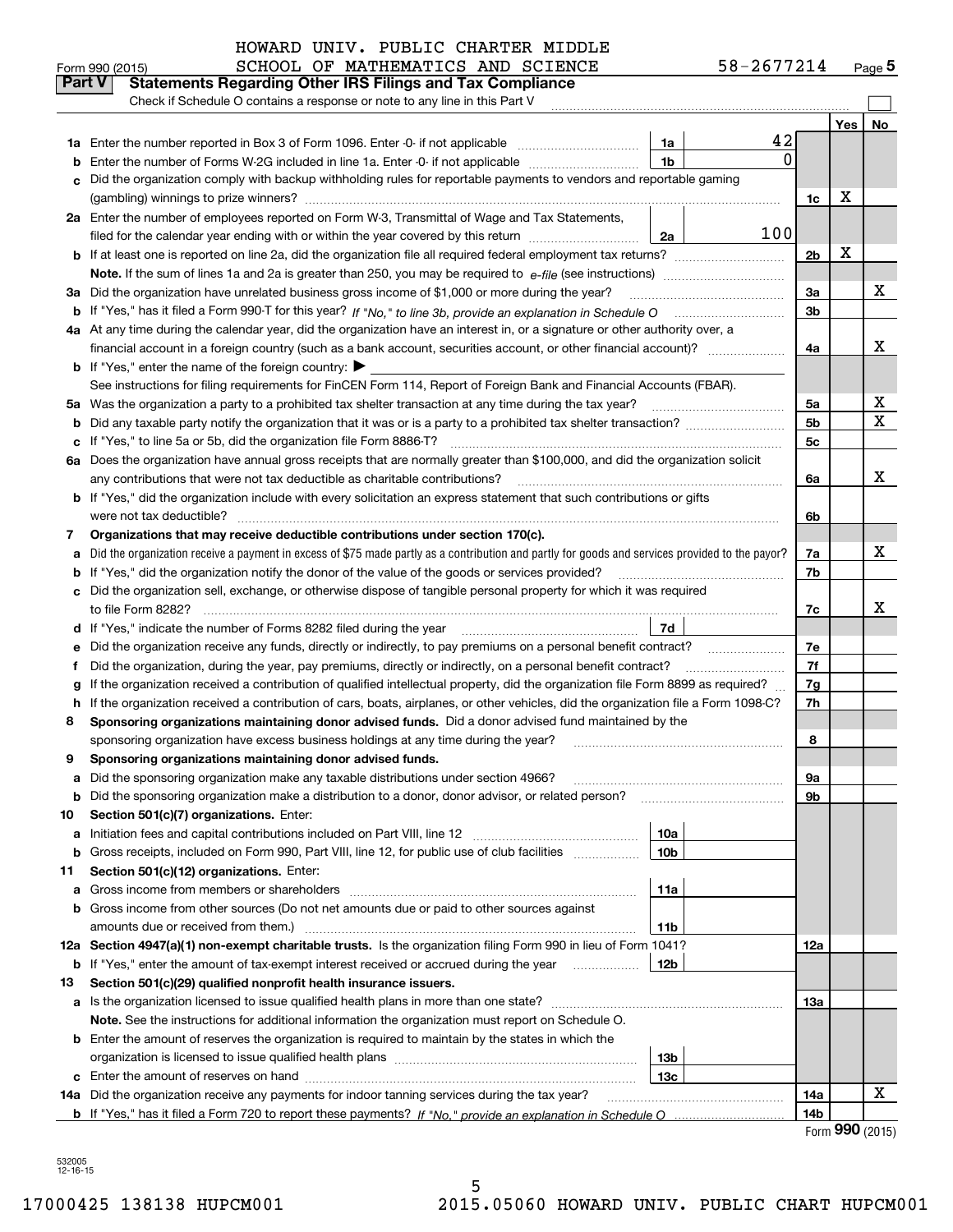SCHOOL OF MATHEMATICS AND SCIENCE 58-2677214

*For each "Yes" response to lines 2 through 7b below, and for a "No" response to line 8a, 8b, or 10b below, describe the circumstances, processes, or changes in Schedule O. See instructions.* Form 990 (2015) **CHOOL OF MATHEMATICS AND SCIENCE** 58 - 2677214 Page 6<br>**Part VI Governance, Management, and Disclosure** For each "Yes" response to lines 2 through 7b below, and for a "No" response

|    | <b>1a</b> Enter the number of voting members of the governing body at the end of the tax year                                                                                                                                  |                               |                 | Yes   No                |                         |
|----|--------------------------------------------------------------------------------------------------------------------------------------------------------------------------------------------------------------------------------|-------------------------------|-----------------|-------------------------|-------------------------|
|    | .                                                                                                                                                                                                                              | 1a                            |                 |                         |                         |
|    | If there are material differences in voting rights among members of the governing body, or if the governing                                                                                                                    |                               |                 |                         |                         |
|    | body delegated broad authority to an executive committee or similar committee, explain in Schedule O.                                                                                                                          |                               |                 |                         |                         |
|    | <b>b</b> Enter the number of voting members included in line 1a, above, who are independent <i>manumum</i>                                                                                                                     | 1b                            | 7               |                         |                         |
| 2  | Did any officer, director, trustee, or key employee have a family relationship or a business relationship with any other                                                                                                       |                               |                 |                         |                         |
|    | officer, director, trustee, or key employee?                                                                                                                                                                                   |                               | $\mathbf{2}$    |                         | Х                       |
| 3  | Did the organization delegate control over management duties customarily performed by or under the direct supervision                                                                                                          |                               |                 |                         |                         |
|    |                                                                                                                                                                                                                                |                               | 3               |                         | х                       |
| 4  | Did the organization make any significant changes to its governing documents since the prior Form 990 was filed?                                                                                                               |                               | 4               |                         | $\overline{\mathbf{x}}$ |
| 5  |                                                                                                                                                                                                                                |                               | 5               |                         | $\overline{\mathbf{x}}$ |
| 6  |                                                                                                                                                                                                                                |                               | 6               | $\mathbf X$             |                         |
| 7a | Did the organization have members, stockholders, or other persons who had the power to elect or appoint one or                                                                                                                 |                               |                 |                         |                         |
|    |                                                                                                                                                                                                                                |                               | 7a              | Х                       |                         |
|    | <b>b</b> Are any governance decisions of the organization reserved to (or subject to approval by) members, stockholders, or                                                                                                    |                               |                 |                         |                         |
|    | persons other than the governing body?                                                                                                                                                                                         |                               | 7b              |                         | х                       |
| 8  | Did the organization contemporaneously document the meetings held or written actions undertaken during the year by the following:                                                                                              |                               |                 |                         |                         |
| a  |                                                                                                                                                                                                                                |                               | 8a              | Х                       |                         |
|    |                                                                                                                                                                                                                                |                               | 8b              | $\mathbf x$             |                         |
| 9  | Is there any officer, director, trustee, or key employee listed in Part VII, Section A, who cannot be reached at the                                                                                                           |                               |                 |                         |                         |
|    |                                                                                                                                                                                                                                |                               | 9               |                         | x                       |
|    | Section B. Policies (This Section B requests information about policies not required by the Internal Revenue Code.)                                                                                                            |                               |                 |                         |                         |
|    |                                                                                                                                                                                                                                |                               |                 | Yes                     | No                      |
|    |                                                                                                                                                                                                                                |                               | 10a             |                         | $\mathbf X$             |
|    | <b>b</b> If "Yes," did the organization have written policies and procedures governing the activities of such chapters, affiliates,                                                                                            |                               |                 |                         |                         |
|    |                                                                                                                                                                                                                                |                               |                 |                         |                         |
|    |                                                                                                                                                                                                                                |                               | 10 <sub>b</sub> |                         | х                       |
|    | 11a Has the organization provided a complete copy of this Form 990 to all members of its governing body before filing the form?                                                                                                |                               | 11a             |                         |                         |
|    | <b>b</b> Describe in Schedule O the process, if any, used by the organization to review this Form 990.                                                                                                                         |                               |                 | х                       |                         |
|    |                                                                                                                                                                                                                                |                               | 12a             | $\mathbf X$             |                         |
| b  |                                                                                                                                                                                                                                |                               | 12 <sub>b</sub> |                         |                         |
|    | c Did the organization regularly and consistently monitor and enforce compliance with the policy? If "Yes." describe                                                                                                           |                               |                 |                         |                         |
|    | in Schedule O how this was done measured and the control of the control of the state of the control of the cont                                                                                                                |                               | 12c             | х<br>$\mathbf X$        |                         |
| 13 |                                                                                                                                                                                                                                |                               | 13              | $\overline{\mathbf{x}}$ |                         |
| 14 | Did the organization have a written document retention and destruction policy? manufactured and the organization have a written document retention and destruction policy?                                                     |                               | 14              |                         |                         |
| 15 | Did the process for determining compensation of the following persons include a review and approval by independent                                                                                                             |                               |                 |                         |                         |
|    | persons, comparability data, and contemporaneous substantiation of the deliberation and decision?                                                                                                                              |                               |                 |                         |                         |
|    | a The organization's CEO, Executive Director, or top management official manufactured content content of the organization's CEO, Executive Director, or top management official manufactured content of the state of the state |                               | 15a             | х                       |                         |
|    | <b>b</b> Other officers or key employees of the organization                                                                                                                                                                   |                               | 15b             | $\mathbf X$             |                         |
|    | If "Yes" to line 15a or 15b, describe the process in Schedule O (see instructions).                                                                                                                                            |                               |                 |                         |                         |
|    | 16a Did the organization invest in, contribute assets to, or participate in a joint venture or similar arrangement with a                                                                                                      |                               |                 |                         |                         |
|    | taxable entity during the year?                                                                                                                                                                                                |                               | 16a             |                         | х                       |
|    | b If "Yes," did the organization follow a written policy or procedure requiring the organization to evaluate its participation                                                                                                 |                               |                 |                         |                         |
|    | in joint venture arrangements under applicable federal tax law, and take steps to safeguard the organization's                                                                                                                 |                               |                 |                         |                         |
|    | exempt status with respect to such arrangements?                                                                                                                                                                               |                               | 16 <sub>b</sub> |                         |                         |
|    | <b>Section C. Disclosure</b>                                                                                                                                                                                                   |                               |                 |                         |                         |
| 17 | List the states with which a copy of this Form 990 is required to be filed $\blacktriangleright DC$                                                                                                                            |                               |                 |                         |                         |
| 18 | Section 6104 requires an organization to make its Forms 1023 (or 1024 if applicable), 990, and 990-T (Section 501(c)(3)s only) available                                                                                       |                               |                 |                         |                         |
|    | for public inspection. Indicate how you made these available. Check all that apply.                                                                                                                                            |                               |                 |                         |                         |
|    | $\boxed{\text{X}}$ Upon request<br>$\lfloor$ X $\rfloor$ Another's website<br>Own website                                                                                                                                      | Other (explain in Schedule O) |                 |                         |                         |
| 19 | Describe in Schedule O whether (and if so, how) the organization made its governing documents, conflict of interest policy, and financial                                                                                      |                               |                 |                         |                         |
|    | statements available to the public during the tax year.                                                                                                                                                                        |                               |                 |                         |                         |
| 20 | State the name, address, and telephone number of the person who possesses the organization's books and records:                                                                                                                |                               |                 |                         |                         |
|    | WENDELL JOHNS - 202-806-7725                                                                                                                                                                                                   |                               |                 |                         |                         |
|    | 20059<br>405 HOWARD PLACE NW<br>, WASHINGTON, DC                                                                                                                                                                               |                               |                 | Form 990 (2015)         |                         |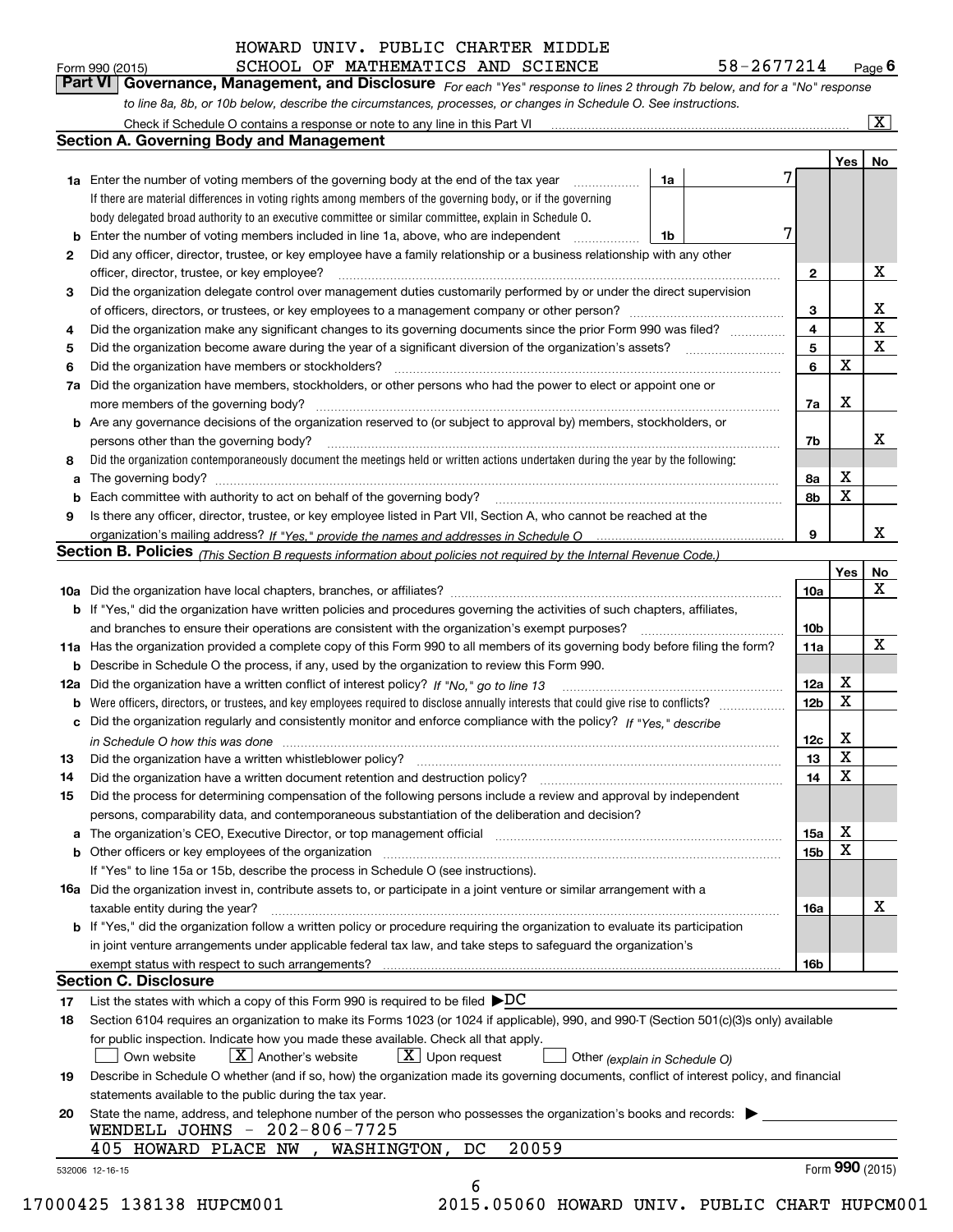$\mathcal{L}^{\text{max}}$ 

**7Part VII Compensation of Officers, Directors, Trustees, Key Employees, Highest Compensated**

## **Employees, and Independent Contractors**

**(A)**

Check if Schedule O contains a response or note to any line in this Part VII

**Section A. Officers, Directors, Trustees, Key Employees, and Highest Compensated Employees**

**1a**  Complete this table for all persons required to be listed. Report compensation for the calendar year ending with or within the organization's tax year.

**•** List all of the organization's current officers, directors, trustees (whether individuals or organizations), regardless of amount of compensation. Enter -0- in columns (D), (E), and (F) if no compensation was paid.

● List all of the organization's **current** key employees, if any. See instructions for definition of "key employee."

**•** List the organization's five current highest compensated employees (other than an officer, director, trustee, or key employee) who received reportable compensation (Box 5 of Form W-2 and/or Box 7 of Form 1099-MISC) of more than \$100,000 from the organization and any related organizations.

 $\bullet$  List all of the organization's **former** officers, key employees, and highest compensated employees who received more than \$100,000 of reportable compensation from the organization and any related organizations.

**•** List all of the organization's former directors or trustees that received, in the capacity as a former director or trustee of the organization, more than \$10,000 of reportable compensation from the organization and any related organizations.

List persons in the following order: individual trustees or directors; institutional trustees; officers; key employees; highest compensated employees; and former such persons.

Check this box if neither the organization nor any related organization compensated any current officer, director, or trustee.  $\mathcal{L}^{\text{max}}$ 

| (A)                                  | (B)                      |                                         |                                                                  | (C)     |              |                                  |        | (D)             | (E)             | (F)                         |
|--------------------------------------|--------------------------|-----------------------------------------|------------------------------------------------------------------|---------|--------------|----------------------------------|--------|-----------------|-----------------|-----------------------------|
| Name and Title                       | Average                  | Position<br>(do not check more than one |                                                                  |         |              |                                  |        | Reportable      | Reportable      | Estimated                   |
|                                      | hours per                |                                         | box, unless person is both an<br>officer and a director/trustee) |         |              |                                  |        | compensation    | compensation    | amount of                   |
|                                      | week                     |                                         |                                                                  |         |              |                                  |        | from            | from related    | other                       |
|                                      | (list any                |                                         |                                                                  |         |              |                                  |        | the             | organizations   | compensation                |
|                                      | hours for                |                                         |                                                                  |         |              |                                  |        | organization    | (W-2/1099-MISC) | from the                    |
|                                      | related<br>organizations |                                         |                                                                  |         |              |                                  |        | (W-2/1099-MISC) |                 | organization<br>and related |
|                                      | below                    |                                         |                                                                  |         |              |                                  |        |                 |                 | organizations               |
|                                      | line)                    | Individual trustee or director          | Institutional trustee                                            | Officer | Key employee | Highest compensated<br> employee | Former |                 |                 |                             |
| WEDELL L. JOHNS<br>(1)               | 0.50                     |                                         |                                                                  |         |              |                                  |        |                 |                 |                             |
| CHAIRMAN                             |                          | $\mathbf X$                             |                                                                  |         |              |                                  |        | 0.              | 0.              | 0.                          |
| (2)<br>DR. DANIELLE HOLLEY-WALKER    | 0.50                     |                                         |                                                                  |         |              |                                  |        |                 |                 |                             |
| <b>MEMBER</b>                        |                          | $\mathbf X$                             |                                                                  |         |              |                                  |        | 0.              | 0.              | 0.                          |
| FRANK K. ROSS<br>(3)                 | 0.50                     |                                         |                                                                  |         |              |                                  |        |                 |                 |                             |
| CHAIR FINANCE COMMITTEE              |                          | $\mathbf X$                             |                                                                  | X       |              |                                  |        | 0.              | 0.              | 0.                          |
| DR. WAYNE FREDERICK, M.D.<br>(4)     | 0.50                     |                                         |                                                                  |         |              |                                  |        |                 |                 |                             |
| <b>MEMBER</b>                        |                          | $\mathbf X$                             |                                                                  |         |              |                                  |        | 0.              | 0.              | $0_{.}$                     |
| (5) LARRY SMITH                      | 0.50                     |                                         |                                                                  |         |              |                                  |        |                 |                 |                             |
| <b>MEMBER</b>                        |                          | $\mathbf X$                             |                                                                  |         |              |                                  |        | 0.              | 0.              | $\mathbf 0$ .               |
| (6)<br>WENDY PACE-LEWIS              | 0.50                     |                                         |                                                                  |         |              |                                  |        |                 |                 |                             |
| <b>MEMBER</b>                        |                          | $\mathbf X$                             |                                                                  |         |              |                                  |        | 0.              | 0.              | 0.                          |
| (7)<br>STENISE SANDERS, ESQUIRE      | 0.50                     |                                         |                                                                  |         |              |                                  |        |                 |                 |                             |
| <b>MEMBER</b>                        |                          | $\mathbf X$                             |                                                                  |         |              |                                  |        | 0.              | 0.              | $\mathbf 0$ .               |
| LINICE PERRY<br>(8)                  | 0.50                     |                                         |                                                                  |         |              |                                  |        |                 |                 |                             |
| MEMBER/TEACHER REP                   |                          | $\mathbf x$                             |                                                                  |         |              |                                  |        | 0.              | 0.              | 0.                          |
| (9)<br>YOHANCE MAQUBELA              | 40.00                    |                                         |                                                                  |         |              |                                  |        |                 |                 |                             |
| EXECUTIVE DIRECTOR/CFO UNTILL DEC 20 |                          |                                         |                                                                  | X       |              |                                  |        | 151,733.        | 0.              | 9,042.                      |
| (10) DAYTON WATKINS                  | 40.00                    |                                         |                                                                  |         |              |                                  |        |                 |                 |                             |
| CFO                                  |                          |                                         |                                                                  | X       |              |                                  |        | 98,000.         | 0.              | 992.                        |
| (11) KATHRYN PROCOPE                 | 40.00                    |                                         |                                                                  |         |              |                                  |        |                 |                 |                             |
| HEAD OF SCHOOL                       |                          |                                         |                                                                  |         | $\mathbf X$  |                                  |        | 156,000.        | 0.              | 13,231.                     |
| (12) BERYL JACKSON                   | 40.00                    |                                         |                                                                  |         |              |                                  |        |                 |                 |                             |
| <b>TEACHER</b>                       |                          |                                         |                                                                  |         |              | X                                |        | 111,884.        | $\mathbf 0$ .   | 13,221.                     |
| (13) LEO MANUKURE                    | 40.00                    |                                         |                                                                  |         |              |                                  |        |                 |                 |                             |
| IT DIRECTOR                          |                          |                                         |                                                                  |         |              | X                                |        | 111,303.        | $0$ .           | 16,192.                     |
|                                      |                          |                                         |                                                                  |         |              |                                  |        |                 |                 |                             |
|                                      |                          |                                         |                                                                  |         |              |                                  |        |                 |                 |                             |
|                                      |                          |                                         |                                                                  |         |              |                                  |        |                 |                 |                             |
|                                      |                          |                                         |                                                                  |         |              |                                  |        |                 |                 |                             |
|                                      |                          |                                         |                                                                  |         |              |                                  |        |                 |                 |                             |
|                                      |                          |                                         |                                                                  |         |              |                                  |        |                 |                 |                             |
|                                      |                          |                                         |                                                                  |         |              |                                  |        |                 |                 |                             |

7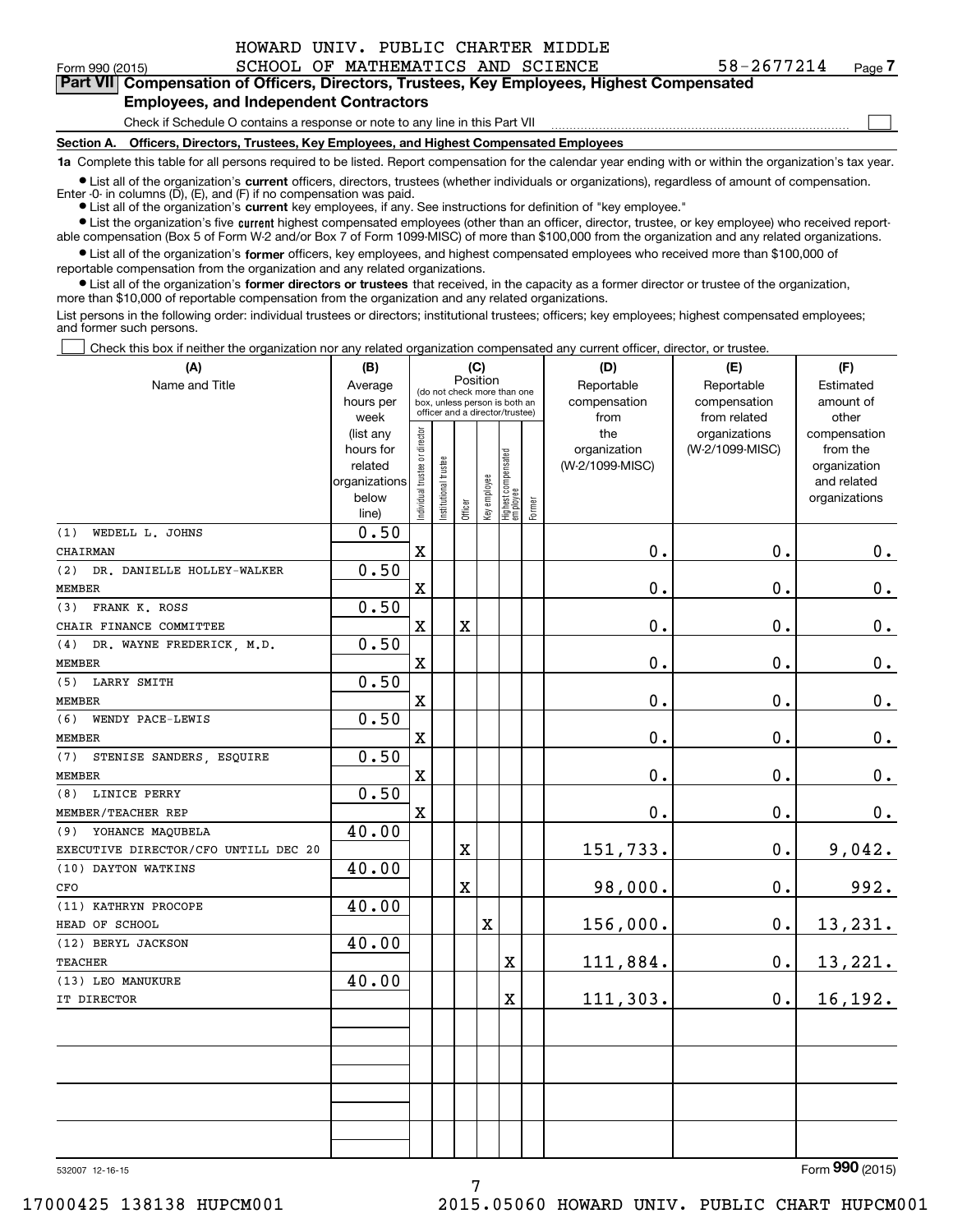|  | HOWARD UNIV. PUBLIC CHARTER MIDDLE |  |  |  |
|--|------------------------------------|--|--|--|
|  | SCHOOL OF MATHEMATICS AND SCIENCE  |  |  |  |

| 58-2677214 | Page 8 |
|------------|--------|
|------------|--------|

|              | SCHOOL OF MATHEMATICS AND SCIENCE<br>Form 990 (2015)                                                                                                 |               |                                |                                                              |         |              |                                  |        |                         | 58-2677214      |                  |                 |               | Page <b>ö</b> |
|--------------|------------------------------------------------------------------------------------------------------------------------------------------------------|---------------|--------------------------------|--------------------------------------------------------------|---------|--------------|----------------------------------|--------|-------------------------|-----------------|------------------|-----------------|---------------|---------------|
|              | <b>Part VII</b><br>Section A. Officers, Directors, Trustees, Key Employees, and Highest Compensated Employees (continued)                            |               |                                |                                                              |         |              |                                  |        |                         |                 |                  |                 |               |               |
|              | (A)                                                                                                                                                  | (B)           |                                |                                                              | (C)     |              |                                  |        | (D)                     | (E)             |                  |                 | (F)           |               |
|              | Name and title                                                                                                                                       | Average       |                                |                                                              |         | Position     |                                  |        | Reportable              | Reportable      |                  |                 | Estimated     |               |
|              |                                                                                                                                                      | hours per     |                                | (do not check more than one<br>box, unless person is both an |         |              |                                  |        | compensation            | compensation    |                  |                 | amount of     |               |
|              |                                                                                                                                                      | week          |                                | officer and a director/trustee)                              |         |              |                                  |        | from                    | from related    |                  |                 | other         |               |
|              |                                                                                                                                                      | (list any     |                                |                                                              |         |              |                                  |        | the                     | organizations   |                  |                 | compensation  |               |
|              |                                                                                                                                                      | hours for     |                                |                                                              |         |              |                                  |        | organization            | (W-2/1099-MISC) |                  |                 | from the      |               |
|              |                                                                                                                                                      | related       |                                |                                                              |         |              |                                  |        | (W-2/1099-MISC)         |                 |                  |                 | organization  |               |
|              |                                                                                                                                                      | organizations |                                |                                                              |         |              |                                  |        |                         |                 |                  |                 | and related   |               |
|              |                                                                                                                                                      | below         |                                |                                                              |         |              |                                  |        |                         |                 |                  |                 | organizations |               |
|              |                                                                                                                                                      | line)         | Individual trustee or director | Institutional trustee                                        | Officer | Key employee | Highest compensated<br> employee | Former |                         |                 |                  |                 |               |               |
|              |                                                                                                                                                      |               |                                |                                                              |         |              |                                  |        |                         |                 |                  |                 |               |               |
|              |                                                                                                                                                      |               |                                |                                                              |         |              |                                  |        |                         |                 |                  |                 |               |               |
|              |                                                                                                                                                      |               |                                |                                                              |         |              |                                  |        |                         |                 |                  |                 |               |               |
|              |                                                                                                                                                      |               |                                |                                                              |         |              |                                  |        |                         |                 |                  |                 |               |               |
|              |                                                                                                                                                      |               |                                |                                                              |         |              |                                  |        |                         |                 |                  |                 |               |               |
|              |                                                                                                                                                      |               |                                |                                                              |         |              |                                  |        |                         |                 |                  |                 |               |               |
|              |                                                                                                                                                      |               |                                |                                                              |         |              |                                  |        |                         |                 |                  |                 |               |               |
|              |                                                                                                                                                      |               |                                |                                                              |         |              |                                  |        |                         |                 |                  |                 |               |               |
|              |                                                                                                                                                      |               |                                |                                                              |         |              |                                  |        |                         |                 |                  |                 |               |               |
|              |                                                                                                                                                      |               |                                |                                                              |         |              |                                  |        |                         |                 |                  |                 |               |               |
|              |                                                                                                                                                      |               |                                |                                                              |         |              |                                  |        |                         |                 |                  |                 |               |               |
|              |                                                                                                                                                      |               |                                |                                                              |         |              |                                  |        |                         |                 |                  |                 |               |               |
|              |                                                                                                                                                      |               |                                |                                                              |         |              |                                  |        |                         |                 |                  |                 |               |               |
|              |                                                                                                                                                      |               |                                |                                                              |         |              |                                  |        |                         |                 |                  |                 |               |               |
|              |                                                                                                                                                      |               |                                |                                                              |         |              |                                  |        |                         |                 |                  |                 |               |               |
|              |                                                                                                                                                      |               |                                |                                                              |         |              |                                  |        |                         |                 |                  |                 |               |               |
|              |                                                                                                                                                      |               |                                |                                                              |         |              |                                  |        |                         |                 |                  |                 |               |               |
|              |                                                                                                                                                      |               |                                |                                                              |         |              |                                  |        |                         |                 |                  |                 |               |               |
|              |                                                                                                                                                      |               |                                |                                                              |         |              |                                  |        |                         |                 |                  |                 |               |               |
|              |                                                                                                                                                      |               |                                |                                                              |         |              |                                  |        |                         |                 |                  |                 |               |               |
|              |                                                                                                                                                      |               |                                |                                                              |         |              |                                  |        | 628,920.                |                 | 0.               |                 | 52,678.       |               |
| c            |                                                                                                                                                      |               |                                |                                                              |         |              |                                  |        | 0.                      |                 | $\overline{0}$ . |                 |               | 0.            |
|              |                                                                                                                                                      |               |                                |                                                              |         |              |                                  |        | 628,920.                |                 | $\overline{0}$ . |                 | 52,678.       |               |
| d            |                                                                                                                                                      |               |                                |                                                              |         |              |                                  |        |                         |                 |                  |                 |               |               |
| $\mathbf{2}$ | Total number of individuals (including but not limited to those listed above) who received more than \$100,000 of reportable                         |               |                                |                                                              |         |              |                                  |        |                         |                 |                  |                 |               |               |
|              | compensation from the organization                                                                                                                   |               |                                |                                                              |         |              |                                  |        |                         |                 |                  |                 |               | 4             |
|              |                                                                                                                                                      |               |                                |                                                              |         |              |                                  |        |                         |                 |                  |                 | Yes           | No            |
| 3            | Did the organization list any former officer, director, or trustee, key employee, or highest compensated employee on                                 |               |                                |                                                              |         |              |                                  |        |                         |                 |                  |                 |               |               |
|              | line 1a? If "Yes," complete Schedule J for such individual manufactured contained and the line 1a? If "Yes," complete Schedule J for such individual |               |                                |                                                              |         |              |                                  |        |                         |                 |                  | 3               |               | х             |
| 4            | For any individual listed on line 1a, is the sum of reportable compensation and other compensation from the organization                             |               |                                |                                                              |         |              |                                  |        |                         |                 |                  |                 |               |               |
|              |                                                                                                                                                      |               |                                |                                                              |         |              |                                  |        |                         |                 |                  | 4               | X             |               |
| 5            | Did any person listed on line 1a receive or accrue compensation from any unrelated organization or individual for services                           |               |                                |                                                              |         |              |                                  |        |                         |                 |                  |                 |               |               |
|              |                                                                                                                                                      |               |                                |                                                              |         |              |                                  |        |                         |                 |                  | 5               |               | х             |
|              | <b>Section B. Independent Contractors</b>                                                                                                            |               |                                |                                                              |         |              |                                  |        |                         |                 |                  |                 |               |               |
|              |                                                                                                                                                      |               |                                |                                                              |         |              |                                  |        |                         |                 |                  |                 |               |               |
| 1            | Complete this table for your five highest compensated independent contractors that received more than \$100,000 of compensation from                 |               |                                |                                                              |         |              |                                  |        |                         |                 |                  |                 |               |               |
|              | the organization. Report compensation for the calendar year ending with or within the organization's tax year.                                       |               |                                |                                                              |         |              |                                  |        |                         |                 |                  |                 |               |               |
|              | (A)                                                                                                                                                  |               |                                |                                                              |         |              |                                  |        | (B)                     |                 |                  | (C)             |               |               |
|              | Name and business address                                                                                                                            |               |                                | <b>NONE</b>                                                  |         |              |                                  |        | Description of services |                 |                  | Compensation    |               |               |
|              |                                                                                                                                                      |               |                                |                                                              |         |              |                                  |        |                         |                 |                  |                 |               |               |
|              |                                                                                                                                                      |               |                                |                                                              |         |              |                                  |        |                         |                 |                  |                 |               |               |
|              |                                                                                                                                                      |               |                                |                                                              |         |              |                                  |        |                         |                 |                  |                 |               |               |
|              |                                                                                                                                                      |               |                                |                                                              |         |              |                                  |        |                         |                 |                  |                 |               |               |
|              |                                                                                                                                                      |               |                                |                                                              |         |              |                                  |        |                         |                 |                  |                 |               |               |
|              |                                                                                                                                                      |               |                                |                                                              |         |              |                                  |        |                         |                 |                  |                 |               |               |
|              |                                                                                                                                                      |               |                                |                                                              |         |              |                                  |        |                         |                 |                  |                 |               |               |
|              |                                                                                                                                                      |               |                                |                                                              |         |              |                                  |        |                         |                 |                  |                 |               |               |
|              |                                                                                                                                                      |               |                                |                                                              |         |              |                                  |        |                         |                 |                  |                 |               |               |
|              |                                                                                                                                                      |               |                                |                                                              |         |              |                                  |        |                         |                 |                  |                 |               |               |
|              |                                                                                                                                                      |               |                                |                                                              |         |              |                                  |        |                         |                 |                  |                 |               |               |
| 2            | Total number of independent contractors (including but not limited to those listed above) who received more than                                     |               |                                |                                                              |         |              |                                  |        |                         |                 |                  |                 |               |               |
|              | \$100,000 of compensation from the organization                                                                                                      |               |                                |                                                              |         | o            |                                  |        |                         |                 |                  |                 |               |               |
|              |                                                                                                                                                      |               |                                |                                                              |         |              |                                  |        |                         |                 |                  | Form 990 (2015) |               |               |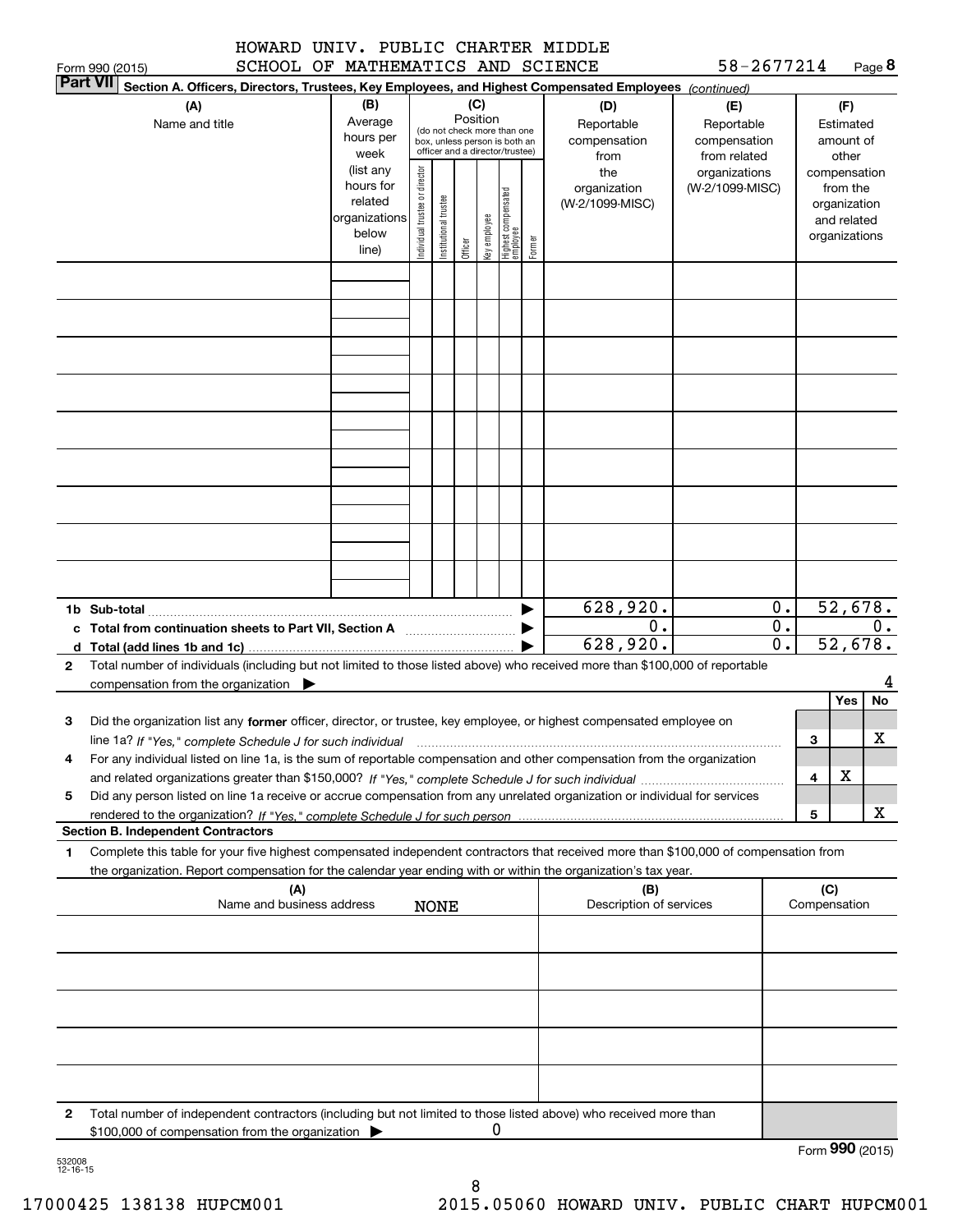|  | , QQN <i>(</i> 2015) |  |
|--|----------------------|--|

|                                                                                         | <b>Part VIII</b>             | <b>Statement of Revenue</b>                                                                                                                                                                                                                                                                                                                                                                                                                                                                                                                                                                                                                                                                                                          |                                                                          |                                     |                                                              |                                         |                                                                      |
|-----------------------------------------------------------------------------------------|------------------------------|--------------------------------------------------------------------------------------------------------------------------------------------------------------------------------------------------------------------------------------------------------------------------------------------------------------------------------------------------------------------------------------------------------------------------------------------------------------------------------------------------------------------------------------------------------------------------------------------------------------------------------------------------------------------------------------------------------------------------------------|--------------------------------------------------------------------------|-------------------------------------|--------------------------------------------------------------|-----------------------------------------|----------------------------------------------------------------------|
|                                                                                         |                              | Check if Schedule O contains a response or note to any line in this Part VIII                                                                                                                                                                                                                                                                                                                                                                                                                                                                                                                                                                                                                                                        |                                                                          |                                     |                                                              |                                         |                                                                      |
|                                                                                         |                              |                                                                                                                                                                                                                                                                                                                                                                                                                                                                                                                                                                                                                                                                                                                                      |                                                                          | (A)<br>Total revenue                | $\overline{(B)}$<br>Related or<br>exempt function<br>revenue | (C)<br>Unrelated<br>business<br>revenue | (D)<br>Revenuè excluded<br>from tax under<br>sections<br>$512 - 514$ |
| Contributions, Gifts, Grants<br>and Other Similar Amounts<br>Program Service<br>Revenue | b<br>2 a<br>b<br>c<br>d<br>е | 1a<br>1 a Federated campaigns<br>1 <sub>b</sub><br>Membership dues<br>1 <sub>c</sub><br>c Fundraising events<br>1 <sub>d</sub><br>d Related organizations<br>e Government grants (contributions)<br>f All other contributions, gifts, grants, and<br>similar amounts not included above<br>g Noncash contributions included in lines 1a-1f: \$<br><u> 1989 - Johann Stein, mars an deus Amerikaansk kommunister (</u><br><u> 1989 - Johann Barbara, martin amerikan basar dan berasal dalam basa dalam basar dalam basar dalam basar dala</u><br><u> 1989 - Johann Stein, marwolaethau a bhann an t-Amhair an t-Amhair an t-Amhair an t-Amhair an t-Amhair an t-A</u><br><u> 1989 - Andrea Stadt Britain, amerikansk politiker (</u> | $1e$ <sup>4</sup> , 354, 482.<br>11   1,001,661.<br><b>Business Code</b> | $\overline{5}$ , 356, 143.          |                                                              |                                         |                                                                      |
|                                                                                         | g                            |                                                                                                                                                                                                                                                                                                                                                                                                                                                                                                                                                                                                                                                                                                                                      |                                                                          |                                     |                                                              |                                         |                                                                      |
|                                                                                         | 3<br>4<br>5                  | Investment income (including dividends, interest, and<br>Income from investment of tax-exempt bond proceeds                                                                                                                                                                                                                                                                                                                                                                                                                                                                                                                                                                                                                          |                                                                          | 792.                                |                                                              |                                         | 792.                                                                 |
|                                                                                         | 6а<br>b<br>c                 | (i) Real<br>Gross rents<br>Less: rental expenses<br>Rental income or (loss)  [                                                                                                                                                                                                                                                                                                                                                                                                                                                                                                                                                                                                                                                       | (ii) Personal                                                            |                                     |                                                              |                                         |                                                                      |
|                                                                                         |                              | (i) Securities<br>7 a Gross amount from sales of<br>assets other than inventory<br><b>b</b> Less: cost or other basis<br>and sales expenses                                                                                                                                                                                                                                                                                                                                                                                                                                                                                                                                                                                          | (ii) Other                                                               |                                     |                                                              |                                         |                                                                      |
|                                                                                         |                              |                                                                                                                                                                                                                                                                                                                                                                                                                                                                                                                                                                                                                                                                                                                                      |                                                                          |                                     |                                                              |                                         |                                                                      |
| <b>Other Revenue</b>                                                                    |                              | 8 a Gross income from fundraising events (not<br>including \$<br><u>of</u> of<br>contributions reported on line 1c). See                                                                                                                                                                                                                                                                                                                                                                                                                                                                                                                                                                                                             | $\blacktriangleright$                                                    |                                     |                                                              |                                         |                                                                      |
|                                                                                         |                              | b<br>c Net income or (loss) from fundraising events<br>9 a Gross income from gaming activities. See                                                                                                                                                                                                                                                                                                                                                                                                                                                                                                                                                                                                                                  |                                                                          |                                     |                                                              |                                         |                                                                      |
|                                                                                         |                              | b<br>c Net income or (loss) from gaming activities<br>10 a Gross sales of inventory, less returns                                                                                                                                                                                                                                                                                                                                                                                                                                                                                                                                                                                                                                    |                                                                          |                                     |                                                              |                                         |                                                                      |
|                                                                                         |                              | $\mathbf b$<br>c Net income or (loss) from sales of inventory                                                                                                                                                                                                                                                                                                                                                                                                                                                                                                                                                                                                                                                                        |                                                                          |                                     |                                                              |                                         |                                                                      |
|                                                                                         | c                            | Miscellaneous Revenue<br>11 a OTHER INCOME<br><b>b UNIFORM INCOME</b><br>the control of the control of the control of the control of the control of                                                                                                                                                                                                                                                                                                                                                                                                                                                                                                                                                                                  | <b>Business Code</b><br>900099<br>611710                                 | 16,694.<br>9,927.                   | 16,694.<br>9,927.                                            |                                         |                                                                      |
|                                                                                         | 12                           |                                                                                                                                                                                                                                                                                                                                                                                                                                                                                                                                                                                                                                                                                                                                      |                                                                          | 26,621.<br>$\overline{5,383,556}$ . | 26,621.                                                      | $0$ .                                   | 792.                                                                 |
|                                                                                         | 532009 12-16-15              |                                                                                                                                                                                                                                                                                                                                                                                                                                                                                                                                                                                                                                                                                                                                      |                                                                          |                                     |                                                              |                                         | Form 990 (2015)                                                      |

9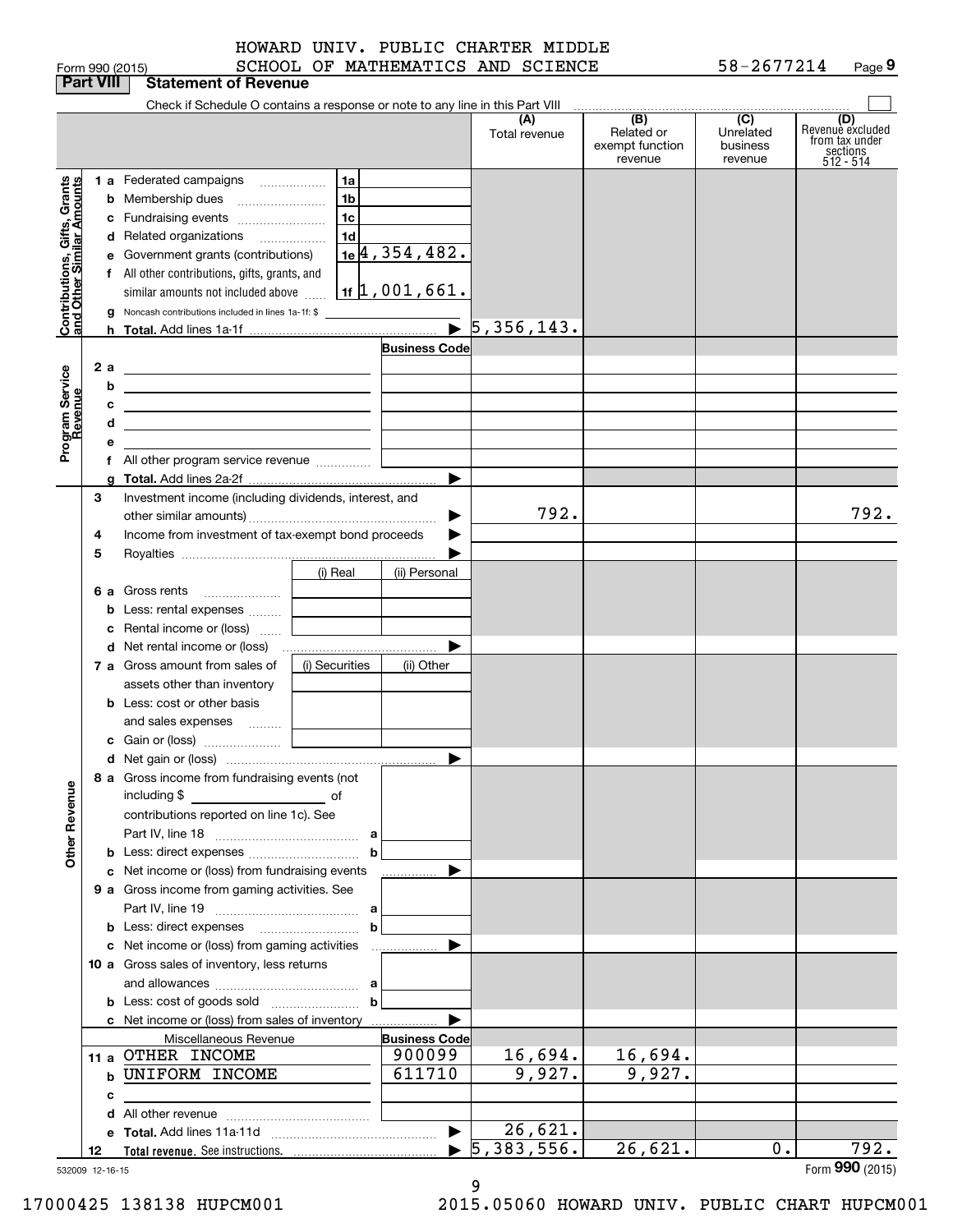## $_{\rm Form}$   $_{990}$  (2015) <code>SCHOOL OF MATHEMATICS</code> AND <code>SCIENCE</code>  $_{\rm 58-2677214}$  <code>Page</code> HOWARD UNIV. PUBLIC CHARTER MIDDLE

**Part IX | Statement of Functional Expenses** 

|    | Section 501(c)(3) and 501(c)(4) organizations must complete all columns. All other organizations must complete column (A).<br>Check if Schedule O contains a response or note to any line in this Part IX   |                |                             |                                    |                           |
|----|-------------------------------------------------------------------------------------------------------------------------------------------------------------------------------------------------------------|----------------|-----------------------------|------------------------------------|---------------------------|
|    |                                                                                                                                                                                                             |                | (B)                         | $\overline{C}$                     | (D)                       |
|    | Do not include amounts reported on lines 6b,<br>7b, 8b, 9b, and 10b of Part VIII.                                                                                                                           | Total expenses | Program service<br>expenses | Management and<br>general expenses | Fundraising<br>expenses   |
| 1. | Grants and other assistance to domestic organizations                                                                                                                                                       |                |                             |                                    |                           |
|    | and domestic governments. See Part IV, line 21                                                                                                                                                              |                |                             |                                    |                           |
| 2  | Grants and other assistance to domestic                                                                                                                                                                     |                |                             |                                    |                           |
|    | individuals. See Part IV, line 22                                                                                                                                                                           |                |                             |                                    |                           |
| 3  | Grants and other assistance to foreign                                                                                                                                                                      |                |                             |                                    |                           |
|    | organizations, foreign governments, and foreign                                                                                                                                                             |                |                             |                                    |                           |
|    | individuals. See Part IV, lines 15 and 16                                                                                                                                                                   |                |                             |                                    |                           |
| 4  | Benefits paid to or for members                                                                                                                                                                             |                |                             |                                    |                           |
| 5  | Compensation of current officers, directors,                                                                                                                                                                |                |                             |                                    |                           |
|    |                                                                                                                                                                                                             | 307,733.       | 267,728.                    | 24,618.                            | 15,387.                   |
| 6  | Compensation not included above, to disqualified                                                                                                                                                            |                |                             |                                    |                           |
|    | persons (as defined under section 4958(f)(1)) and                                                                                                                                                           |                |                             |                                    |                           |
|    | persons described in section 4958(c)(3)(B)                                                                                                                                                                  |                |                             |                                    |                           |
| 7  |                                                                                                                                                                                                             | 3,020,645.     | 2,627,961.                  | 241, 652.                          | 151,032.                  |
| 8  | Pension plan accruals and contributions (include                                                                                                                                                            |                |                             |                                    |                           |
|    | section 401(k) and 403(b) employer contributions)                                                                                                                                                           |                |                             |                                    |                           |
| 9  |                                                                                                                                                                                                             | 435,512.       | 378,895.                    | $\frac{34,841}{21,284}$            | $\frac{21,776.}{13,302.}$ |
| 10 |                                                                                                                                                                                                             | 266,047.       | 231,461.                    |                                    |                           |
| 11 | Fees for services (non-employees):                                                                                                                                                                          |                |                             |                                    |                           |
| a  |                                                                                                                                                                                                             |                |                             |                                    |                           |
| b  |                                                                                                                                                                                                             |                |                             |                                    |                           |
| c  |                                                                                                                                                                                                             |                |                             |                                    |                           |
| d  |                                                                                                                                                                                                             |                |                             |                                    |                           |
|    | Professional fundraising services. See Part IV, line 17                                                                                                                                                     |                |                             |                                    |                           |
| f  | Investment management fees                                                                                                                                                                                  | 40,831.        | 35,523.                     | 3,266.                             | 2,042.                    |
| g  | Other. (If line 11g amount exceeds 10% of line 25,                                                                                                                                                          |                |                             |                                    |                           |
|    | column (A) amount, list line 11g expenses on Sch O.)                                                                                                                                                        | 144,058.       | 125,330.                    | 11,525.                            | 7,203.                    |
| 12 |                                                                                                                                                                                                             |                |                             |                                    |                           |
| 13 |                                                                                                                                                                                                             | 123,530.       | 107, 471.                   | 9,882.                             | 6,177.                    |
| 14 |                                                                                                                                                                                                             |                |                             |                                    |                           |
| 15 |                                                                                                                                                                                                             |                |                             |                                    |                           |
| 16 |                                                                                                                                                                                                             | 84, 292.       | 73,334.                     | 6,744.                             | 4,214.                    |
| 17 |                                                                                                                                                                                                             | 7,523.         | 6, 545.                     | 602.                               | 376.                      |
| 18 | Payments of travel or entertainment expenses                                                                                                                                                                |                |                             |                                    |                           |
|    | for any federal, state, or local public officials                                                                                                                                                           |                |                             |                                    |                           |
| 19 | Conferences, conventions, and meetings                                                                                                                                                                      |                |                             |                                    |                           |
| 20 | Interest                                                                                                                                                                                                    |                |                             |                                    |                           |
| 21 |                                                                                                                                                                                                             |                |                             |                                    |                           |
| 22 | Depreciation, depletion, and amortization                                                                                                                                                                   | 130,985.       | 113,957.                    | 10,479.                            | 6,549.                    |
| 23 | Insurance                                                                                                                                                                                                   | 30,728.        | 26,734.                     | 2,458.                             | 1,536.                    |
| 24 | Other expenses. Itemize expenses not covered<br>above. (List miscellaneous expenses in line 24e. If line<br>24e amount exceeds 10% of line 25, column (A)<br>amount, list line 24e expenses on Schedule O.) |                |                             |                                    |                           |
| a  | DIRECT STUDENT COSTS                                                                                                                                                                                        | 433, 208.      | 433,208.                    |                                    |                           |
| b  | FEES AND LICENSES                                                                                                                                                                                           | 12, 139.       | 10,561.                     | 971.                               | 607.                      |
|    | PROFESSIONAL DEVELOPMEN                                                                                                                                                                                     | 9,533.         | 8, 293.                     | 763.                               | 477.                      |
| d  |                                                                                                                                                                                                             |                |                             |                                    |                           |
| е  | All other expenses                                                                                                                                                                                          | 14,895.        | 12,958.                     | 1,192.                             | 745.                      |
| 25 | Total functional expenses. Add lines 1 through 24e                                                                                                                                                          | 5,061,659.     | 4,459,959.                  | 370, 277.                          | 231, 423.                 |
| 26 | Joint costs. Complete this line only if the organization                                                                                                                                                    |                |                             |                                    |                           |
|    | reported in column (B) joint costs from a combined                                                                                                                                                          |                |                             |                                    |                           |
|    | educational campaign and fundraising solicitation.                                                                                                                                                          |                |                             |                                    |                           |
|    | Check here $\blacktriangleright$<br>if following SOP 98-2 (ASC 958-720)                                                                                                                                     |                |                             |                                    |                           |

532010 12-16-15

Form (2015) **990**

10 17000425 138138 HUPCM001 2015.05060 HOWARD UNIV. PUBLIC CHART HUPCM001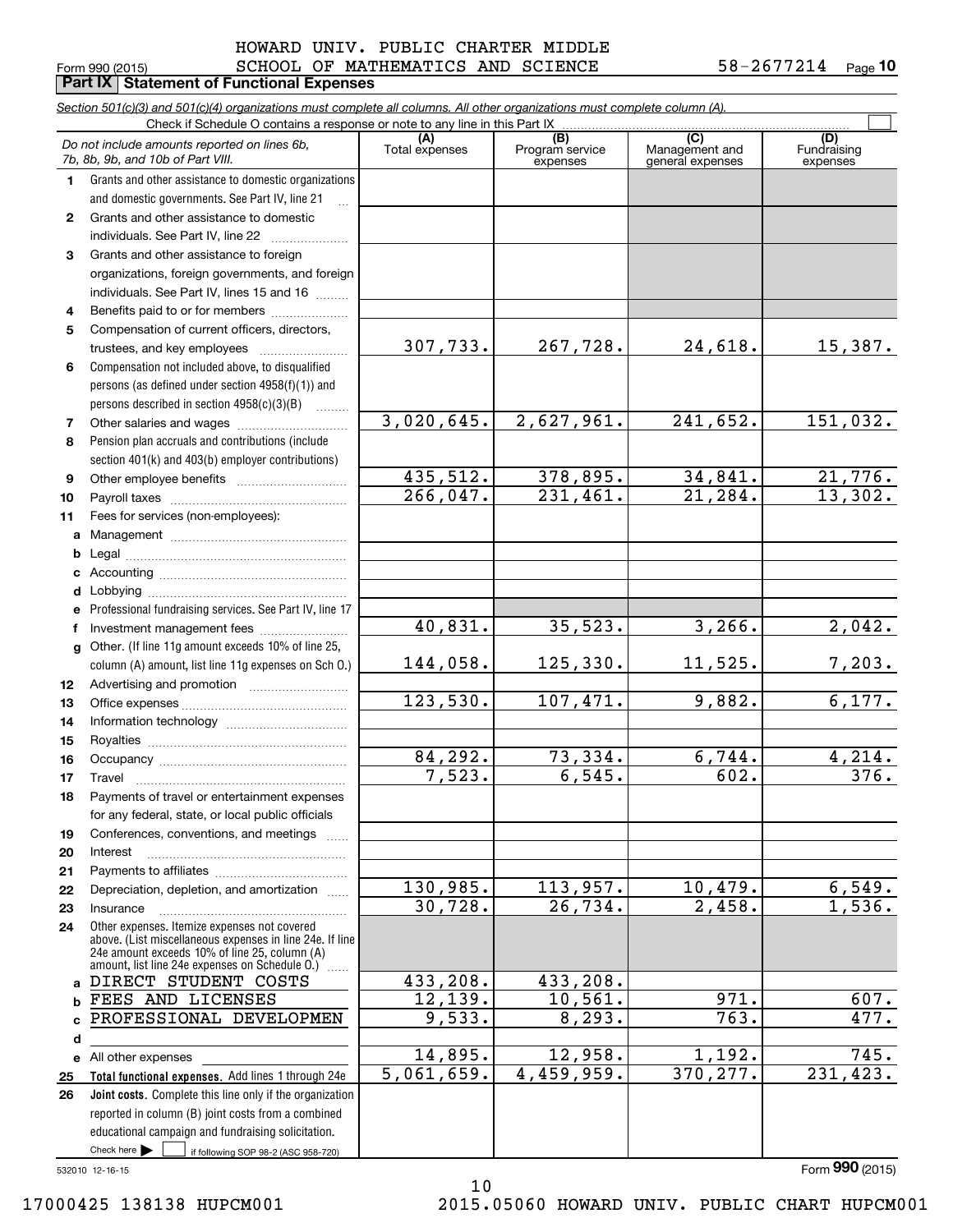| Form 990 (2015) |                               |  |
|-----------------|-------------------------------|--|
|                 | <b>Part X   Balance Sheet</b> |  |

### $_{\rm Form}$   $_{990}$  (2015) <code>SCHOOL OF MATHEMATICS</code> AND <code>SCIENCE</code>  $_{\rm 58-2677214}$  <code>Page</code> HOWARD UNIV. PUBLIC CHARTER MIDDLE

|                                                                                              |    |                                                                                                                                                                                                                                |          |                | (A)<br>Beginning of year |                 | (B)<br>End of year        |
|----------------------------------------------------------------------------------------------|----|--------------------------------------------------------------------------------------------------------------------------------------------------------------------------------------------------------------------------------|----------|----------------|--------------------------|-----------------|---------------------------|
|                                                                                              | 1. |                                                                                                                                                                                                                                |          |                | 858,739.                 | $\mathbf{1}$    | 934,684.                  |
|                                                                                              | 2  |                                                                                                                                                                                                                                |          |                |                          | 2               |                           |
| Assets<br>21<br>22<br>Liabilities<br>23<br>24<br>25<br><b>Fund Balances</b><br>Net Assets or | з  |                                                                                                                                                                                                                                |          |                | <u>267,657.</u>          | 3               | $\frac{70,579.}{28,592.}$ |
|                                                                                              | 4  |                                                                                                                                                                                                                                | 133,902. | $\overline{4}$ |                          |                 |                           |
|                                                                                              | 5  | Loans and other receivables from current and former officers, directors,                                                                                                                                                       |          |                |                          |                 |                           |
|                                                                                              |    | trustees, key employees, and highest compensated employees. Complete                                                                                                                                                           |          |                |                          |                 |                           |
|                                                                                              |    | Part II of Schedule L                                                                                                                                                                                                          |          |                |                          | 5               |                           |
|                                                                                              | 6  | Loans and other receivables from other disqualified persons (as defined under                                                                                                                                                  |          |                |                          |                 |                           |
|                                                                                              |    | section 4958(f)(1)), persons described in section 4958(c)(3)(B), and contributing                                                                                                                                              |          |                |                          |                 |                           |
|                                                                                              |    | employers and sponsoring organizations of section 501(c)(9) voluntary                                                                                                                                                          |          |                |                          |                 |                           |
|                                                                                              |    | employees' beneficiary organizations (see instr). Complete Part II of Sch L                                                                                                                                                    |          |                | 6                        |                 |                           |
|                                                                                              | 7  |                                                                                                                                                                                                                                |          | $\overline{7}$ |                          |                 |                           |
|                                                                                              | 8  |                                                                                                                                                                                                                                |          |                |                          | 8               |                           |
|                                                                                              | 9  |                                                                                                                                                                                                                                |          |                | 15, 359.                 | 9               | 8,696.                    |
|                                                                                              |    | <b>10a</b> Land, buildings, and equipment: cost or other                                                                                                                                                                       |          |                |                          |                 |                           |
|                                                                                              |    | basis. Complete Part VI of Schedule D $\begin{array}{ c c c c c }\n\hline\n1 & 231 & 555. \\ \hline\n\text{Less: accumulated depreciation} & \text{________} & \text{10b} & \text{925,609.} \\ \hline\n\end{array}$            |          |                |                          |                 |                           |
|                                                                                              |    | <b>b</b> Less: accumulated depreciation <b>contains the Lab</b>                                                                                                                                                                |          |                | 312,739.                 | 10 <sub>c</sub> | 305,946.                  |
|                                                                                              | 11 |                                                                                                                                                                                                                                |          |                |                          | 11              |                           |
|                                                                                              | 12 |                                                                                                                                                                                                                                |          |                | 102,272.                 | 12              | 901, 123.                 |
|                                                                                              | 13 |                                                                                                                                                                                                                                |          | 13             |                          |                 |                           |
|                                                                                              | 14 |                                                                                                                                                                                                                                |          | 14             |                          |                 |                           |
|                                                                                              | 15 |                                                                                                                                                                                                                                |          | 15             |                          |                 |                           |
|                                                                                              | 16 |                                                                                                                                                                                                                                |          |                | 1,690,668.               | 16              | 2, 249, 620.              |
|                                                                                              | 17 |                                                                                                                                                                                                                                |          |                | 324,819.                 | 17              | 526,572.                  |
|                                                                                              | 18 |                                                                                                                                                                                                                                |          | 18             |                          |                 |                           |
|                                                                                              | 19 | Deferred revenue manual contracts and contracts are all the contracts and contracts are contracted and contracts are contracted and contract are contracted and contract are contracted and contract are contracted and contra |          | 19             | 35,302.                  |                 |                           |
|                                                                                              | 20 |                                                                                                                                                                                                                                |          | 20             |                          |                 |                           |
|                                                                                              |    | Escrow or custodial account liability. Complete Part IV of Schedule D                                                                                                                                                          |          |                | 21                       |                 |                           |
|                                                                                              |    | Loans and other payables to current and former officers, directors, trustees,                                                                                                                                                  |          |                |                          |                 |                           |
|                                                                                              |    | key employees, highest compensated employees, and disqualified persons.                                                                                                                                                        |          |                |                          |                 |                           |
|                                                                                              |    |                                                                                                                                                                                                                                |          |                |                          | 22              |                           |
|                                                                                              |    | Secured mortgages and notes payable to unrelated third parties <i>manufactured</i> mortgages and notes payable to unrelated third parties                                                                                      |          |                |                          | 23<br>24        |                           |
|                                                                                              |    | Other liabilities (including federal income tax, payables to related third                                                                                                                                                     |          |                |                          |                 |                           |
|                                                                                              |    | parties, and other liabilities not included on lines 17-24). Complete Part X of                                                                                                                                                |          |                |                          |                 |                           |
|                                                                                              |    | Schedule D                                                                                                                                                                                                                     |          |                |                          | 25              |                           |
|                                                                                              | 26 | Total liabilities. Add lines 17 through 25                                                                                                                                                                                     |          |                | 324,819.                 | 26              | 561,874.                  |
|                                                                                              |    | Organizations that follow SFAS 117 (ASC 958), check here $\blacktriangleright \begin{array}{ c } \hline X & \text{and} \end{array}$                                                                                            |          |                |                          |                 |                           |
|                                                                                              |    | complete lines 27 through 29, and lines 33 and 34.                                                                                                                                                                             |          |                |                          |                 |                           |
|                                                                                              | 27 |                                                                                                                                                                                                                                |          |                | 1,365,849.               | 27              | 1,687,746.                |
|                                                                                              | 28 |                                                                                                                                                                                                                                |          |                |                          | 28              |                           |
|                                                                                              | 29 | Permanently restricted net assets                                                                                                                                                                                              |          |                |                          | 29              |                           |
|                                                                                              |    | Organizations that do not follow SFAS 117 (ASC 958), check here ▶ □                                                                                                                                                            |          |                |                          |                 |                           |
|                                                                                              |    | and complete lines 30 through 34.                                                                                                                                                                                              |          |                |                          |                 |                           |
|                                                                                              | 30 |                                                                                                                                                                                                                                |          |                |                          | 30              |                           |
|                                                                                              | 31 | Paid-in or capital surplus, or land, building, or equipment fund                                                                                                                                                               |          |                |                          | 31              |                           |
|                                                                                              | 32 | Retained earnings, endowment, accumulated income, or other funds                                                                                                                                                               |          |                |                          | 32              |                           |
|                                                                                              | 33 |                                                                                                                                                                                                                                |          |                | 1,365,849.               | 33              | 1,687,746.                |
|                                                                                              | 34 |                                                                                                                                                                                                                                |          |                | 1,690,668.               | 34              | $\overline{2,249}$ , 620. |

Form (2015) **990**

532011 12-16-15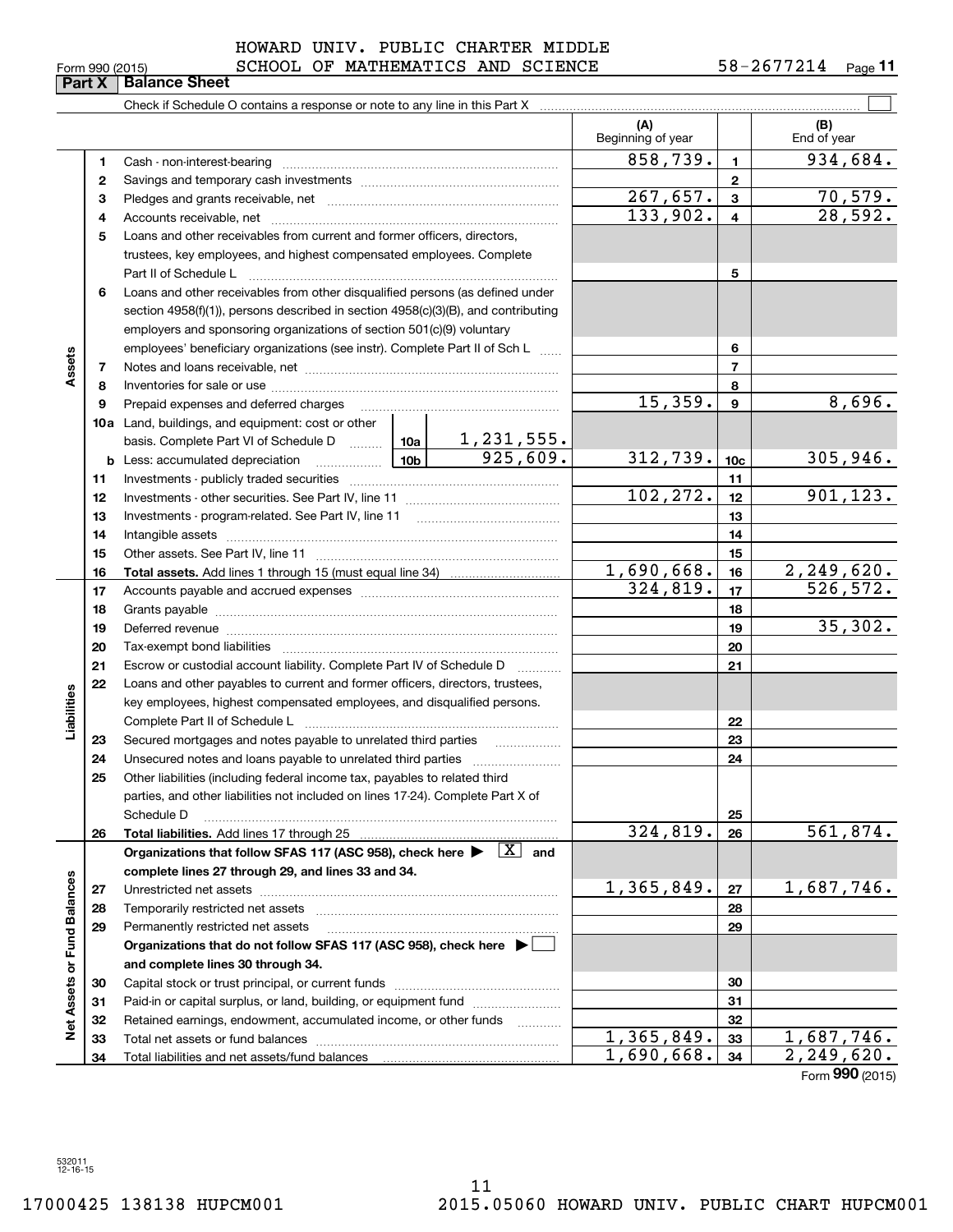| $58 - 2677214$ Page 12<br>SCHOOL OF MATHEMATICS AND SCIENCE<br>Form 990 (2015)<br>Part XI<br><b>Reconciliation of Net Assets</b><br>Check if Schedule O contains a response or note to any line in this Part XI<br>5,383,556.<br>Total revenue (must equal Part VIII, column (A), line 12)<br>1<br>1<br>5,061,659.<br>$\mathbf{2}$<br>Total expenses (must equal Part IX, column (A), line 25)<br>2<br>321,897.<br>3<br>Revenue less expenses. Subtract line 2 from line 1<br>З<br>1,365,849.<br>4<br>4<br>5<br>5<br>Net unrealized gains (losses) on investments<br>6<br>Donated services and use of facilities<br>6<br>$\overline{7}$<br>7<br>Investment expenses<br>8<br>Prior period adjustments<br>8<br>0.<br>Other changes in net assets or fund balances (explain in Schedule O)<br>9<br>9<br>Net assets or fund balances at end of year. Combine lines 3 through 9 (must equal Part X, line 33,<br>10<br>1,687,746.<br>10<br>column (B))<br>Part XII Financial Statements and Reporting<br>$\mathbf{X}$<br><b>No</b><br>Yes<br>$\boxed{\textbf{X}}$ Accrual<br>$\Box$ Cash<br>Other<br>Accounting method used to prepare the Form 990:<br>1<br>If the organization changed its method of accounting from a prior year or checked "Other," explain in Schedule O.<br>x<br>2a Were the organization's financial statements compiled or reviewed by an independent accountant?<br>2a<br>If "Yes," check a box below to indicate whether the financial statements for the year were compiled or reviewed on a<br>separate basis, consolidated basis, or both:<br>Separate basis<br><b>Consolidated basis</b><br>Both consolidated and separate basis<br>х<br><b>b</b> Were the organization's financial statements audited by an independent accountant?<br>2 <sub>b</sub><br>If "Yes," check a box below to indicate whether the financial statements for the year were audited on a separate basis,<br>consolidated basis, or both:<br>$\lfloor x \rfloor$ Separate basis<br><b>Consolidated basis</b><br>Both consolidated and separate basis<br>c If "Yes" to line 2a or 2b, does the organization have a committee that assumes responsibility for oversight of the audit,<br>x<br>review, or compilation of its financial statements and selection of an independent accountant?<br>2c<br>If the organization changed either its oversight process or selection process during the tax year, explain in Schedule O.<br>3a As a result of a federal award, was the organization required to undergo an audit or audits as set forth in the Single Audit<br>х<br>За<br>b If "Yes," did the organization undergo the required audit or audits? If the organization did not undergo the required audit<br>3b<br>$000 \text{ mas}$ | HOWARD UNIV. PUBLIC CHARTER MIDDLE |  |  |
|-----------------------------------------------------------------------------------------------------------------------------------------------------------------------------------------------------------------------------------------------------------------------------------------------------------------------------------------------------------------------------------------------------------------------------------------------------------------------------------------------------------------------------------------------------------------------------------------------------------------------------------------------------------------------------------------------------------------------------------------------------------------------------------------------------------------------------------------------------------------------------------------------------------------------------------------------------------------------------------------------------------------------------------------------------------------------------------------------------------------------------------------------------------------------------------------------------------------------------------------------------------------------------------------------------------------------------------------------------------------------------------------------------------------------------------------------------------------------------------------------------------------------------------------------------------------------------------------------------------------------------------------------------------------------------------------------------------------------------------------------------------------------------------------------------------------------------------------------------------------------------------------------------------------------------------------------------------------------------------------------------------------------------------------------------------------------------------------------------------------------------------------------------------------------------------------------------------------------------------------------------------------------------------------------------------------------------------------------------------------------------------------------------------------------------------------------------------------------------------------------------------------------------------------------------------------------------------------------------------------------------------------------------------------------------------------------------------------------------------------|------------------------------------|--|--|
|                                                                                                                                                                                                                                                                                                                                                                                                                                                                                                                                                                                                                                                                                                                                                                                                                                                                                                                                                                                                                                                                                                                                                                                                                                                                                                                                                                                                                                                                                                                                                                                                                                                                                                                                                                                                                                                                                                                                                                                                                                                                                                                                                                                                                                                                                                                                                                                                                                                                                                                                                                                                                                                                                                                                         |                                    |  |  |
|                                                                                                                                                                                                                                                                                                                                                                                                                                                                                                                                                                                                                                                                                                                                                                                                                                                                                                                                                                                                                                                                                                                                                                                                                                                                                                                                                                                                                                                                                                                                                                                                                                                                                                                                                                                                                                                                                                                                                                                                                                                                                                                                                                                                                                                                                                                                                                                                                                                                                                                                                                                                                                                                                                                                         |                                    |  |  |
|                                                                                                                                                                                                                                                                                                                                                                                                                                                                                                                                                                                                                                                                                                                                                                                                                                                                                                                                                                                                                                                                                                                                                                                                                                                                                                                                                                                                                                                                                                                                                                                                                                                                                                                                                                                                                                                                                                                                                                                                                                                                                                                                                                                                                                                                                                                                                                                                                                                                                                                                                                                                                                                                                                                                         |                                    |  |  |
|                                                                                                                                                                                                                                                                                                                                                                                                                                                                                                                                                                                                                                                                                                                                                                                                                                                                                                                                                                                                                                                                                                                                                                                                                                                                                                                                                                                                                                                                                                                                                                                                                                                                                                                                                                                                                                                                                                                                                                                                                                                                                                                                                                                                                                                                                                                                                                                                                                                                                                                                                                                                                                                                                                                                         |                                    |  |  |
|                                                                                                                                                                                                                                                                                                                                                                                                                                                                                                                                                                                                                                                                                                                                                                                                                                                                                                                                                                                                                                                                                                                                                                                                                                                                                                                                                                                                                                                                                                                                                                                                                                                                                                                                                                                                                                                                                                                                                                                                                                                                                                                                                                                                                                                                                                                                                                                                                                                                                                                                                                                                                                                                                                                                         |                                    |  |  |
|                                                                                                                                                                                                                                                                                                                                                                                                                                                                                                                                                                                                                                                                                                                                                                                                                                                                                                                                                                                                                                                                                                                                                                                                                                                                                                                                                                                                                                                                                                                                                                                                                                                                                                                                                                                                                                                                                                                                                                                                                                                                                                                                                                                                                                                                                                                                                                                                                                                                                                                                                                                                                                                                                                                                         |                                    |  |  |
|                                                                                                                                                                                                                                                                                                                                                                                                                                                                                                                                                                                                                                                                                                                                                                                                                                                                                                                                                                                                                                                                                                                                                                                                                                                                                                                                                                                                                                                                                                                                                                                                                                                                                                                                                                                                                                                                                                                                                                                                                                                                                                                                                                                                                                                                                                                                                                                                                                                                                                                                                                                                                                                                                                                                         |                                    |  |  |
|                                                                                                                                                                                                                                                                                                                                                                                                                                                                                                                                                                                                                                                                                                                                                                                                                                                                                                                                                                                                                                                                                                                                                                                                                                                                                                                                                                                                                                                                                                                                                                                                                                                                                                                                                                                                                                                                                                                                                                                                                                                                                                                                                                                                                                                                                                                                                                                                                                                                                                                                                                                                                                                                                                                                         |                                    |  |  |
|                                                                                                                                                                                                                                                                                                                                                                                                                                                                                                                                                                                                                                                                                                                                                                                                                                                                                                                                                                                                                                                                                                                                                                                                                                                                                                                                                                                                                                                                                                                                                                                                                                                                                                                                                                                                                                                                                                                                                                                                                                                                                                                                                                                                                                                                                                                                                                                                                                                                                                                                                                                                                                                                                                                                         |                                    |  |  |
|                                                                                                                                                                                                                                                                                                                                                                                                                                                                                                                                                                                                                                                                                                                                                                                                                                                                                                                                                                                                                                                                                                                                                                                                                                                                                                                                                                                                                                                                                                                                                                                                                                                                                                                                                                                                                                                                                                                                                                                                                                                                                                                                                                                                                                                                                                                                                                                                                                                                                                                                                                                                                                                                                                                                         |                                    |  |  |
|                                                                                                                                                                                                                                                                                                                                                                                                                                                                                                                                                                                                                                                                                                                                                                                                                                                                                                                                                                                                                                                                                                                                                                                                                                                                                                                                                                                                                                                                                                                                                                                                                                                                                                                                                                                                                                                                                                                                                                                                                                                                                                                                                                                                                                                                                                                                                                                                                                                                                                                                                                                                                                                                                                                                         |                                    |  |  |
|                                                                                                                                                                                                                                                                                                                                                                                                                                                                                                                                                                                                                                                                                                                                                                                                                                                                                                                                                                                                                                                                                                                                                                                                                                                                                                                                                                                                                                                                                                                                                                                                                                                                                                                                                                                                                                                                                                                                                                                                                                                                                                                                                                                                                                                                                                                                                                                                                                                                                                                                                                                                                                                                                                                                         |                                    |  |  |
|                                                                                                                                                                                                                                                                                                                                                                                                                                                                                                                                                                                                                                                                                                                                                                                                                                                                                                                                                                                                                                                                                                                                                                                                                                                                                                                                                                                                                                                                                                                                                                                                                                                                                                                                                                                                                                                                                                                                                                                                                                                                                                                                                                                                                                                                                                                                                                                                                                                                                                                                                                                                                                                                                                                                         |                                    |  |  |
|                                                                                                                                                                                                                                                                                                                                                                                                                                                                                                                                                                                                                                                                                                                                                                                                                                                                                                                                                                                                                                                                                                                                                                                                                                                                                                                                                                                                                                                                                                                                                                                                                                                                                                                                                                                                                                                                                                                                                                                                                                                                                                                                                                                                                                                                                                                                                                                                                                                                                                                                                                                                                                                                                                                                         |                                    |  |  |
|                                                                                                                                                                                                                                                                                                                                                                                                                                                                                                                                                                                                                                                                                                                                                                                                                                                                                                                                                                                                                                                                                                                                                                                                                                                                                                                                                                                                                                                                                                                                                                                                                                                                                                                                                                                                                                                                                                                                                                                                                                                                                                                                                                                                                                                                                                                                                                                                                                                                                                                                                                                                                                                                                                                                         |                                    |  |  |
|                                                                                                                                                                                                                                                                                                                                                                                                                                                                                                                                                                                                                                                                                                                                                                                                                                                                                                                                                                                                                                                                                                                                                                                                                                                                                                                                                                                                                                                                                                                                                                                                                                                                                                                                                                                                                                                                                                                                                                                                                                                                                                                                                                                                                                                                                                                                                                                                                                                                                                                                                                                                                                                                                                                                         |                                    |  |  |
|                                                                                                                                                                                                                                                                                                                                                                                                                                                                                                                                                                                                                                                                                                                                                                                                                                                                                                                                                                                                                                                                                                                                                                                                                                                                                                                                                                                                                                                                                                                                                                                                                                                                                                                                                                                                                                                                                                                                                                                                                                                                                                                                                                                                                                                                                                                                                                                                                                                                                                                                                                                                                                                                                                                                         |                                    |  |  |
|                                                                                                                                                                                                                                                                                                                                                                                                                                                                                                                                                                                                                                                                                                                                                                                                                                                                                                                                                                                                                                                                                                                                                                                                                                                                                                                                                                                                                                                                                                                                                                                                                                                                                                                                                                                                                                                                                                                                                                                                                                                                                                                                                                                                                                                                                                                                                                                                                                                                                                                                                                                                                                                                                                                                         |                                    |  |  |
|                                                                                                                                                                                                                                                                                                                                                                                                                                                                                                                                                                                                                                                                                                                                                                                                                                                                                                                                                                                                                                                                                                                                                                                                                                                                                                                                                                                                                                                                                                                                                                                                                                                                                                                                                                                                                                                                                                                                                                                                                                                                                                                                                                                                                                                                                                                                                                                                                                                                                                                                                                                                                                                                                                                                         |                                    |  |  |
|                                                                                                                                                                                                                                                                                                                                                                                                                                                                                                                                                                                                                                                                                                                                                                                                                                                                                                                                                                                                                                                                                                                                                                                                                                                                                                                                                                                                                                                                                                                                                                                                                                                                                                                                                                                                                                                                                                                                                                                                                                                                                                                                                                                                                                                                                                                                                                                                                                                                                                                                                                                                                                                                                                                                         |                                    |  |  |
|                                                                                                                                                                                                                                                                                                                                                                                                                                                                                                                                                                                                                                                                                                                                                                                                                                                                                                                                                                                                                                                                                                                                                                                                                                                                                                                                                                                                                                                                                                                                                                                                                                                                                                                                                                                                                                                                                                                                                                                                                                                                                                                                                                                                                                                                                                                                                                                                                                                                                                                                                                                                                                                                                                                                         |                                    |  |  |
|                                                                                                                                                                                                                                                                                                                                                                                                                                                                                                                                                                                                                                                                                                                                                                                                                                                                                                                                                                                                                                                                                                                                                                                                                                                                                                                                                                                                                                                                                                                                                                                                                                                                                                                                                                                                                                                                                                                                                                                                                                                                                                                                                                                                                                                                                                                                                                                                                                                                                                                                                                                                                                                                                                                                         |                                    |  |  |
|                                                                                                                                                                                                                                                                                                                                                                                                                                                                                                                                                                                                                                                                                                                                                                                                                                                                                                                                                                                                                                                                                                                                                                                                                                                                                                                                                                                                                                                                                                                                                                                                                                                                                                                                                                                                                                                                                                                                                                                                                                                                                                                                                                                                                                                                                                                                                                                                                                                                                                                                                                                                                                                                                                                                         |                                    |  |  |
|                                                                                                                                                                                                                                                                                                                                                                                                                                                                                                                                                                                                                                                                                                                                                                                                                                                                                                                                                                                                                                                                                                                                                                                                                                                                                                                                                                                                                                                                                                                                                                                                                                                                                                                                                                                                                                                                                                                                                                                                                                                                                                                                                                                                                                                                                                                                                                                                                                                                                                                                                                                                                                                                                                                                         |                                    |  |  |
|                                                                                                                                                                                                                                                                                                                                                                                                                                                                                                                                                                                                                                                                                                                                                                                                                                                                                                                                                                                                                                                                                                                                                                                                                                                                                                                                                                                                                                                                                                                                                                                                                                                                                                                                                                                                                                                                                                                                                                                                                                                                                                                                                                                                                                                                                                                                                                                                                                                                                                                                                                                                                                                                                                                                         |                                    |  |  |
|                                                                                                                                                                                                                                                                                                                                                                                                                                                                                                                                                                                                                                                                                                                                                                                                                                                                                                                                                                                                                                                                                                                                                                                                                                                                                                                                                                                                                                                                                                                                                                                                                                                                                                                                                                                                                                                                                                                                                                                                                                                                                                                                                                                                                                                                                                                                                                                                                                                                                                                                                                                                                                                                                                                                         |                                    |  |  |
|                                                                                                                                                                                                                                                                                                                                                                                                                                                                                                                                                                                                                                                                                                                                                                                                                                                                                                                                                                                                                                                                                                                                                                                                                                                                                                                                                                                                                                                                                                                                                                                                                                                                                                                                                                                                                                                                                                                                                                                                                                                                                                                                                                                                                                                                                                                                                                                                                                                                                                                                                                                                                                                                                                                                         |                                    |  |  |
|                                                                                                                                                                                                                                                                                                                                                                                                                                                                                                                                                                                                                                                                                                                                                                                                                                                                                                                                                                                                                                                                                                                                                                                                                                                                                                                                                                                                                                                                                                                                                                                                                                                                                                                                                                                                                                                                                                                                                                                                                                                                                                                                                                                                                                                                                                                                                                                                                                                                                                                                                                                                                                                                                                                                         |                                    |  |  |
|                                                                                                                                                                                                                                                                                                                                                                                                                                                                                                                                                                                                                                                                                                                                                                                                                                                                                                                                                                                                                                                                                                                                                                                                                                                                                                                                                                                                                                                                                                                                                                                                                                                                                                                                                                                                                                                                                                                                                                                                                                                                                                                                                                                                                                                                                                                                                                                                                                                                                                                                                                                                                                                                                                                                         |                                    |  |  |
|                                                                                                                                                                                                                                                                                                                                                                                                                                                                                                                                                                                                                                                                                                                                                                                                                                                                                                                                                                                                                                                                                                                                                                                                                                                                                                                                                                                                                                                                                                                                                                                                                                                                                                                                                                                                                                                                                                                                                                                                                                                                                                                                                                                                                                                                                                                                                                                                                                                                                                                                                                                                                                                                                                                                         |                                    |  |  |
|                                                                                                                                                                                                                                                                                                                                                                                                                                                                                                                                                                                                                                                                                                                                                                                                                                                                                                                                                                                                                                                                                                                                                                                                                                                                                                                                                                                                                                                                                                                                                                                                                                                                                                                                                                                                                                                                                                                                                                                                                                                                                                                                                                                                                                                                                                                                                                                                                                                                                                                                                                                                                                                                                                                                         |                                    |  |  |
|                                                                                                                                                                                                                                                                                                                                                                                                                                                                                                                                                                                                                                                                                                                                                                                                                                                                                                                                                                                                                                                                                                                                                                                                                                                                                                                                                                                                                                                                                                                                                                                                                                                                                                                                                                                                                                                                                                                                                                                                                                                                                                                                                                                                                                                                                                                                                                                                                                                                                                                                                                                                                                                                                                                                         |                                    |  |  |
|                                                                                                                                                                                                                                                                                                                                                                                                                                                                                                                                                                                                                                                                                                                                                                                                                                                                                                                                                                                                                                                                                                                                                                                                                                                                                                                                                                                                                                                                                                                                                                                                                                                                                                                                                                                                                                                                                                                                                                                                                                                                                                                                                                                                                                                                                                                                                                                                                                                                                                                                                                                                                                                                                                                                         |                                    |  |  |
|                                                                                                                                                                                                                                                                                                                                                                                                                                                                                                                                                                                                                                                                                                                                                                                                                                                                                                                                                                                                                                                                                                                                                                                                                                                                                                                                                                                                                                                                                                                                                                                                                                                                                                                                                                                                                                                                                                                                                                                                                                                                                                                                                                                                                                                                                                                                                                                                                                                                                                                                                                                                                                                                                                                                         |                                    |  |  |
|                                                                                                                                                                                                                                                                                                                                                                                                                                                                                                                                                                                                                                                                                                                                                                                                                                                                                                                                                                                                                                                                                                                                                                                                                                                                                                                                                                                                                                                                                                                                                                                                                                                                                                                                                                                                                                                                                                                                                                                                                                                                                                                                                                                                                                                                                                                                                                                                                                                                                                                                                                                                                                                                                                                                         |                                    |  |  |

Form (2015) **990**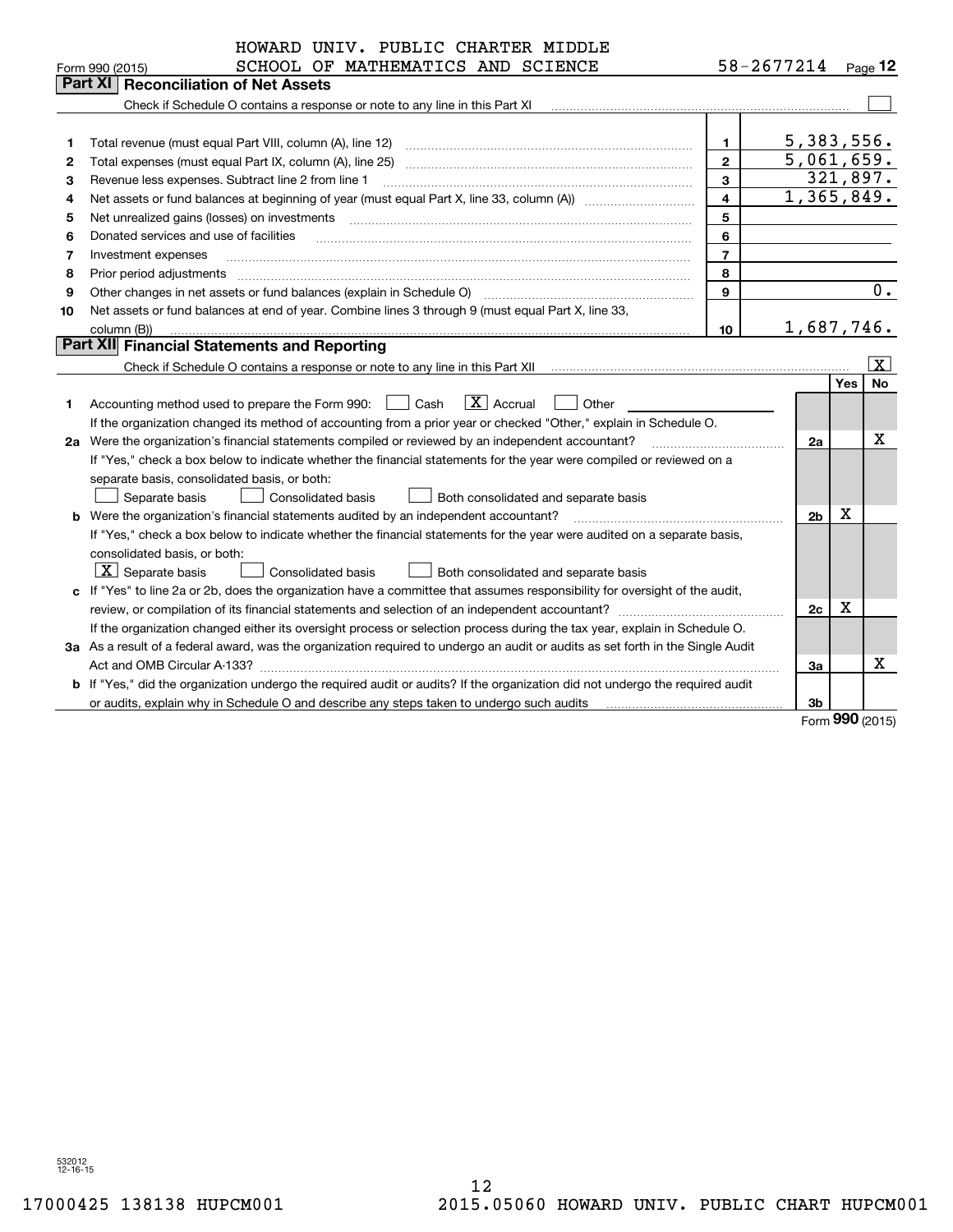| <b>SCHEDULE A</b><br>(Form 990 or 990-EZ)<br>Department of the Treasury<br>Internal Revenue Service |                                                                                                | <b>Public Charity Status and Public Support</b><br>Complete if the organization is a section 501(c)(3) organization or a section<br>4947(a)(1) nonexempt charitable trust.<br>Attach to Form 990 or Form 990-EZ.<br>Information about Schedule A (Form 990 or 990-EZ) and its instructions is at www.irs.gov/form990. |                                                                                                                                                                                                                                                                                                                                                                                                                                                                                                                                                                                 |                                                        |                      |                                                         |  |                                                       |
|-----------------------------------------------------------------------------------------------------|------------------------------------------------------------------------------------------------|-----------------------------------------------------------------------------------------------------------------------------------------------------------------------------------------------------------------------------------------------------------------------------------------------------------------------|---------------------------------------------------------------------------------------------------------------------------------------------------------------------------------------------------------------------------------------------------------------------------------------------------------------------------------------------------------------------------------------------------------------------------------------------------------------------------------------------------------------------------------------------------------------------------------|--------------------------------------------------------|----------------------|---------------------------------------------------------|--|-------------------------------------------------------|
| Name of the organization                                                                            |                                                                                                |                                                                                                                                                                                                                                                                                                                       | HOWARD UNIV. PUBLIC CHARTER MIDDLE                                                                                                                                                                                                                                                                                                                                                                                                                                                                                                                                              |                                                        |                      |                                                         |  | <b>Employer identification number</b>                 |
| Part I                                                                                              |                                                                                                |                                                                                                                                                                                                                                                                                                                       | SCHOOL OF MATHEMATICS AND SCIENCE<br>Reason for Public Charity Status (All organizations must complete this part.) See instructions.                                                                                                                                                                                                                                                                                                                                                                                                                                            |                                                        |                      |                                                         |  | 58-2677214                                            |
|                                                                                                     |                                                                                                |                                                                                                                                                                                                                                                                                                                       | The organization is not a private foundation because it is: (For lines 1 through 11, check only one box.)                                                                                                                                                                                                                                                                                                                                                                                                                                                                       |                                                        |                      |                                                         |  |                                                       |
| 1<br>$\overline{\text{X}}$<br>2<br>3<br>4<br>city, and state:<br>5                                  |                                                                                                |                                                                                                                                                                                                                                                                                                                       | A church, convention of churches, or association of churches described in section 170(b)(1)(A)(i).<br>A school described in section 170(b)(1)(A)(ii). (Attach Schedule E (Form 990 or 990-EZ).)<br>A hospital or a cooperative hospital service organization described in section 170(b)(1)(A)(iii).<br>A medical research organization operated in conjunction with a hospital described in section 170(b)(1)(A)(iii). Enter the hospital's name,<br>An organization operated for the benefit of a college or university owned or operated by a governmental unit described in |                                                        |                      |                                                         |  |                                                       |
| 6<br>7<br>8                                                                                         | section 170(b)(1)(A)(iv). (Complete Part II.)<br>section 170(b)(1)(A)(vi). (Complete Part II.) |                                                                                                                                                                                                                                                                                                                       | A federal, state, or local government or governmental unit described in section 170(b)(1)(A)(v).<br>An organization that normally receives a substantial part of its support from a governmental unit or from the general public described in<br>A community trust described in section 170(b)(1)(A)(vi). (Complete Part II.)                                                                                                                                                                                                                                                   |                                                        |                      |                                                         |  |                                                       |
| 9<br>10                                                                                             | See section 509(a)(2). (Complete Part III.)                                                    |                                                                                                                                                                                                                                                                                                                       | An organization that normally receives: (1) more than 33 1/3% of its support from contributions, membership fees, and gross receipts from<br>activities related to its exempt functions - subject to certain exceptions, and (2) no more than 33 1/3% of its support from gross investment<br>income and unrelated business taxable income (less section 511 tax) from businesses acquired by the organization after June 30, 1975.<br>An organization organized and operated exclusively to test for public safety. See section 509(a)(4).                                     |                                                        |                      |                                                         |  |                                                       |
| 11                                                                                                  |                                                                                                |                                                                                                                                                                                                                                                                                                                       | An organization organized and operated exclusively for the benefit of, to perform the functions of, or to carry out the purposes of one or<br>more publicly supported organizations described in section 509(a)(1) or section 509(a)(2). See section 509(a)(3). Check the box in<br>lines 11a through 11d that describes the type of supporting organization and complete lines 11e, 11f, and 11g.                                                                                                                                                                              |                                                        |                      |                                                         |  |                                                       |
| a                                                                                                   |                                                                                                | organization. You must complete Part IV, Sections A and B.                                                                                                                                                                                                                                                            | Type I. A supporting organization operated, supervised, or controlled by its supported organization(s), typically by giving<br>the supported organization(s) the power to regularly appoint or elect a majority of the directors or trustees of the supporting                                                                                                                                                                                                                                                                                                                  |                                                        |                      |                                                         |  |                                                       |
| b                                                                                                   |                                                                                                | organization(s). You must complete Part IV, Sections A and C.                                                                                                                                                                                                                                                         | Type II. A supporting organization supervised or controlled in connection with its supported organization(s), by having<br>control or management of the supporting organization vested in the same persons that control or manage the supported                                                                                                                                                                                                                                                                                                                                 |                                                        |                      |                                                         |  |                                                       |
| c                                                                                                   |                                                                                                |                                                                                                                                                                                                                                                                                                                       | <b>Type III functionally integrated.</b> A supporting organization operated in connection with, and functionally integrated with,<br>its supported organization(s) (see instructions). You must complete Part IV, Sections A, D, and E.                                                                                                                                                                                                                                                                                                                                         |                                                        |                      |                                                         |  |                                                       |
| d                                                                                                   |                                                                                                |                                                                                                                                                                                                                                                                                                                       | <b>Type III non-functionally integrated.</b> A supporting organization operated in connection with its supported organization(s)<br>that is not functionally integrated. The organization generally must satisfy a distribution requirement and an attentiveness<br>requirement (see instructions). You must complete Part IV, Sections A and D, and Part V.                                                                                                                                                                                                                    |                                                        |                      |                                                         |  |                                                       |
| е                                                                                                   |                                                                                                |                                                                                                                                                                                                                                                                                                                       | Check this box if the organization received a written determination from the IRS that it is a Type I, Type II, Type III<br>functionally integrated, or Type III non-functionally integrated supporting organization.                                                                                                                                                                                                                                                                                                                                                            |                                                        |                      |                                                         |  |                                                       |
| f                                                                                                   | Enter the number of supported organizations                                                    |                                                                                                                                                                                                                                                                                                                       |                                                                                                                                                                                                                                                                                                                                                                                                                                                                                                                                                                                 |                                                        |                      |                                                         |  |                                                       |
| (i) Name of supported<br>organization                                                               |                                                                                                | Provide the following information about the supported organization(s).<br>(ii) EIN                                                                                                                                                                                                                                    | (iii) Type of organization<br>(described on lines 1-9<br>above (see instructions))                                                                                                                                                                                                                                                                                                                                                                                                                                                                                              | (iv) Is the organization<br>governing document?<br>Yes | listed in your<br>No | (v) Amount of monetary<br>support (see<br>instructions) |  | (vi) Amount of<br>other support (see<br>instructions) |
|                                                                                                     |                                                                                                |                                                                                                                                                                                                                                                                                                                       |                                                                                                                                                                                                                                                                                                                                                                                                                                                                                                                                                                                 |                                                        |                      |                                                         |  |                                                       |
|                                                                                                     |                                                                                                |                                                                                                                                                                                                                                                                                                                       |                                                                                                                                                                                                                                                                                                                                                                                                                                                                                                                                                                                 |                                                        |                      |                                                         |  |                                                       |
|                                                                                                     |                                                                                                |                                                                                                                                                                                                                                                                                                                       |                                                                                                                                                                                                                                                                                                                                                                                                                                                                                                                                                                                 |                                                        |                      |                                                         |  |                                                       |
| Total                                                                                               |                                                                                                | LHA For Paperwork Reduction Act Notice, see the Instructions for                                                                                                                                                                                                                                                      |                                                                                                                                                                                                                                                                                                                                                                                                                                                                                                                                                                                 |                                                        |                      |                                                         |  | Schedule A (Form 990 or 990-EZ) 2015                  |

**Form 990 or 990-EZ.** 532021 09-23-15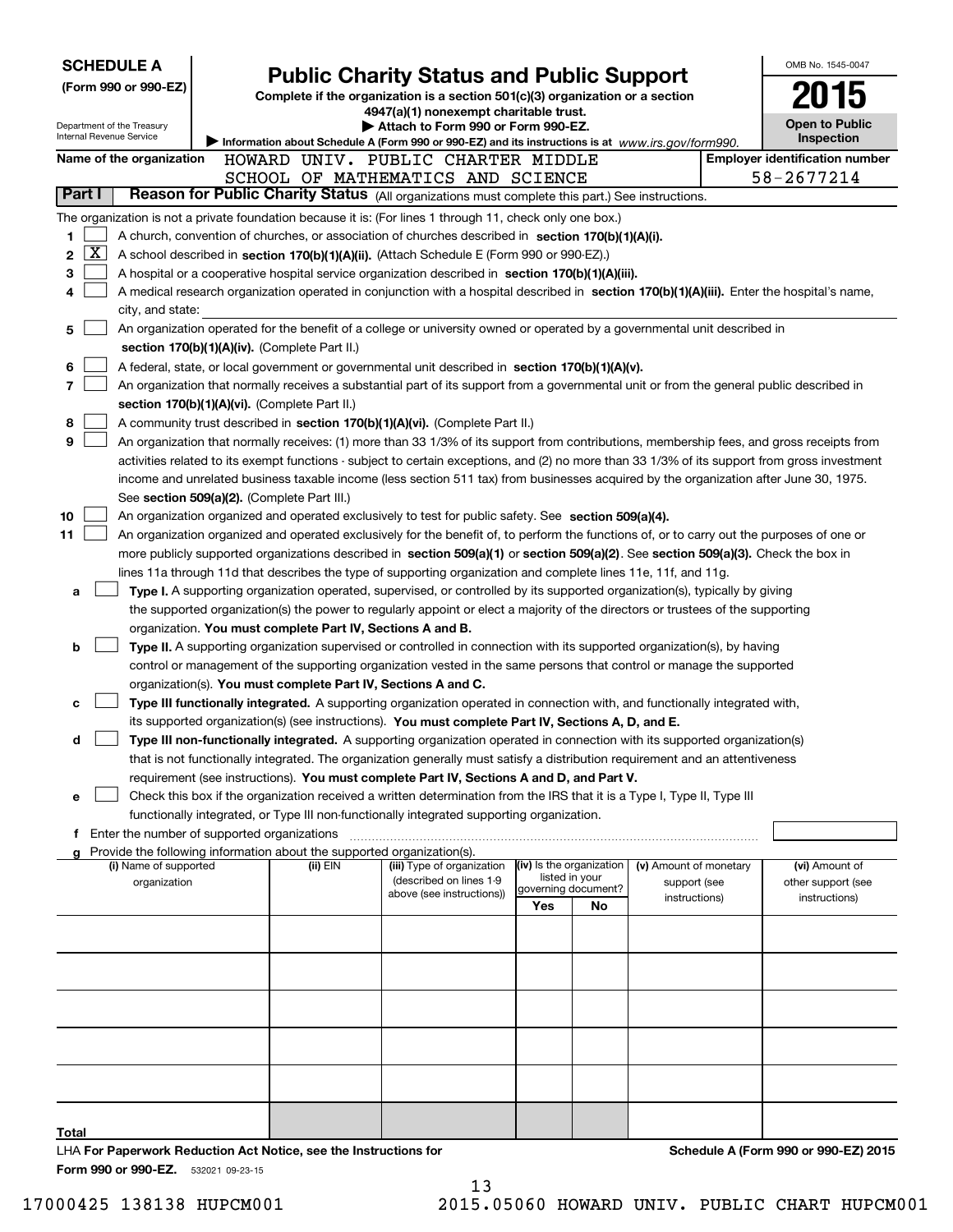#### Schedule A (Form 990 or 990-EZ) 2015 Page SCHOOL OF MATHEMATICS AND SCIENCE 58-2677214 **Part II Support Schedule for Organizations Described in Sections 170(b)(1)(A)(iv) and 170(b)(1)(A)(vi)**

(Complete only if you checked the box on line 5, 7, or 8 of Part I or if the organization failed to qualify under Part III. If the organization fails to qualify under the tests listed below, please complete Part III.)

|    | <b>Section A. Public Support</b>                                                                                                                                                                                       |          |          |            |            |          |           |
|----|------------------------------------------------------------------------------------------------------------------------------------------------------------------------------------------------------------------------|----------|----------|------------|------------|----------|-----------|
|    | Calendar year (or fiscal year beginning in) $\blacktriangleright$                                                                                                                                                      | (a) 2011 | (b) 2012 | $(c)$ 2013 | $(d)$ 2014 | (e) 2015 | (f) Total |
|    | <b>1</b> Gifts, grants, contributions, and                                                                                                                                                                             |          |          |            |            |          |           |
|    | membership fees received. (Do not                                                                                                                                                                                      |          |          |            |            |          |           |
|    | include any "unusual grants.")                                                                                                                                                                                         |          |          |            |            |          |           |
|    | 2 Tax revenues levied for the organ-                                                                                                                                                                                   |          |          |            |            |          |           |
|    | ization's benefit and either paid to                                                                                                                                                                                   |          |          |            |            |          |           |
|    | or expended on its behalf                                                                                                                                                                                              |          |          |            |            |          |           |
|    | 3 The value of services or facilities                                                                                                                                                                                  |          |          |            |            |          |           |
|    | furnished by a governmental unit to                                                                                                                                                                                    |          |          |            |            |          |           |
|    | the organization without charge                                                                                                                                                                                        |          |          |            |            |          |           |
|    | 4 Total. Add lines 1 through 3                                                                                                                                                                                         |          |          |            |            |          |           |
| 5. | The portion of total contributions                                                                                                                                                                                     |          |          |            |            |          |           |
|    | by each person (other than a                                                                                                                                                                                           |          |          |            |            |          |           |
|    | governmental unit or publicly                                                                                                                                                                                          |          |          |            |            |          |           |
|    | supported organization) included                                                                                                                                                                                       |          |          |            |            |          |           |
|    | on line 1 that exceeds 2% of the                                                                                                                                                                                       |          |          |            |            |          |           |
|    | amount shown on line 11,                                                                                                                                                                                               |          |          |            |            |          |           |
|    | column (f)                                                                                                                                                                                                             |          |          |            |            |          |           |
|    | 6 Public support. Subtract line 5 from line 4.                                                                                                                                                                         |          |          |            |            |          |           |
|    | <b>Section B. Total Support</b>                                                                                                                                                                                        |          |          |            |            |          |           |
|    | Calendar year (or fiscal year beginning in) $\blacktriangleright$                                                                                                                                                      | (a) 2011 | (b) 2012 | $(c)$ 2013 | $(d)$ 2014 | (e) 2015 | (f) Total |
|    | 7 Amounts from line 4                                                                                                                                                                                                  |          |          |            |            |          |           |
|    | 8 Gross income from interest,                                                                                                                                                                                          |          |          |            |            |          |           |
|    | dividends, payments received on                                                                                                                                                                                        |          |          |            |            |          |           |
|    | securities loans, rents, royalties                                                                                                                                                                                     |          |          |            |            |          |           |
|    |                                                                                                                                                                                                                        |          |          |            |            |          |           |
|    | and income from similar sources<br>Net income from unrelated business                                                                                                                                                  |          |          |            |            |          |           |
| 9  |                                                                                                                                                                                                                        |          |          |            |            |          |           |
|    | activities, whether or not the                                                                                                                                                                                         |          |          |            |            |          |           |
|    | business is regularly carried on                                                                                                                                                                                       |          |          |            |            |          |           |
|    | <b>10</b> Other income. Do not include gain                                                                                                                                                                            |          |          |            |            |          |           |
|    | or loss from the sale of capital                                                                                                                                                                                       |          |          |            |            |          |           |
|    | assets (Explain in Part VI.)                                                                                                                                                                                           |          |          |            |            |          |           |
|    | <b>11 Total support.</b> Add lines 7 through 10                                                                                                                                                                        |          |          |            |            |          |           |
|    | <b>12</b> Gross receipts from related activities, etc. (see instructions)                                                                                                                                              |          |          |            |            | 12       |           |
|    | 13 First five years. If the Form 990 is for the organization's first, second, third, fourth, or fifth tax year as a section 501(c)(3)                                                                                  |          |          |            |            |          |           |
|    | organization, check this box and stop here<br><b>Section C. Computation of Public Support Percentage</b>                                                                                                               |          |          |            |            |          |           |
|    | 14 Public support percentage for 2015 (line 6, column (f) divided by line 11, column (f) <i></i>                                                                                                                       |          |          |            |            | 14       | %         |
|    |                                                                                                                                                                                                                        |          |          |            |            | 15       |           |
|    | 16a 33 1/3% support test - 2015. If the organization did not check the box on line 13, and line 14 is 33 1/3% or more, check this box and                                                                              |          |          |            |            |          | %         |
|    |                                                                                                                                                                                                                        |          |          |            |            |          |           |
|    | stop here. The organization qualifies as a publicly supported organization<br>b 33 1/3% support test - 2014. If the organization did not check a box on line 13 or 16a, and line 15 is 33 1/3% or more, check this box |          |          |            |            |          |           |
|    |                                                                                                                                                                                                                        |          |          |            |            |          |           |
|    | and stop here. The organization qualifies as a publicly supported organization                                                                                                                                         |          |          |            |            |          |           |
|    | 17a 10% -facts-and-circumstances test - 2015. If the organization did not check a box on line 13, 16a, or 16b, and line 14 is 10% or more,                                                                             |          |          |            |            |          |           |
|    | and if the organization meets the "facts-and-circumstances" test, check this box and stop here. Explain in Part VI how the organization                                                                                |          |          |            |            |          |           |
|    |                                                                                                                                                                                                                        |          |          |            |            |          |           |
|    | b 10% -facts-and-circumstances test - 2014. If the organization did not check a box on line 13, 16a, 16b, or 17a, and line 15 is 10% or                                                                                |          |          |            |            |          |           |
|    | more, and if the organization meets the "facts-and-circumstances" test, check this box and stop here. Explain in Part VI how the                                                                                       |          |          |            |            |          |           |
|    | organization meets the "facts-and-circumstances" test. The organization qualifies as a publicly supported organization                                                                                                 |          |          |            |            |          |           |
| 18 | Private foundation. If the organization did not check a box on line 13, 16a, 16b, 17a, or 17b, check this box and see instructions                                                                                     |          |          |            |            |          |           |

**Schedule A (Form 990 or 990-EZ) 2015**

532022 09-23-15

58-2677214 Page 2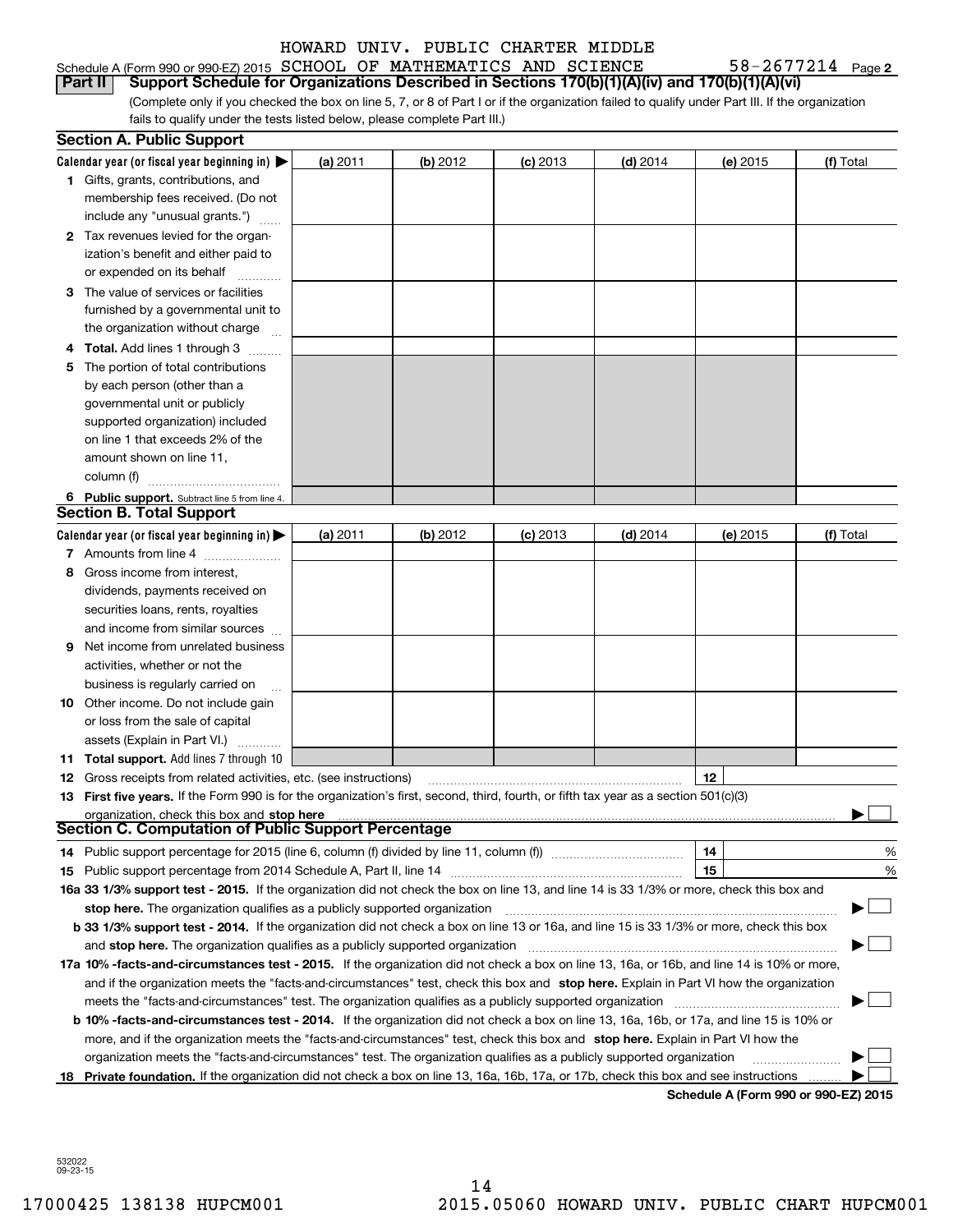#### Schedule A (Form 990 or 990-EZ) 2015 Page SCHOOL OF MATHEMATICS AND SCIENCE 58-2677214 **Part III Support Schedule for Organizations Described in Section 509(a)(2)**

**3**

(Complete only if you checked the box on line 9 of Part I or if the organization failed to qualify under Part II. If the organization fails to qualify under the tests listed below, please complete Part II.)

| <b>Section A. Public Support</b>                                                                                                                                                         |          |          |            |            |          |                                      |
|------------------------------------------------------------------------------------------------------------------------------------------------------------------------------------------|----------|----------|------------|------------|----------|--------------------------------------|
| Calendar year (or fiscal year beginning in) $\blacktriangleright$                                                                                                                        | (a) 2011 | (b) 2012 | $(c)$ 2013 | $(d)$ 2014 | (e) 2015 | (f) Total                            |
| 1 Gifts, grants, contributions, and                                                                                                                                                      |          |          |            |            |          |                                      |
| membership fees received. (Do not                                                                                                                                                        |          |          |            |            |          |                                      |
| include any "unusual grants.")                                                                                                                                                           |          |          |            |            |          |                                      |
| 2 Gross receipts from admissions,<br>merchandise sold or services per-<br>formed, or facilities furnished in<br>any activity that is related to the<br>organization's tax-exempt purpose |          |          |            |            |          |                                      |
| 3 Gross receipts from activities that<br>are not an unrelated trade or bus-                                                                                                              |          |          |            |            |          |                                      |
| iness under section 513                                                                                                                                                                  |          |          |            |            |          |                                      |
| 4 Tax revenues levied for the organ-<br>ization's benefit and either paid to<br>or expended on its behalf                                                                                |          |          |            |            |          |                                      |
| .<br>5 The value of services or facilities<br>furnished by a governmental unit to                                                                                                        |          |          |            |            |          |                                      |
| the organization without charge                                                                                                                                                          |          |          |            |            |          |                                      |
| <b>6 Total.</b> Add lines 1 through 5                                                                                                                                                    |          |          |            |            |          |                                      |
| 7a Amounts included on lines 1, 2, and<br>3 received from disqualified persons                                                                                                           |          |          |            |            |          |                                      |
| <b>b</b> Amounts included on lines 2 and 3 received<br>from other than disqualified persons that<br>exceed the greater of \$5,000 or 1% of the<br>amount on line 13 for the year         |          |          |            |            |          |                                      |
| c Add lines 7a and 7b                                                                                                                                                                    |          |          |            |            |          |                                      |
| 8 Public support. (Subtract line 7c from line 6.)<br><b>Section B. Total Support</b>                                                                                                     |          |          |            |            |          |                                      |
| Calendar year (or fiscal year beginning in)                                                                                                                                              | (a) 2011 | (b) 2012 | $(c)$ 2013 | $(d)$ 2014 | (e) 2015 | (f) Total                            |
| 9 Amounts from line 6                                                                                                                                                                    |          |          |            |            |          |                                      |
| <b>10a</b> Gross income from interest,<br>dividends, payments received on<br>securities loans, rents, royalties<br>and income from similar sources                                       |          |          |            |            |          |                                      |
| <b>b</b> Unrelated business taxable income<br>(less section 511 taxes) from businesses<br>acquired after June 30, 1975                                                                   |          |          |            |            |          |                                      |
| c Add lines 10a and 10b                                                                                                                                                                  |          |          |            |            |          |                                      |
| <b>11</b> Net income from unrelated business<br>activities not included in line 10b,<br>whether or not the business is<br>regularly carried on                                           |          |          |            |            |          |                                      |
| <b>12</b> Other income. Do not include gain<br>or loss from the sale of capital<br>assets (Explain in Part VI.)                                                                          |          |          |            |            |          |                                      |
| <b>13 Total support.</b> (Add lines 9, 10c, 11, and 12.)                                                                                                                                 |          |          |            |            |          |                                      |
| 14 First five years. If the Form 990 is for the organization's first, second, third, fourth, or fifth tax year as a section 501(c)(3) organization,                                      |          |          |            |            |          |                                      |
| check this box and stop here measurements and stop here are constructed and the measurement of the state of the<br><b>Section C. Computation of Public Support Percentage</b>            |          |          |            |            |          |                                      |
|                                                                                                                                                                                          |          |          |            |            | 15       | %                                    |
| 16 Public support percentage from 2014 Schedule A, Part III, line 15                                                                                                                     |          |          |            |            | 16       | %                                    |
| <b>Section D. Computation of Investment Income Percentage</b>                                                                                                                            |          |          |            |            |          |                                      |
| 17 Investment income percentage for 2015 (line 10c, column (f) divided by line 13, column (f))                                                                                           |          |          |            |            | 17       | %                                    |
| 18 Investment income percentage from 2014 Schedule A, Part III, line 17                                                                                                                  |          |          |            |            | 18       | %                                    |
| 19a 33 1/3% support tests - 2015. If the organization did not check the box on line 14, and line 15 is more than 33 1/3%, and line 17 is not                                             |          |          |            |            |          |                                      |
| more than 33 1/3%, check this box and stop here. The organization qualifies as a publicly supported organization                                                                         |          |          |            |            |          | ▶                                    |
| b 33 1/3% support tests - 2014. If the organization did not check a box on line 14 or line 19a, and line 16 is more than 33 1/3%, and                                                    |          |          |            |            |          |                                      |
| line 18 is not more than 33 1/3%, check this box and stop here. The organization qualifies as a publicly supported organization                                                          |          |          |            |            |          |                                      |
| 20 Private foundation. If the organization did not check a box on line 14, 19a, or 19b, check this box and see instructions                                                              |          |          |            |            |          |                                      |
| 532023 09-23-15                                                                                                                                                                          |          | 15       |            |            |          | Schedule A (Form 990 or 990-EZ) 2015 |

 <sup>17000425 138138</sup> HUPCM001 2015.05060 HOWARD UNIV. PUBLIC CHART HUPCM001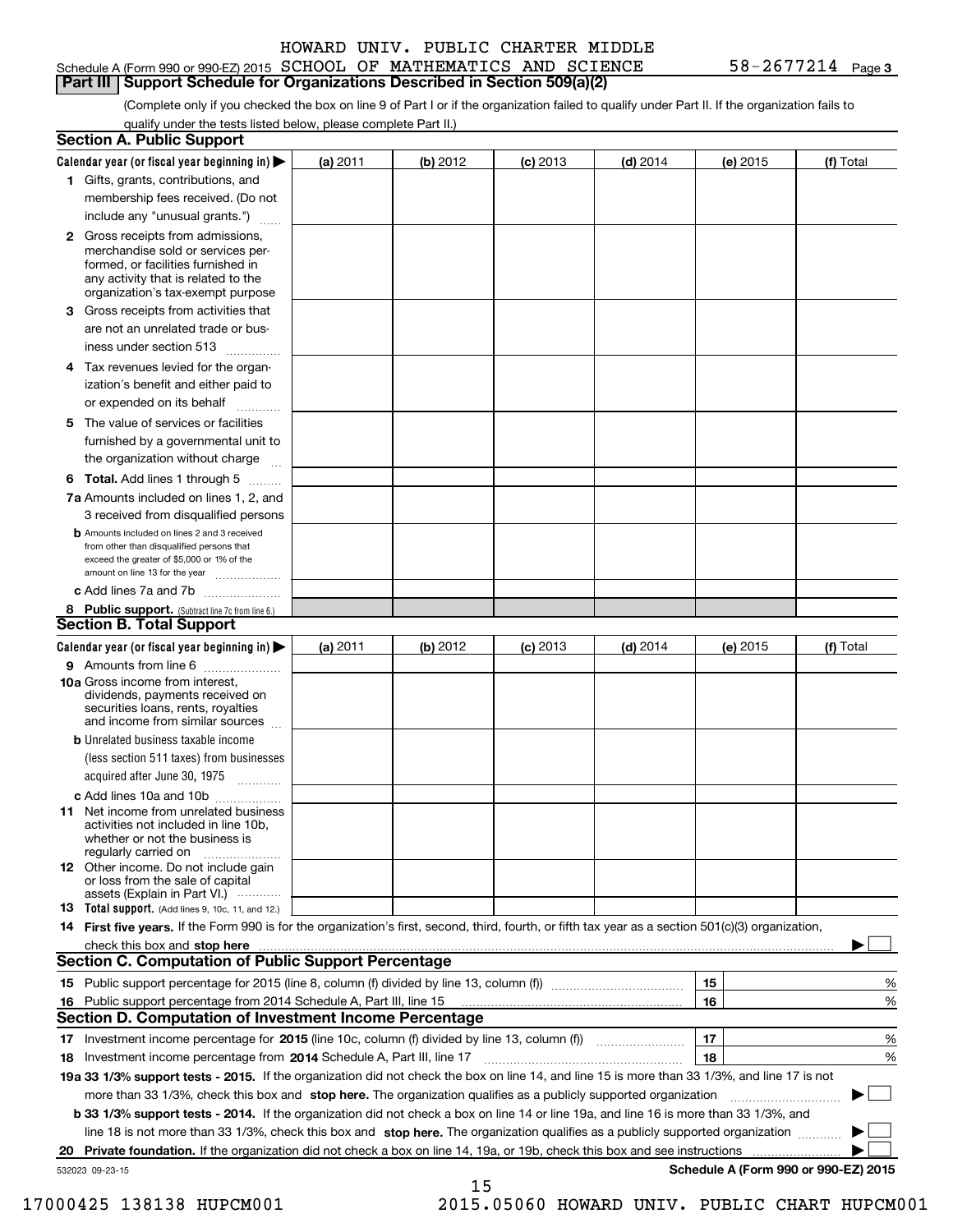# **Part IV Supporting Organizations**

(Complete only if you checked a box in line 11 on Part I. If you checked 11a of Part I, complete Sections A and B. If you checked 11b of Part I, complete Sections A and C. If you checked 11c of Part I, complete Sections A, D, and E. If you checked 11d of Part I, complete Sections A and D, and complete Part V.)

#### **Section A. All Supporting Organizations**

- **1** Are all of the organization's supported organizations listed by name in the organization's governing *If "No" describe in how the supported organizations are designated. If designated by* documents? *Part VI class or purpose, describe the designation. If historic and continuing relationship, explain.*
- **2** Did the organization have any supported organization that does not have an IRS determination of status under section 509(a)(1) or (2)? If "Yes," explain in Part VI how the organization determined that the supported *organization was described in section 509(a)(1) or (2).*
- **3a** Did the organization have a supported organization described in section 501(c)(4), (5), or (6)? If "Yes," answer *(b) and (c) below.*
- **b** Did the organization confirm that each supported organization qualified under section 501(c)(4), (5), or (6) and satisfied the public support tests under section 509(a)(2)? If "Yes," describe in Part VI when and how the *organization made the determination.*
- **c**Did the organization ensure that all support to such organizations was used exclusively for section 170(c)(2)(B) purposes? If "Yes," explain in Part VI what controls the organization put in place to ensure such use.
- **4a***If* Was any supported organization not organized in the United States ("foreign supported organization")? *"Yes," and if you checked 11a or 11b in Part I, answer (b) and (c) below.*
- **b** Did the organization have ultimate control and discretion in deciding whether to make grants to the foreign supported organization? If "Yes," describe in Part VI how the organization had such control and discretion *despite being controlled or supervised by or in connection with its supported organizations.*
- **c** Did the organization support any foreign supported organization that does not have an IRS determination under sections 501(c)(3) and 509(a)(1) or (2)? If "Yes," explain in Part VI what controls the organization used *to ensure that all support to the foreign supported organization was used exclusively for section 170(c)(2)(B) purposes.*
- **5a** Did the organization add, substitute, or remove any supported organizations during the tax year? If "Yes," answer (b) and (c) below (if applicable). Also, provide detail in Part VI, including (i) the names and EIN *numbers of the supported organizations added, substituted, or removed; (ii) the reasons for each such action; (iii) the authority under the organization's organizing document authorizing such action; and (iv) how the action was accomplished (such as by amendment to the organizing document).*
- **b** Type I or Type II only. Was any added or substituted supported organization part of a class already designated in the organization's organizing document?
- **cSubstitutions only.**  Was the substitution the result of an event beyond the organization's control?
- **6** Did the organization provide support (whether in the form of grants or the provision of services or facilities) to *If "Yes," provide detail in* support or benefit one or more of the filing organization's supported organizations? anyone other than (i) its supported organizations, (ii) individuals that are part of the charitable class benefited by one or more of its supported organizations, or (iii) other supporting organizations that also *Part VI.*
- **7**Did the organization provide a grant, loan, compensation, or other similar payment to a substantial contributor *If "Yes," complete Part I of Schedule L (Form 990 or 990-EZ).* regard to a substantial contributor? (defined in section 4958(c)(3)(C)), a family member of a substantial contributor, or a 35% controlled entity with
- **8** Did the organization make a loan to a disqualified person (as defined in section 4958) not described in line 7? *If "Yes," complete Part I of Schedule L (Form 990 or 990-EZ).*
- **9a** Was the organization controlled directly or indirectly at any time during the tax year by one or more in section 509(a)(1) or (2))? If "Yes," *provide detail in Part VI.* disqualified persons as defined in section 4946 (other than foundation managers and organizations described
- **b** Did one or more disqualified persons (as defined in line 9a) hold a controlling interest in any entity in which the supporting organization had an interest? If "Yes," provide detail in Part VI.
- **c**Did a disqualified person (as defined in line 9a) have an ownership interest in, or derive any personal benefit from, assets in which the supporting organization also had an interest? If "Yes," provide detail in Part VI.
- **10a** Was the organization subject to the excess business holdings rules of section 4943 because of section supporting organizations)? If "Yes," answer 10b below. 4943(f) (regarding certain Type II supporting organizations, and all Type III non-functionally integrated
- **b** Did the organization have any excess business holdings in the tax year? (Use Schedule C, Form 4720, to *determine whether the organization had excess business holdings.)*

532024 09-23-15

**4c5a 5b5c6789a 9b9c10a10b**

**Schedule A (Form 990 or 990-EZ) 2015**

**1**

**2**

**3a**

**3b**

**3c**

**4a**

**4b**

**YesNo**

17000425 138138 HUPCM001 2015.05060 HOWARD UNIV. PUBLIC CHART HUPCM001

16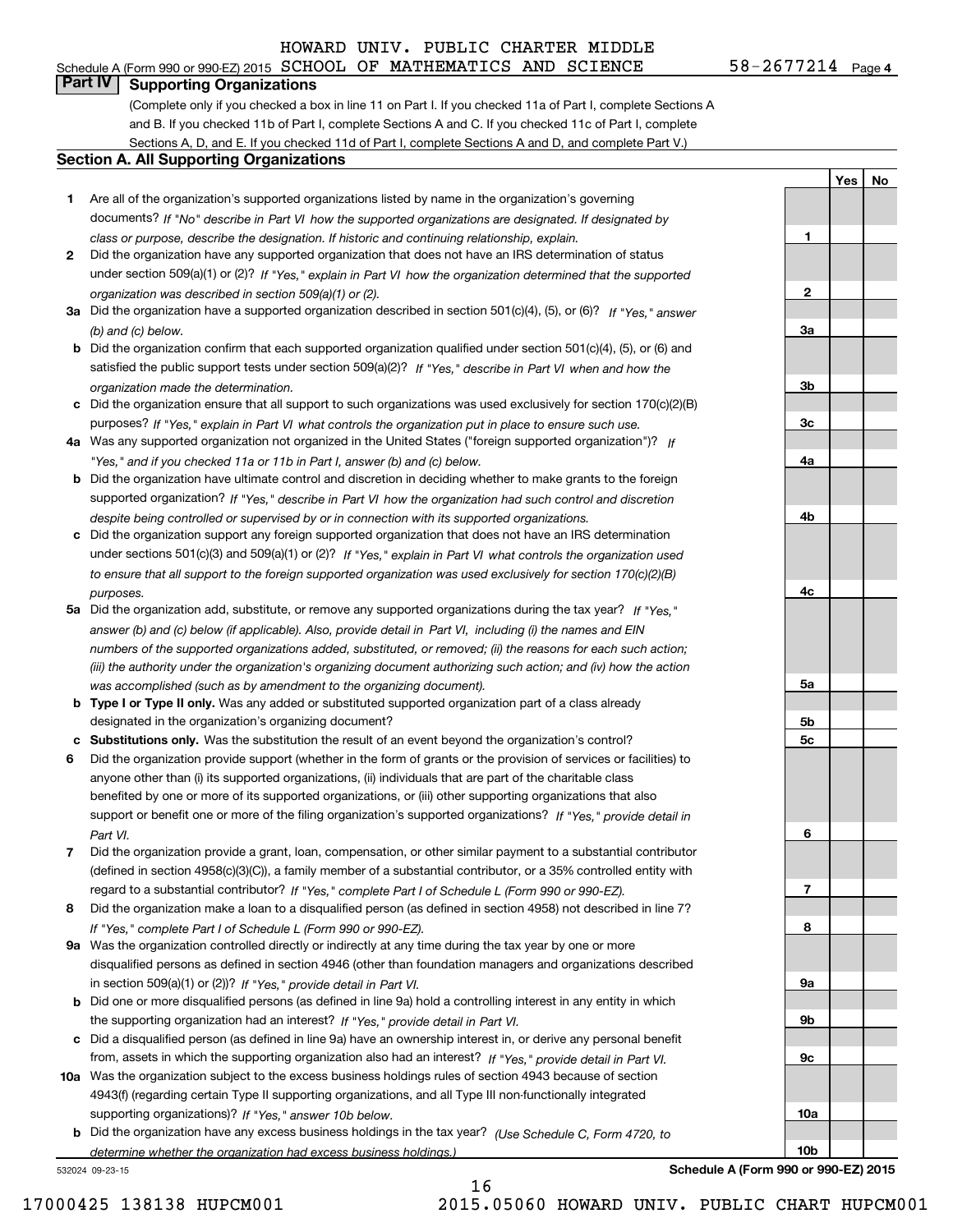**5** Schedule A (Form 990 or 990-EZ) 2015 Page SCHOOL OF MATHEMATICS AND SCIENCE 58-2677214

|        | Part IV<br><b>Supporting Organizations (continued)</b>                                                                                                                                                                  |                 |     |    |
|--------|-------------------------------------------------------------------------------------------------------------------------------------------------------------------------------------------------------------------------|-----------------|-----|----|
|        |                                                                                                                                                                                                                         |                 | Yes | No |
| 11     | Has the organization accepted a gift or contribution from any of the following persons?                                                                                                                                 |                 |     |    |
|        | a A person who directly or indirectly controls, either alone or together with persons described in (b) and (c)                                                                                                          |                 |     |    |
|        | below, the governing body of a supported organization?                                                                                                                                                                  | 11a             |     |    |
|        | <b>b</b> A family member of a person described in (a) above?                                                                                                                                                            | 11 <sub>b</sub> |     |    |
|        | c A 35% controlled entity of a person described in (a) or (b) above? If "Yes" to a, b, or c, provide detail in Part VI.                                                                                                 | 11c             |     |    |
|        | <b>Section B. Type I Supporting Organizations</b>                                                                                                                                                                       |                 |     |    |
|        |                                                                                                                                                                                                                         |                 | Yes | No |
| 1      | Did the directors, trustees, or membership of one or more supported organizations have the power to                                                                                                                     |                 |     |    |
|        | regularly appoint or elect at least a majority of the organization's directors or trustees at all times during the                                                                                                      |                 |     |    |
|        | tax year? If "No," describe in Part VI how the supported organization(s) effectively operated, supervised, or                                                                                                           |                 |     |    |
|        | controlled the organization's activities. If the organization had more than one supported organization,                                                                                                                 |                 |     |    |
|        | describe how the powers to appoint and/or remove directors or trustees were allocated among the supported                                                                                                               |                 |     |    |
|        | organizations and what conditions or restrictions, if any, applied to such powers during the tax year.                                                                                                                  | 1               |     |    |
| 2      | Did the organization operate for the benefit of any supported organization other than the supported                                                                                                                     |                 |     |    |
|        | organization(s) that operated, supervised, or controlled the supporting organization? If "Yes," explain in                                                                                                              |                 |     |    |
|        | Part VI how providing such benefit carried out the purposes of the supported organization(s) that operated,                                                                                                             |                 |     |    |
|        | supervised, or controlled the supporting organization.                                                                                                                                                                  | 2               |     |    |
|        | <b>Section C. Type II Supporting Organizations</b>                                                                                                                                                                      |                 |     |    |
|        |                                                                                                                                                                                                                         |                 | Yes | No |
| 1      | Were a majority of the organization's directors or trustees during the tax year also a majority of the directors                                                                                                        |                 |     |    |
|        | or trustees of each of the organization's supported organization(s)? If "No," describe in Part VI how control<br>or management of the supporting organization was vested in the same persons that controlled or managed |                 |     |    |
|        | the supported organization(s).                                                                                                                                                                                          | 1               |     |    |
|        | <b>Section D. All Type III Supporting Organizations</b>                                                                                                                                                                 |                 |     |    |
|        |                                                                                                                                                                                                                         |                 | Yes | No |
| 1      | Did the organization provide to each of its supported organizations, by the last day of the fifth month of the                                                                                                          |                 |     |    |
|        | organization's tax year, (i) a written notice describing the type and amount of support provided during the prior tax                                                                                                   |                 |     |    |
|        | year, (ii) a copy of the Form 990 that was most recently filed as of the date of notification, and (iii) copies of the                                                                                                  |                 |     |    |
|        | organization's governing documents in effect on the date of notification, to the extent not previously provided?                                                                                                        | 1               |     |    |
| 2      | Were any of the organization's officers, directors, or trustees either (i) appointed or elected by the supported                                                                                                        |                 |     |    |
|        | organization(s) or (ii) serving on the governing body of a supported organization? If "No," explain in Part VI how                                                                                                      |                 |     |    |
|        | the organization maintained a close and continuous working relationship with the supported organization(s).                                                                                                             | 2               |     |    |
| 3      | By reason of the relationship described in (2), did the organization's supported organizations have a                                                                                                                   |                 |     |    |
|        | significant voice in the organization's investment policies and in directing the use of the organization's                                                                                                              |                 |     |    |
|        | income or assets at all times during the tax year? If "Yes," describe in Part VI the role the organization's                                                                                                            |                 |     |    |
|        | supported organizations played in this regard.<br>Section E. Type III Functionally-Integrated Supporting Organizations                                                                                                  | 3               |     |    |
|        |                                                                                                                                                                                                                         |                 |     |    |
| 1<br>а | Check the box next to the method that the organization used to satisfy the Integral Part Test during the year (see instructions):<br>The organization satisfied the Activities Test. Complete line 2 below.             |                 |     |    |
| b      | The organization is the parent of each of its supported organizations. Complete line 3 below.                                                                                                                           |                 |     |    |
| с      | The organization supported a governmental entity. Describe in Part VI how you supported a government entity (see instructions).                                                                                         |                 |     |    |
| 2      | Activities Test. Answer (a) and (b) below.                                                                                                                                                                              |                 | Yes | No |
| а      | Did substantially all of the organization's activities during the tax year directly further the exempt purposes of                                                                                                      |                 |     |    |
|        | the supported organization(s) to which the organization was responsive? If "Yes," then in Part VI identify                                                                                                              |                 |     |    |
|        | those supported organizations and explain<br>how these activities directly furthered their exempt purposes,                                                                                                             |                 |     |    |
|        | how the organization was responsive to those supported organizations, and how the organization determined                                                                                                               |                 |     |    |
|        | that these activities constituted substantially all of its activities.                                                                                                                                                  | 2a              |     |    |
|        | <b>b</b> Did the activities described in (a) constitute activities that, but for the organization's involvement, one or more                                                                                            |                 |     |    |
|        | of the organization's supported organization(s) would have been engaged in? If "Yes," explain in Part VI the                                                                                                            |                 |     |    |
|        | reasons for the organization's position that its supported organization(s) would have engaged in these                                                                                                                  |                 |     |    |
|        | activities but for the organization's involvement.                                                                                                                                                                      | 2b              |     |    |
| з      | Parent of Supported Organizations. Answer (a) and (b) below.                                                                                                                                                            |                 |     |    |
|        | a Did the organization have the power to regularly appoint or elect a majority of the officers, directors, or                                                                                                           |                 |     |    |
|        | trustees of each of the supported organizations? Provide details in Part VI.                                                                                                                                            | За              |     |    |
|        | <b>b</b> Did the organization exercise a substantial degree of direction over the policies, programs, and activities of each                                                                                            |                 |     |    |
|        | of its supported organizations? If "Yes," describe in Part VI the role played by the organization in this regard.                                                                                                       | 3b              |     |    |

17

532025 09-23-15

**Schedule A (Form 990 or 990-EZ) 2015**

17000425 138138 HUPCM001 2015.05060 HOWARD UNIV. PUBLIC CHART HUPCM001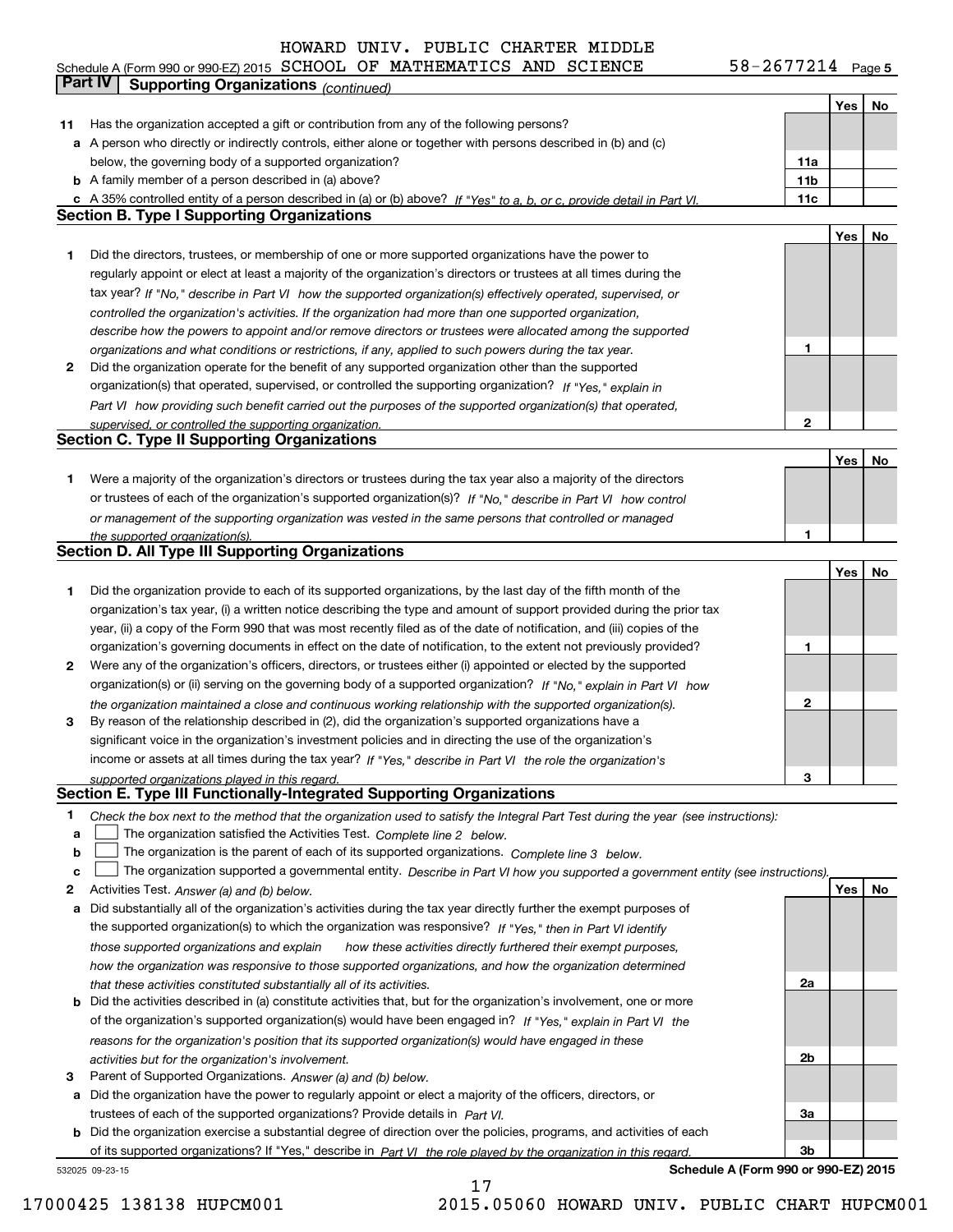|  | Schedule A (Form 990 or 990-EZ) 2015 $SCHOOL$ OF MATHEMATICS AND SCIENCE |  |  |  |  |  | 58-2677214 | Page 6 |  |
|--|--------------------------------------------------------------------------|--|--|--|--|--|------------|--------|--|
|--|--------------------------------------------------------------------------|--|--|--|--|--|------------|--------|--|

|  |  | <b>Part V</b>   Type III Non-Functionally Integrated 509(a)(3) Supporting Organizations                                       |  |
|--|--|-------------------------------------------------------------------------------------------------------------------------------|--|
|  |  | Check here if the organization satisfied the Integral Part Test as a qualifying trust on Nov. 20, 1970. See instructions. All |  |

other Type III non-functionally integrated supporting organizations must complete Sections A through E.

|              | Section A - Adjusted Net Income                                                                                                   | (A) Prior Year | (B) Current Year<br>(optional) |                                |
|--------------|-----------------------------------------------------------------------------------------------------------------------------------|----------------|--------------------------------|--------------------------------|
| 1            | Net short-term capital gain                                                                                                       | 1              |                                |                                |
| 2            | Recoveries of prior-year distributions                                                                                            | $\mathbf{2}$   |                                |                                |
| з            | Other gross income (see instructions)                                                                                             | 3              |                                |                                |
| 4            | Add lines 1 through 3                                                                                                             | 4              |                                |                                |
| 5            | Depreciation and depletion                                                                                                        | 5              |                                |                                |
| 6            | Portion of operating expenses paid or incurred for production or                                                                  |                |                                |                                |
|              | collection of gross income or for management, conservation, or                                                                    |                |                                |                                |
|              | maintenance of property held for production of income (see instructions)                                                          | 6              |                                |                                |
| 7            | Other expenses (see instructions)                                                                                                 | 7              |                                |                                |
| 8            | <b>Adjusted Net Income</b> (subtract lines 5, 6 and 7 from line 4)                                                                | 8              |                                |                                |
|              | Section B - Minimum Asset Amount                                                                                                  |                | (A) Prior Year                 | (B) Current Year<br>(optional) |
| 1            | Aggregate fair market value of all non-exempt-use assets (see                                                                     |                |                                |                                |
|              | instructions for short tax year or assets held for part of year):                                                                 |                |                                |                                |
|              | <b>a</b> Average monthly value of securities                                                                                      | 1a             |                                |                                |
|              | <b>b</b> Average monthly cash balances                                                                                            | 1b             |                                |                                |
|              | c Fair market value of other non-exempt-use assets                                                                                | 1c             |                                |                                |
|              | d Total (add lines 1a, 1b, and 1c)                                                                                                | 1d             |                                |                                |
|              | <b>e</b> Discount claimed for blockage or other                                                                                   |                |                                |                                |
|              | factors (explain in detail in <b>Part VI</b> ):                                                                                   |                |                                |                                |
| 2            | Acquisition indebtedness applicable to non-exempt-use assets                                                                      | $\mathbf{2}$   |                                |                                |
| 3            | Subtract line 2 from line 1d                                                                                                      | 3              |                                |                                |
| 4            | Cash deemed held for exempt use. Enter 1-1/2% of line 3 (for greater amount,                                                      |                |                                |                                |
|              | see instructions).                                                                                                                | 4              |                                |                                |
| 5            | Net value of non-exempt-use assets (subtract line 4 from line 3)                                                                  | 5              |                                |                                |
| 6            | Multiply line 5 by .035                                                                                                           | 6              |                                |                                |
| 7            | Recoveries of prior-year distributions                                                                                            | 7              |                                |                                |
| 8            | <b>Minimum Asset Amount</b> (add line 7 to line 6)                                                                                | 8              |                                |                                |
|              | Section C - Distributable Amount                                                                                                  |                |                                | <b>Current Year</b>            |
| 1            | Adjusted net income for prior year (from Section A, line 8, Column A)                                                             | 1              |                                |                                |
| $\mathbf{2}$ | Enter 85% of line 1                                                                                                               | $\mathbf{2}$   |                                |                                |
| 3            | Minimum asset amount for prior year (from Section B, line 8, Column A)                                                            | 3              |                                |                                |
| 4            | Enter greater of line 2 or line 3                                                                                                 | 4              |                                |                                |
| 5            | Income tax imposed in prior year                                                                                                  | 5              |                                |                                |
| 6            | <b>Distributable Amount.</b> Subtract line 5 from line 4, unless subject to                                                       |                |                                |                                |
|              | emergency temporary reduction (see instructions)                                                                                  | 6              |                                |                                |
| 7            | Check here if the current year is the organization's first as a non-functionally-integrated Type III supporting organization (see |                |                                |                                |

instructions).

**Schedule A (Form 990 or 990-EZ) 2015**

532026 09-23-15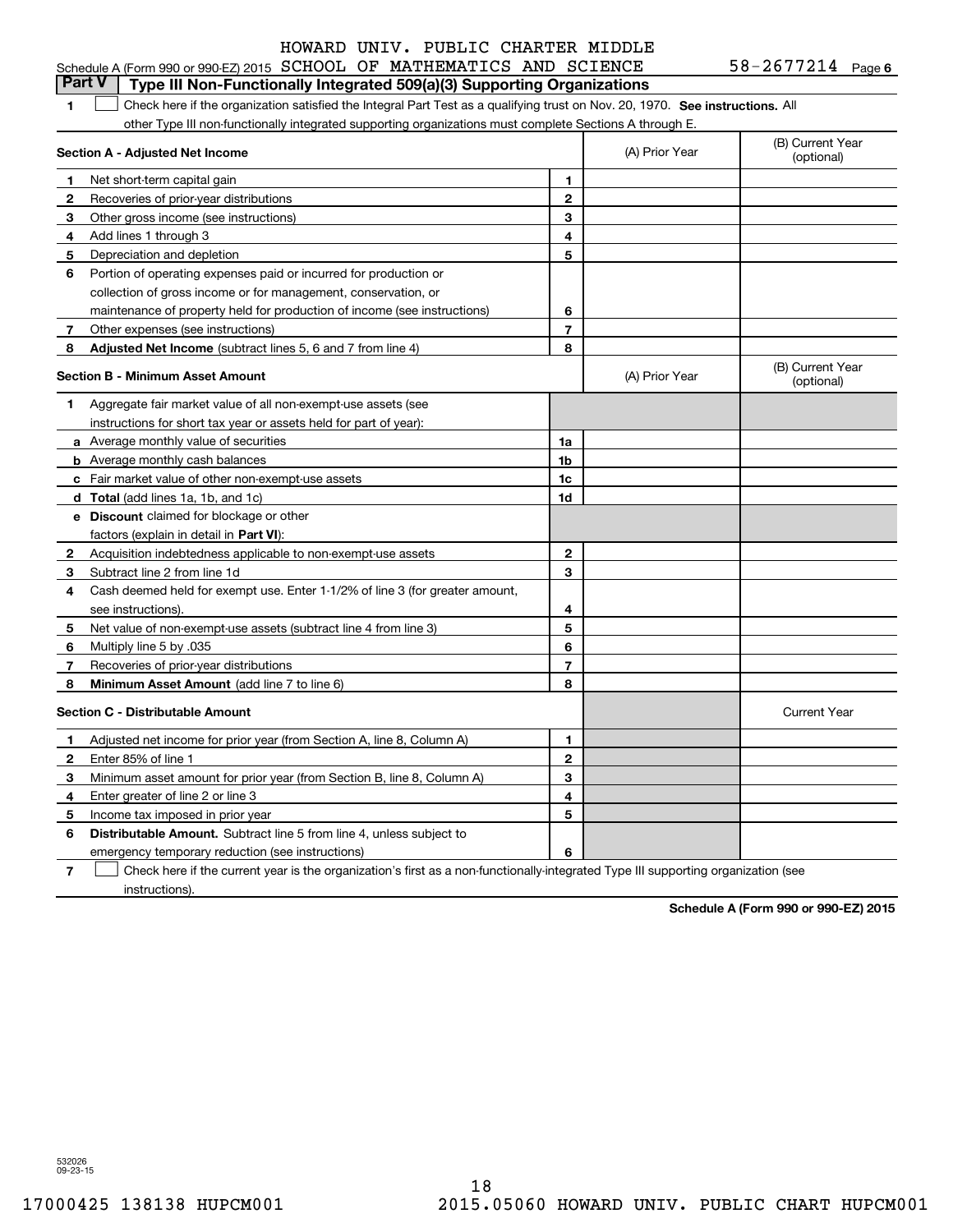|              | Schedule A (Form 990 or 990-EZ) 2015 SCHOOL OF MATHEMATICS AND SCIENCE                     |                                    |                                   | $58 - 2677214$ Page 7         |
|--------------|--------------------------------------------------------------------------------------------|------------------------------------|-----------------------------------|-------------------------------|
| Part V       | Type III Non-Functionally Integrated 509(a)(3) Supporting Organizations                    |                                    | (continued)                       |                               |
|              | Section D - Distributions                                                                  | <b>Current Year</b>                |                                   |                               |
| 1.           | Amounts paid to supported organizations to accomplish exempt purposes                      |                                    |                                   |                               |
| 2            | Amounts paid to perform activity that directly furthers exempt purposes of supported       |                                    |                                   |                               |
|              | organizations, in excess of income from activity                                           |                                    |                                   |                               |
| 3            | Administrative expenses paid to accomplish exempt purposes of supported organizations      |                                    |                                   |                               |
| 4            | Amounts paid to acquire exempt-use assets                                                  |                                    |                                   |                               |
| 5            | Qualified set-aside amounts (prior IRS approval required)                                  |                                    |                                   |                               |
| 6            | Other distributions (describe in Part VI). See instructions.                               |                                    |                                   |                               |
| 7            | Total annual distributions. Add lines 1 through 6.                                         |                                    |                                   |                               |
| 8            | Distributions to attentive supported organizations to which the organization is responsive |                                    |                                   |                               |
|              | (provide details in Part VI). See instructions.                                            |                                    |                                   |                               |
| 9            | Distributable amount for 2015 from Section C, line 6                                       |                                    |                                   |                               |
| 10           | Line 8 amount divided by Line 9 amount                                                     |                                    |                                   |                               |
|              |                                                                                            | (i)<br><b>Excess Distributions</b> | (ii)<br><b>Underdistributions</b> | (iii)<br><b>Distributable</b> |
|              | Section E - Distribution Allocations (see instructions)                                    |                                    | Pre-2015                          | Amount for 2015               |
| 1            | Distributable amount for 2015 from Section C, line 6                                       |                                    |                                   |                               |
| 2            | Underdistributions, if any, for years prior to 2015                                        |                                    |                                   |                               |
|              | (reasonable cause required-see instructions)                                               |                                    |                                   |                               |
| 3            | Excess distributions carryover, if any, to 2015:                                           |                                    |                                   |                               |
| a            |                                                                                            |                                    |                                   |                               |
| b            |                                                                                            |                                    |                                   |                               |
| c            |                                                                                            |                                    |                                   |                               |
|              | d From 2013                                                                                |                                    |                                   |                               |
|              | e From 2014                                                                                |                                    |                                   |                               |
|              | f Total of lines 3a through e                                                              |                                    |                                   |                               |
|              | g Applied to underdistributions of prior years                                             |                                    |                                   |                               |
|              | <b>h</b> Applied to 2015 distributable amount                                              |                                    |                                   |                               |
|              | i Carryover from 2010 not applied (see instructions)                                       |                                    |                                   |                               |
|              | Remainder. Subtract lines 3g, 3h, and 3i from 3f.                                          |                                    |                                   |                               |
| 4            | Distributions for 2015 from Section D.                                                     |                                    |                                   |                               |
|              | \$<br>line $7:$                                                                            |                                    |                                   |                               |
|              | <b>a</b> Applied to underdistributions of prior years                                      |                                    |                                   |                               |
|              | <b>b</b> Applied to 2015 distributable amount                                              |                                    |                                   |                               |
|              | <b>c</b> Remainder. Subtract lines 4a and 4b from 4.                                       |                                    |                                   |                               |
|              | Remaining underdistributions for years prior to 2015, if                                   |                                    |                                   |                               |
|              | any. Subtract lines 3g and 4a from line 2 (if amount                                       |                                    |                                   |                               |
|              | greater than zero, see instructions).                                                      |                                    |                                   |                               |
| 6            | Remaining underdistributions for 2015. Subtract lines 3h                                   |                                    |                                   |                               |
|              | and 4b from line 1 (if amount greater than zero, see                                       |                                    |                                   |                               |
|              | instructions).                                                                             |                                    |                                   |                               |
| $\mathbf{7}$ | Excess distributions carryover to 2016. Add lines 3j                                       |                                    |                                   |                               |
|              | and 4c.                                                                                    |                                    |                                   |                               |
| 8            | Breakdown of line 7:                                                                       |                                    |                                   |                               |
| a            |                                                                                            |                                    |                                   |                               |
| b            |                                                                                            |                                    |                                   |                               |
|              | c Excess from 2013                                                                         |                                    |                                   |                               |
|              | d Excess from 2014                                                                         |                                    |                                   |                               |
|              | e Excess from 2015                                                                         |                                    |                                   |                               |

**Schedule A (Form 990 or 990-EZ) 2015**

532027 09-23-15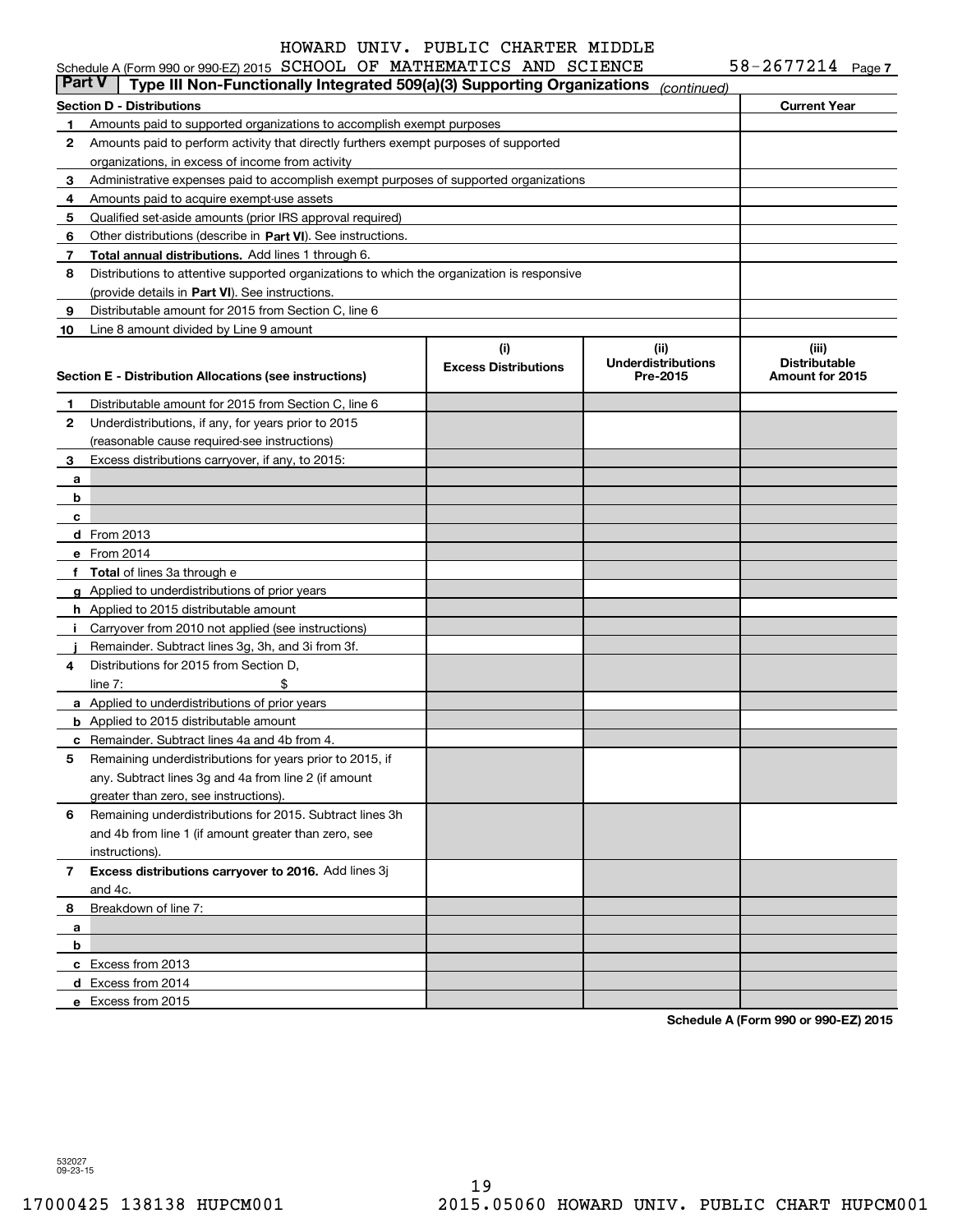|                 | HOWARD UNIV. PUBLIC CHARTER MIDDLE                                                                                                                                                                                                                                                 |                                      |
|-----------------|------------------------------------------------------------------------------------------------------------------------------------------------------------------------------------------------------------------------------------------------------------------------------------|--------------------------------------|
| <b>Part VI</b>  | Schedule A (Form 990 or 990-EZ) 2015 SCHOOL OF MATHEMATICS AND SCIENCE                                                                                                                                                                                                             | $58 - 2677214$ Page 8                |
|                 | Supplemental Information. Provide the explanations required by Part II, line 10; Part II, line 17a or 17b; Part III, line 12;<br>Part IV, Section A, lines 1, 2, 3b, 3c, 4b, 4c, 5a, 6, 9a, 9b, 9c, 11a, 11b, and 11c; Part IV, Section B, lines 1 and 2; Part IV, Section C,      |                                      |
|                 | line 1; Part IV, Section D, lines 2 and 3; Part IV, Section E, lines 1c, 2a, 2b, 3a and 3b; Part V, line 1; Part V, Section B, line 1e; Part V,<br>Section D, lines 5, 6, and 8; and Part V, Section E, lines 2, 5, and 6. Also complete this part for any additional information. |                                      |
|                 | (See instructions.)                                                                                                                                                                                                                                                                |                                      |
|                 |                                                                                                                                                                                                                                                                                    |                                      |
|                 |                                                                                                                                                                                                                                                                                    |                                      |
|                 |                                                                                                                                                                                                                                                                                    |                                      |
|                 |                                                                                                                                                                                                                                                                                    |                                      |
|                 |                                                                                                                                                                                                                                                                                    |                                      |
|                 |                                                                                                                                                                                                                                                                                    |                                      |
|                 |                                                                                                                                                                                                                                                                                    |                                      |
|                 |                                                                                                                                                                                                                                                                                    |                                      |
|                 |                                                                                                                                                                                                                                                                                    |                                      |
|                 |                                                                                                                                                                                                                                                                                    |                                      |
|                 |                                                                                                                                                                                                                                                                                    |                                      |
|                 |                                                                                                                                                                                                                                                                                    |                                      |
|                 |                                                                                                                                                                                                                                                                                    |                                      |
|                 |                                                                                                                                                                                                                                                                                    |                                      |
|                 |                                                                                                                                                                                                                                                                                    |                                      |
|                 |                                                                                                                                                                                                                                                                                    |                                      |
|                 |                                                                                                                                                                                                                                                                                    |                                      |
|                 |                                                                                                                                                                                                                                                                                    |                                      |
|                 |                                                                                                                                                                                                                                                                                    |                                      |
|                 |                                                                                                                                                                                                                                                                                    |                                      |
|                 |                                                                                                                                                                                                                                                                                    |                                      |
|                 |                                                                                                                                                                                                                                                                                    |                                      |
|                 |                                                                                                                                                                                                                                                                                    |                                      |
|                 |                                                                                                                                                                                                                                                                                    |                                      |
|                 |                                                                                                                                                                                                                                                                                    |                                      |
|                 |                                                                                                                                                                                                                                                                                    |                                      |
|                 |                                                                                                                                                                                                                                                                                    |                                      |
|                 |                                                                                                                                                                                                                                                                                    |                                      |
|                 |                                                                                                                                                                                                                                                                                    |                                      |
|                 |                                                                                                                                                                                                                                                                                    |                                      |
|                 |                                                                                                                                                                                                                                                                                    |                                      |
|                 |                                                                                                                                                                                                                                                                                    |                                      |
|                 |                                                                                                                                                                                                                                                                                    |                                      |
|                 |                                                                                                                                                                                                                                                                                    |                                      |
|                 |                                                                                                                                                                                                                                                                                    |                                      |
|                 |                                                                                                                                                                                                                                                                                    |                                      |
|                 |                                                                                                                                                                                                                                                                                    |                                      |
|                 |                                                                                                                                                                                                                                                                                    |                                      |
| 532028 09-23-15 | 20                                                                                                                                                                                                                                                                                 | Schedule A (Form 990 or 990-EZ) 2015 |
|                 |                                                                                                                                                                                                                                                                                    |                                      |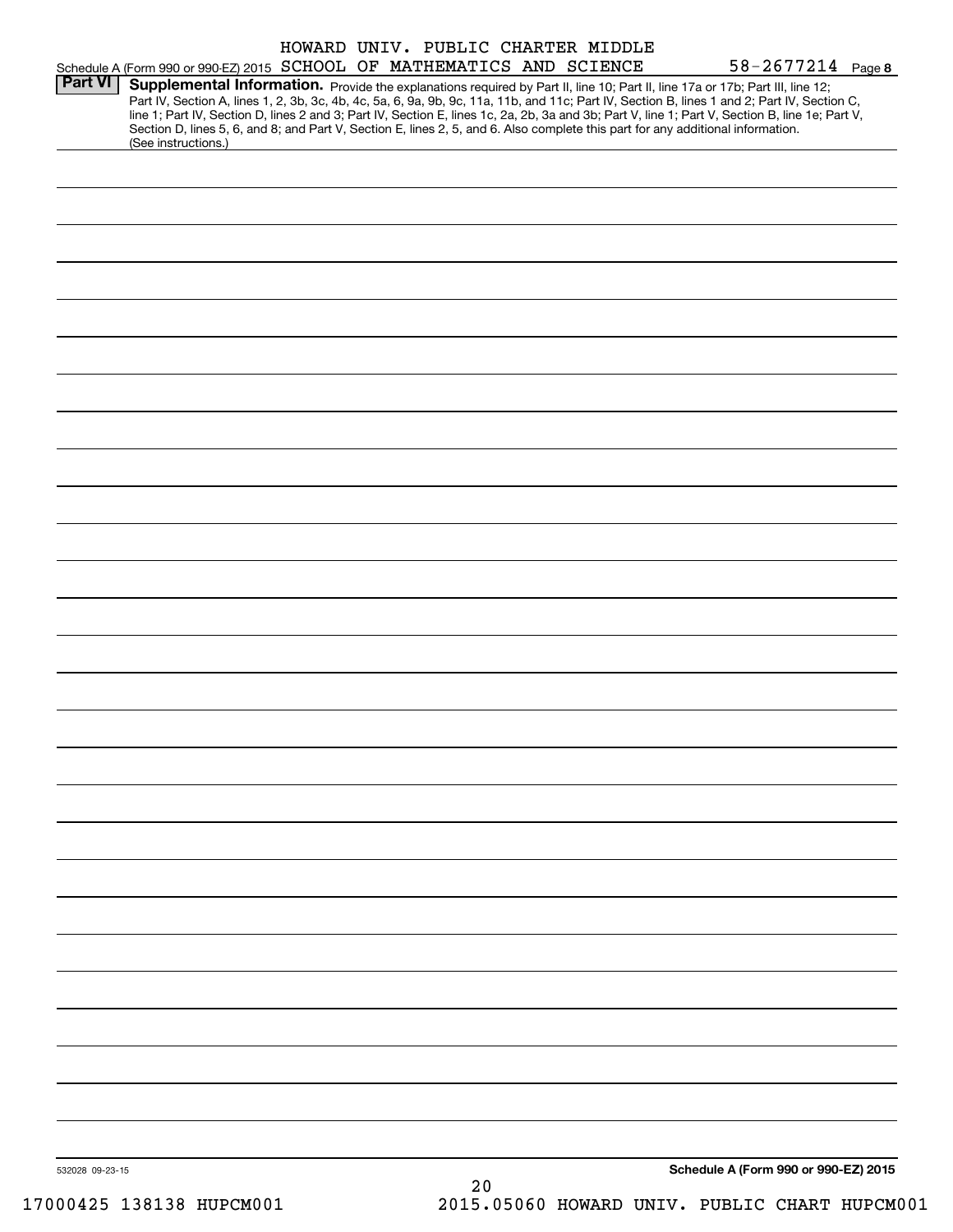| <b>Schedule B</b>  |
|--------------------|
| (Form 990, 990-EZ, |

Department of the Treasury Internal Revenue Service **or 990-PF)**

# **Schedule of Contributors**

**| Attach to Form 990, Form 990-EZ, or Form 990-PF. | Information about Schedule B (Form 990, 990-EZ, or 990-PF) and its instructions is at** www.irs.gov/form990  $\cdot$ 

OMB No. 1545-0047

**2015**

**Name of the organization Employer identification number**

|  | HOWARD UNIV. PUBLIC CHARTER MIDDLE |  |            |
|--|------------------------------------|--|------------|
|  | SCHOOL OF MATHEMATICS AND SCIENCE  |  | 58-2677214 |

| <b>Organization type (check one):</b> |  |  |  |
|---------------------------------------|--|--|--|
|---------------------------------------|--|--|--|

| Filers of:         | Section:                                                                  |
|--------------------|---------------------------------------------------------------------------|
| Form 990 or 990-EZ | $\lfloor x \rfloor$ 501(c)( 3) (enter number) organization                |
|                    | 4947(a)(1) nonexempt charitable trust not treated as a private foundation |
|                    | 527 political organization                                                |
| Form 990-PF        | 501(c)(3) exempt private foundation                                       |
|                    | 4947(a)(1) nonexempt charitable trust treated as a private foundation     |
|                    | 501(c)(3) taxable private foundation                                      |

Check if your organization is covered by the **General Rule** or a **Special Rule. Note.**  Only a section 501(c)(7), (8), or (10) organization can check boxes for both the General Rule and a Special Rule. See instructions.

### **General Rule**

 $\boxed{\textbf{X}}$  For an organization filing Form 990, 990-EZ, or 990-PF that received, during the year, contributions totaling \$5,000 or more (in money or property) from any one contributor. Complete Parts I and II. See instructions for determining a contributor's total contributions.

#### **Special Rules**

 $\mathcal{L}^{\text{max}}$ 

any one contributor, during the year, total contributions of the greater of  $\,$  (1) \$5,000 or (2) 2% of the amount on (i) Form 990, Part VIII, line 1h, For an organization described in section 501(c)(3) filing Form 990 or 990-EZ that met the 33 1/3% support test of the regulations under sections 509(a)(1) and 170(b)(1)(A)(vi), that checked Schedule A (Form 990 or 990-EZ), Part II, line 13, 16a, or 16b, and that received from or (ii) Form 990-EZ, line 1. Complete Parts I and II.  $\mathcal{L}^{\text{max}}$ 

year, total contributions of more than \$1,000 *exclusively* for religious, charitable, scientific, literary, or educational purposes, or for For an organization described in section 501(c)(7), (8), or (10) filing Form 990 or 990-EZ that received from any one contributor, during the the prevention of cruelty to children or animals. Complete Parts I, II, and III.  $\mathcal{L}^{\text{max}}$ 

purpose. Do not complete any of the parts unless the **General Rule** applies to this organization because it received *nonexclusively* year, contributions <sub>exclusively</sub> for religious, charitable, etc., purposes, but no such contributions totaled more than \$1,000. If this box is checked, enter here the total contributions that were received during the year for an  $\;$ exclusively religious, charitable, etc., For an organization described in section 501(c)(7), (8), or (10) filing Form 990 or 990-EZ that received from any one contributor, during the religious, charitable, etc., contributions totaling \$5,000 or more during the year  $\ldots$  $\ldots$  $\ldots$  $\ldots$  $\ldots$  $\ldots$  $\ldots$ 

**Caution.**An organization that is not covered by the General Rule and/or the Special Rules does not file Schedule B (Form 990, 990-EZ, or 990-PF),  **must** but it answer "No" on Part IV, line 2, of its Form 990; or check the box on line H of its Form 990-EZ or on its Form 990-PF, Part I, line 2, to certify that it does not meet the filing requirements of Schedule B (Form 990, 990-EZ, or 990-PF).

**Schedule B (Form 990, 990-EZ, or 990-PF) (2015) For Paperwork Reduction Act Notice, see the Instructions for Form 990, 990-EZ, or 990-PF.** LHA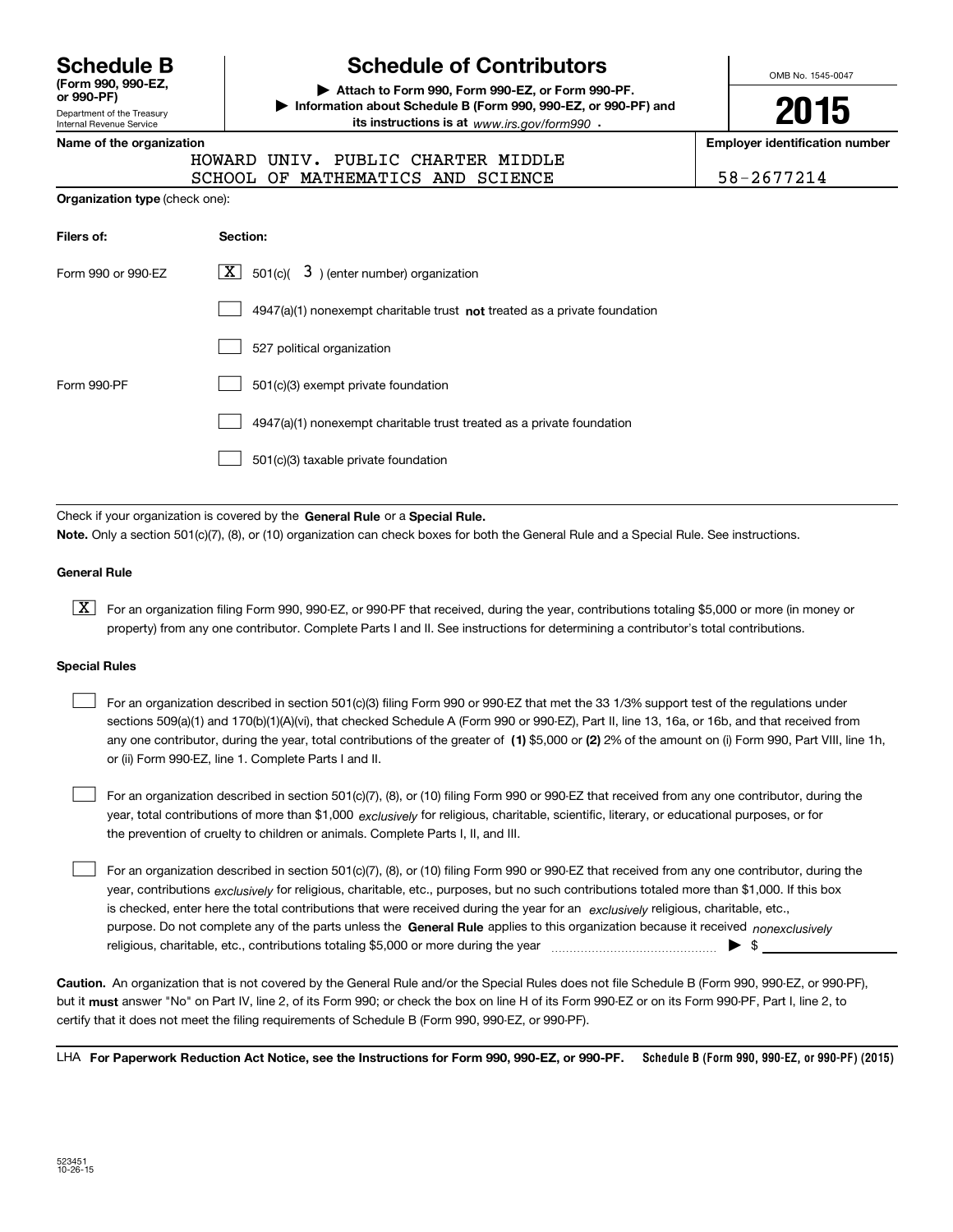|                      | Schedule B (Form 990, 990-EZ, or 990-PF) (2015)                                                       |                                   | Page 2                                                                                                                              |
|----------------------|-------------------------------------------------------------------------------------------------------|-----------------------------------|-------------------------------------------------------------------------------------------------------------------------------------|
| Name of organization | HOWARD UNIV. PUBLIC CHARTER MIDDLE                                                                    |                                   | Employer identification number                                                                                                      |
|                      | SCHOOL OF MATHEMATICS AND SCIENCE                                                                     |                                   | 58-2677214                                                                                                                          |
| Part I               | <b>Contributors</b> (see instructions). Use duplicate copies of Part I if additional space is needed. |                                   |                                                                                                                                     |
| (a)                  | (b)                                                                                                   | (c)                               | (d)                                                                                                                                 |
| No.                  | Name, address, and ZIP + 4                                                                            | <b>Total contributions</b>        | Type of contribution                                                                                                                |
| 1                    | HOWARD UNIVERSITY                                                                                     |                                   | х<br>Person<br>Payroll                                                                                                              |
|                      | 2400 6TH STREET, NW<br>WASHINGTON,, DC 20059                                                          | 1,009,000.<br>$\mathfrak{S}$      | Noncash<br>(Complete Part II for<br>noncash contributions.)                                                                         |
|                      |                                                                                                       |                                   |                                                                                                                                     |
| (a)<br>No.           | (b)<br>Name, address, and ZIP + 4                                                                     | (c)<br><b>Total contributions</b> | (d)<br>Type of contribution                                                                                                         |
|                      |                                                                                                       | \$                                | Person<br>Payroll<br>Noncash<br>(Complete Part II for<br>noncash contributions.)                                                    |
| (a)<br>No.           | (b)<br>Name, address, and $ZIP + 4$                                                                   | (c)<br><b>Total contributions</b> | (d)<br>Type of contribution                                                                                                         |
|                      |                                                                                                       | \$                                | Person<br>Payroll<br>Noncash<br>(Complete Part II for<br>noncash contributions.)                                                    |
| (a)<br>No.           | (b)<br>Name, address, and $ZIP + 4$                                                                   | (c)<br><b>Total contributions</b> | (d)<br>Type of contribution                                                                                                         |
|                      |                                                                                                       | \$                                | Person<br>Payroll<br><b>Noncash</b><br>(Complete Part II for<br>noncash contributions.)                                             |
| (a)<br>No.           | (b)<br>Name, address, and ZIP + 4                                                                     | (c)<br><b>Total contributions</b> | (d)<br>Type of contribution                                                                                                         |
|                      |                                                                                                       | \$                                | Person<br>Payroll<br>Noncash<br>(Complete Part II for<br>noncash contributions.)                                                    |
| (a)<br>No.           | (b)<br>Name, address, and ZIP + 4                                                                     | (c)<br><b>Total contributions</b> | (d)<br>Type of contribution                                                                                                         |
|                      |                                                                                                       | \$                                | Person<br>Payroll<br>Noncash<br>(Complete Part II for<br>noncash contributions.)<br>Cabadule B (Ferm 000, 000 E7, et 000 BE) (901E) |

523452 10-26-15

22 17000425 138138 HUPCM001 2015.05060 HOWARD UNIV. PUBLIC CHART HUPCM001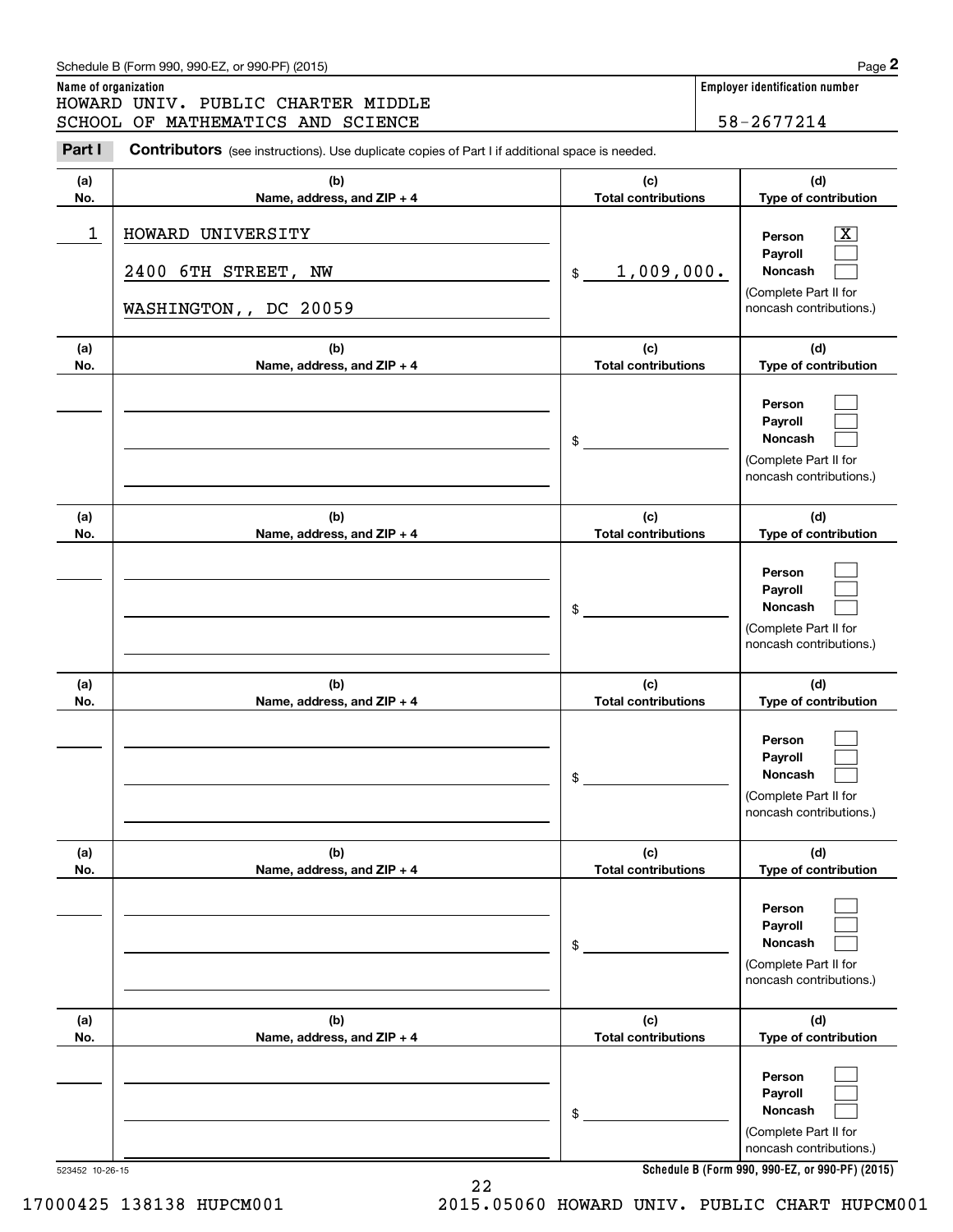|                              | Schedule B (Form 990, 990-EZ, or 990-PF) (2015)                                                     |                                                | Page $3$                                        |
|------------------------------|-----------------------------------------------------------------------------------------------------|------------------------------------------------|-------------------------------------------------|
| Name of organization         |                                                                                                     |                                                | Employer identification number                  |
|                              | HOWARD UNIV. PUBLIC CHARTER MIDDLE<br>SCHOOL OF MATHEMATICS AND SCIENCE                             |                                                | 58-2677214                                      |
| Part II                      | Noncash Property (see instructions). Use duplicate copies of Part II if additional space is needed. |                                                |                                                 |
| (a)<br>No.<br>from<br>Part I | (b)<br>Description of noncash property given                                                        | (c)<br>FMV (or estimate)<br>(see instructions) | (d)<br>Date received                            |
|                              |                                                                                                     | \$                                             |                                                 |
| (a)<br>No.<br>from<br>Part I | (b)<br>Description of noncash property given                                                        | (c)<br>FMV (or estimate)<br>(see instructions) | (d)<br>Date received                            |
|                              |                                                                                                     | \$                                             |                                                 |
| (a)<br>No.<br>from<br>Part I | (b)<br>Description of noncash property given                                                        | (c)<br>FMV (or estimate)<br>(see instructions) | (d)<br>Date received                            |
|                              |                                                                                                     | \$                                             |                                                 |
| (a)<br>No.<br>from<br>Part I | (b)<br>Description of noncash property given                                                        | (c)<br>FMV (or estimate)<br>(see instructions) | (d)<br>Date received                            |
|                              |                                                                                                     | \$                                             |                                                 |
| (a)<br>No.<br>from<br>Part I | (b)<br>Description of noncash property given                                                        | (c)<br>FMV (or estimate)<br>(see instructions) | (d)<br>Date received                            |
|                              |                                                                                                     | \$                                             |                                                 |
| (a)<br>No.<br>from<br>Part I | (b)<br>Description of noncash property given                                                        | (c)<br>FMV (or estimate)<br>(see instructions) | (d)<br>Date received                            |
|                              |                                                                                                     | \$                                             |                                                 |
| 523453 10-26-15              |                                                                                                     |                                                | Schedule B (Form 990, 990-EZ, or 990-PF) (2015) |

23 17000425 138138 HUPCM001 2015.05060 HOWARD UNIV. PUBLIC CHART HUPCM001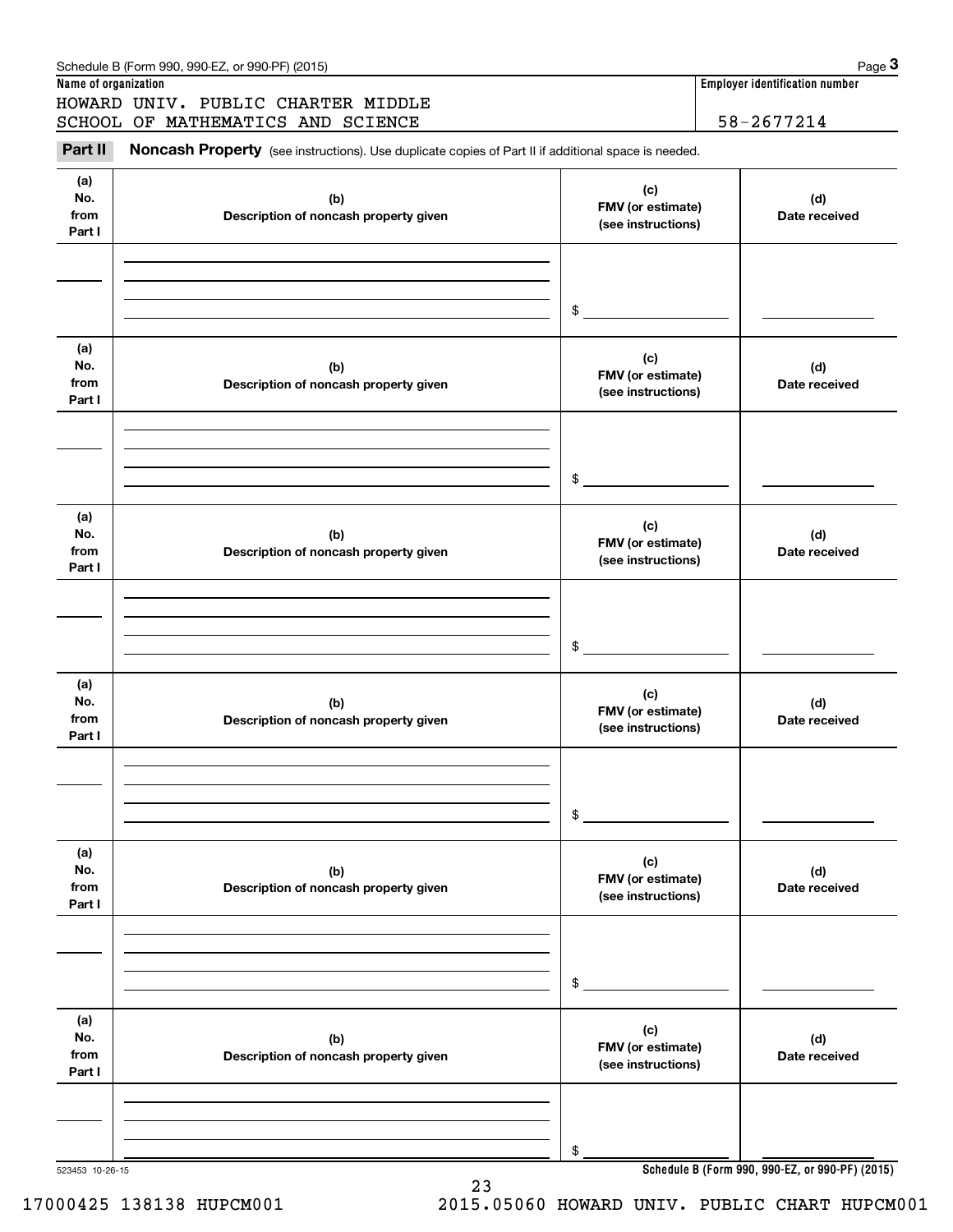|                      | Schedule B (Form 990, 990-EZ, or 990-PF) (2015)                                                                                                                                                                                                                                 |                      |                                          | Page 4                                          |  |  |  |  |
|----------------------|---------------------------------------------------------------------------------------------------------------------------------------------------------------------------------------------------------------------------------------------------------------------------------|----------------------|------------------------------------------|-------------------------------------------------|--|--|--|--|
| Name of organization |                                                                                                                                                                                                                                                                                 |                      |                                          | <b>Employer identification number</b>           |  |  |  |  |
|                      | HOWARD UNIV. PUBLIC CHARTER MIDDLE                                                                                                                                                                                                                                              |                      |                                          |                                                 |  |  |  |  |
|                      | SCHOOL OF MATHEMATICS AND SCIENCE                                                                                                                                                                                                                                               |                      |                                          | 58-2677214                                      |  |  |  |  |
| Part III             | Exclusively religious, charitable, etc., contributions to organizations described in section $501(c)(7)$ , (8), or (10) that total more than \$1,000 for<br>the year from any one contributor. Complete columns (a) through (e) and the following line entry. For organizations |                      |                                          |                                                 |  |  |  |  |
|                      | completing Part III, enter the total of exclusively religious, charitable, etc., contributions of \$1,000 or less for the year. (Enter this info. once.) $\triangleright$ \$                                                                                                    |                      |                                          |                                                 |  |  |  |  |
|                      | Use duplicate copies of Part III if additional space is needed.                                                                                                                                                                                                                 |                      |                                          |                                                 |  |  |  |  |
| (a) No.<br>from      | (b) Purpose of gift                                                                                                                                                                                                                                                             | (c) Use of gift      |                                          | (d) Description of how gift is held             |  |  |  |  |
| Part I               |                                                                                                                                                                                                                                                                                 |                      |                                          |                                                 |  |  |  |  |
|                      |                                                                                                                                                                                                                                                                                 |                      |                                          |                                                 |  |  |  |  |
|                      |                                                                                                                                                                                                                                                                                 |                      |                                          |                                                 |  |  |  |  |
|                      |                                                                                                                                                                                                                                                                                 |                      |                                          |                                                 |  |  |  |  |
|                      |                                                                                                                                                                                                                                                                                 | (e) Transfer of gift |                                          |                                                 |  |  |  |  |
|                      |                                                                                                                                                                                                                                                                                 |                      |                                          |                                                 |  |  |  |  |
|                      | Transferee's name, address, and $ZIP + 4$                                                                                                                                                                                                                                       |                      |                                          | Relationship of transferor to transferee        |  |  |  |  |
|                      |                                                                                                                                                                                                                                                                                 |                      |                                          |                                                 |  |  |  |  |
|                      |                                                                                                                                                                                                                                                                                 |                      |                                          |                                                 |  |  |  |  |
|                      |                                                                                                                                                                                                                                                                                 |                      |                                          |                                                 |  |  |  |  |
| (a) No.              |                                                                                                                                                                                                                                                                                 |                      |                                          |                                                 |  |  |  |  |
| from                 | (b) Purpose of gift                                                                                                                                                                                                                                                             | (c) Use of gift      |                                          | (d) Description of how gift is held             |  |  |  |  |
| Part I               |                                                                                                                                                                                                                                                                                 |                      |                                          |                                                 |  |  |  |  |
|                      |                                                                                                                                                                                                                                                                                 |                      |                                          |                                                 |  |  |  |  |
|                      |                                                                                                                                                                                                                                                                                 |                      |                                          |                                                 |  |  |  |  |
|                      |                                                                                                                                                                                                                                                                                 |                      |                                          |                                                 |  |  |  |  |
|                      | (e) Transfer of gift                                                                                                                                                                                                                                                            |                      |                                          |                                                 |  |  |  |  |
|                      |                                                                                                                                                                                                                                                                                 |                      |                                          |                                                 |  |  |  |  |
|                      | Transferee's name, address, and $ZIP + 4$                                                                                                                                                                                                                                       |                      | Relationship of transferor to transferee |                                                 |  |  |  |  |
|                      |                                                                                                                                                                                                                                                                                 |                      |                                          |                                                 |  |  |  |  |
|                      |                                                                                                                                                                                                                                                                                 |                      |                                          |                                                 |  |  |  |  |
|                      |                                                                                                                                                                                                                                                                                 |                      |                                          |                                                 |  |  |  |  |
| (a) No.              |                                                                                                                                                                                                                                                                                 |                      |                                          |                                                 |  |  |  |  |
| from<br>Part I       | (b) Purpose of gift                                                                                                                                                                                                                                                             | (c) Use of gift      |                                          | (d) Description of how gift is held             |  |  |  |  |
|                      |                                                                                                                                                                                                                                                                                 |                      |                                          |                                                 |  |  |  |  |
|                      |                                                                                                                                                                                                                                                                                 |                      |                                          |                                                 |  |  |  |  |
|                      |                                                                                                                                                                                                                                                                                 |                      |                                          |                                                 |  |  |  |  |
|                      |                                                                                                                                                                                                                                                                                 |                      |                                          |                                                 |  |  |  |  |
|                      | (e) Transfer of gift                                                                                                                                                                                                                                                            |                      |                                          |                                                 |  |  |  |  |
|                      | Transferee's name, address, and $ZIP + 4$                                                                                                                                                                                                                                       |                      | Relationship of transferor to transferee |                                                 |  |  |  |  |
|                      |                                                                                                                                                                                                                                                                                 |                      |                                          |                                                 |  |  |  |  |
|                      |                                                                                                                                                                                                                                                                                 |                      |                                          |                                                 |  |  |  |  |
|                      |                                                                                                                                                                                                                                                                                 |                      |                                          |                                                 |  |  |  |  |
|                      |                                                                                                                                                                                                                                                                                 |                      |                                          |                                                 |  |  |  |  |
| (a) No.<br>from      | (b) Purpose of gift                                                                                                                                                                                                                                                             | (c) Use of gift      |                                          | (d) Description of how gift is held             |  |  |  |  |
| Part I               |                                                                                                                                                                                                                                                                                 |                      |                                          |                                                 |  |  |  |  |
|                      |                                                                                                                                                                                                                                                                                 |                      |                                          |                                                 |  |  |  |  |
|                      |                                                                                                                                                                                                                                                                                 |                      |                                          |                                                 |  |  |  |  |
|                      |                                                                                                                                                                                                                                                                                 |                      |                                          |                                                 |  |  |  |  |
|                      | (e) Transfer of gift                                                                                                                                                                                                                                                            |                      |                                          |                                                 |  |  |  |  |
|                      |                                                                                                                                                                                                                                                                                 |                      |                                          |                                                 |  |  |  |  |
|                      | Transferee's name, address, and $ZIP + 4$                                                                                                                                                                                                                                       |                      |                                          | Relationship of transferor to transferee        |  |  |  |  |
|                      |                                                                                                                                                                                                                                                                                 |                      |                                          |                                                 |  |  |  |  |
|                      |                                                                                                                                                                                                                                                                                 |                      |                                          |                                                 |  |  |  |  |
|                      |                                                                                                                                                                                                                                                                                 |                      |                                          |                                                 |  |  |  |  |
|                      |                                                                                                                                                                                                                                                                                 |                      |                                          |                                                 |  |  |  |  |
| 523454 10-26-15      |                                                                                                                                                                                                                                                                                 | 24                   |                                          | Schedule B (Form 990, 990-EZ, or 990-PF) (2015) |  |  |  |  |
|                      |                                                                                                                                                                                                                                                                                 |                      |                                          |                                                 |  |  |  |  |

17000425 138138 HUPCM001 2015.05060 HOWARD UNIV. PUBLIC CHART HUPCM001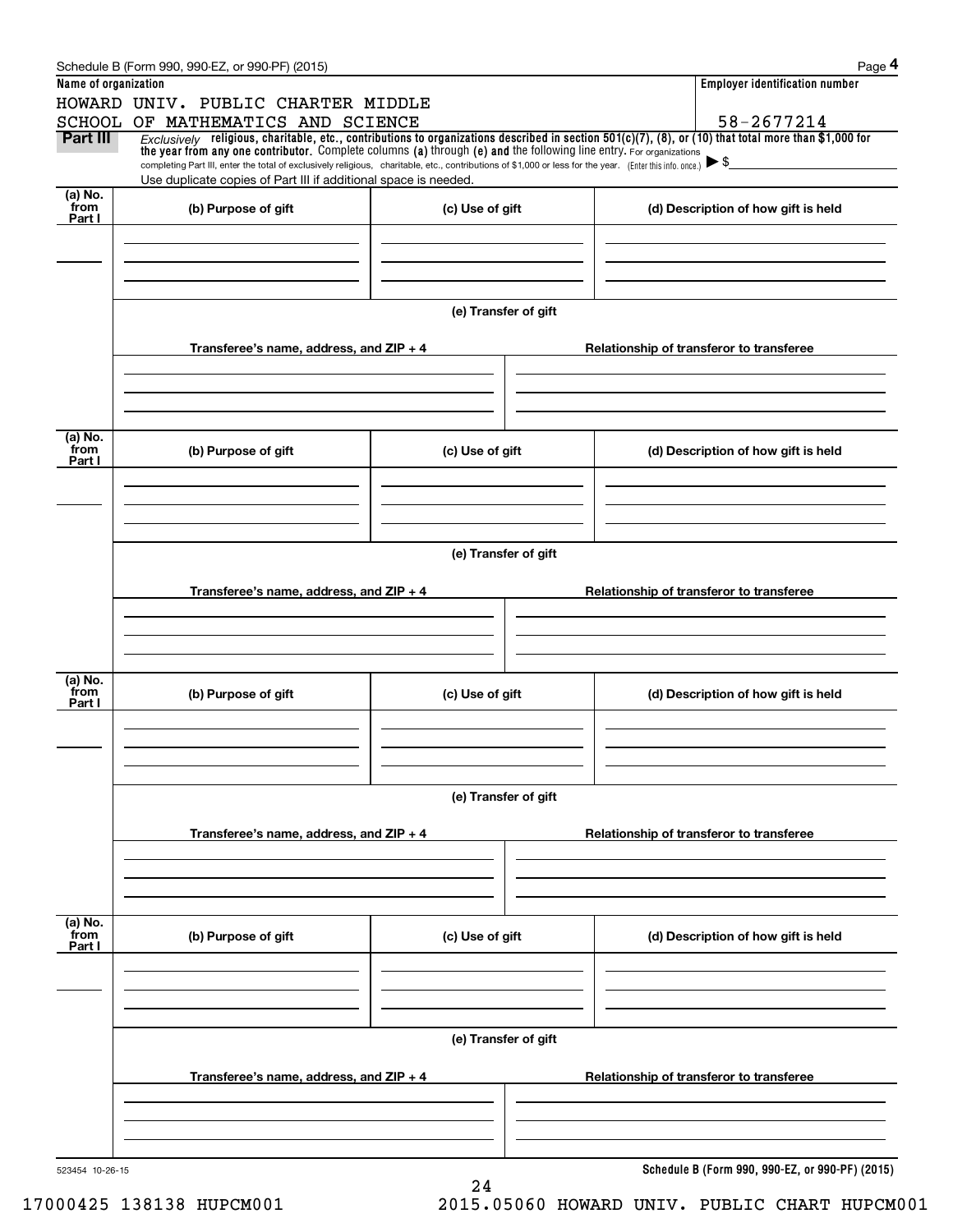|                    | <b>SCHEDULE D</b>                                                                                           |                                                                                                        | <b>Supplemental Financial Statements</b>                                                                                                                   |                          | OMB No. 1545-0047                          |  |  |  |  |
|--------------------|-------------------------------------------------------------------------------------------------------------|--------------------------------------------------------------------------------------------------------|------------------------------------------------------------------------------------------------------------------------------------------------------------|--------------------------|--------------------------------------------|--|--|--|--|
|                    | (Form 990)                                                                                                  |                                                                                                        | Complete if the organization answered "Yes" on Form 990,                                                                                                   |                          |                                            |  |  |  |  |
|                    | Department of the Treasury                                                                                  |                                                                                                        | Part IV, line 6, 7, 8, 9, 10, 11a, 11b, 11c, 11d, 11e, 11f, 12a, or 12b.<br>Attach to Form 990.                                                            |                          | <b>Open to Public</b><br><b>Inspection</b> |  |  |  |  |
|                    | Internal Revenue Service<br>Name of the organization                                                        | HOWARD UNIV. PUBLIC CHARTER MIDDLE                                                                     | Information about Schedule D (Form 990) and its instructions is at www.irs.gov/form990.                                                                    |                          | <b>Employer identification number</b>      |  |  |  |  |
|                    |                                                                                                             | SCHOOL OF MATHEMATICS AND SCIENCE                                                                      |                                                                                                                                                            |                          | 58-2677214                                 |  |  |  |  |
|                    | Organizations Maintaining Donor Advised Funds or Other Similar Funds or Accounts. Complete if the<br>Part I |                                                                                                        |                                                                                                                                                            |                          |                                            |  |  |  |  |
|                    |                                                                                                             | organization answered "Yes" on Form 990, Part IV, line 6.                                              |                                                                                                                                                            |                          |                                            |  |  |  |  |
|                    |                                                                                                             |                                                                                                        | (a) Donor advised funds                                                                                                                                    |                          | (b) Funds and other accounts               |  |  |  |  |
| 1                  |                                                                                                             |                                                                                                        |                                                                                                                                                            |                          |                                            |  |  |  |  |
| 2                  |                                                                                                             | Aggregate value of contributions to (during year)                                                      |                                                                                                                                                            |                          |                                            |  |  |  |  |
| З                  |                                                                                                             |                                                                                                        |                                                                                                                                                            |                          |                                            |  |  |  |  |
| 4                  |                                                                                                             |                                                                                                        |                                                                                                                                                            |                          |                                            |  |  |  |  |
| 5                  |                                                                                                             |                                                                                                        | Did the organization inform all donors and donor advisors in writing that the assets held in donor advised funds                                           |                          | Yes<br><b>No</b>                           |  |  |  |  |
| 6                  |                                                                                                             |                                                                                                        | Did the organization inform all grantees, donors, and donor advisors in writing that grant funds can be used only                                          |                          |                                            |  |  |  |  |
|                    |                                                                                                             |                                                                                                        | for charitable purposes and not for the benefit of the donor or donor advisor, or for any other purpose conferring                                         |                          |                                            |  |  |  |  |
|                    |                                                                                                             |                                                                                                        |                                                                                                                                                            |                          | Yes<br>No                                  |  |  |  |  |
| Part II            |                                                                                                             |                                                                                                        | Conservation Easements. Complete if the organization answered "Yes" on Form 990, Part IV, line 7.                                                          |                          |                                            |  |  |  |  |
| 1                  |                                                                                                             | Purpose(s) of conservation easements held by the organization (check all that apply).                  |                                                                                                                                                            |                          |                                            |  |  |  |  |
|                    |                                                                                                             | Preservation of land for public use (e.g., recreation or education)                                    | Preservation of a historically important land area                                                                                                         |                          |                                            |  |  |  |  |
|                    |                                                                                                             | Protection of natural habitat                                                                          | Preservation of a certified historic structure                                                                                                             |                          |                                            |  |  |  |  |
|                    |                                                                                                             | Preservation of open space                                                                             |                                                                                                                                                            |                          |                                            |  |  |  |  |
| 2                  |                                                                                                             |                                                                                                        | Complete lines 2a through 2d if the organization held a qualified conservation contribution in the form of a conservation easement on the last             |                          |                                            |  |  |  |  |
|                    | day of the tax year.                                                                                        |                                                                                                        |                                                                                                                                                            |                          | Held at the End of the Tax Year            |  |  |  |  |
|                    |                                                                                                             |                                                                                                        |                                                                                                                                                            | 2a                       |                                            |  |  |  |  |
| b                  |                                                                                                             |                                                                                                        |                                                                                                                                                            | 2b                       |                                            |  |  |  |  |
| с                  |                                                                                                             |                                                                                                        |                                                                                                                                                            | 2c                       |                                            |  |  |  |  |
| d                  |                                                                                                             |                                                                                                        | Number of conservation easements included in (c) acquired after 8/17/06, and not on a historic structure                                                   |                          |                                            |  |  |  |  |
|                    |                                                                                                             |                                                                                                        |                                                                                                                                                            | 2d                       |                                            |  |  |  |  |
| 3                  | $year \blacktriangleright$                                                                                  |                                                                                                        | Number of conservation easements modified, transferred, released, extinguished, or terminated by the organization during the tax                           |                          |                                            |  |  |  |  |
| 4                  |                                                                                                             | Number of states where property subject to conservation easement is located $\blacktriangleright$      |                                                                                                                                                            |                          |                                            |  |  |  |  |
| 5                  |                                                                                                             | Does the organization have a written policy regarding the periodic monitoring, inspection, handling of |                                                                                                                                                            |                          |                                            |  |  |  |  |
|                    |                                                                                                             | violations, and enforcement of the conservation easements it holds?                                    |                                                                                                                                                            |                          | Yes<br><b>No</b>                           |  |  |  |  |
| 6                  |                                                                                                             |                                                                                                        | Staff and volunteer hours devoted to monitoring, inspecting, handling of violations, and enforcing conservation easements during the year                  |                          |                                            |  |  |  |  |
|                    | ▶                                                                                                           |                                                                                                        |                                                                                                                                                            |                          |                                            |  |  |  |  |
| 7                  |                                                                                                             |                                                                                                        | Amount of expenses incurred in monitoring, inspecting, handling of violations, and enforcing conservation easements during the year                        |                          |                                            |  |  |  |  |
|                    | $\blacktriangleright$ \$                                                                                    |                                                                                                        |                                                                                                                                                            |                          |                                            |  |  |  |  |
| 8                  |                                                                                                             |                                                                                                        | Does each conservation easement reported on line 2(d) above satisfy the requirements of section 170(h)(4)(B)(i)                                            |                          |                                            |  |  |  |  |
|                    | and section $170(h)(4)(B)(ii)?$                                                                             |                                                                                                        |                                                                                                                                                            |                          | Yes<br>No                                  |  |  |  |  |
| 9                  |                                                                                                             |                                                                                                        | In Part XIII, describe how the organization reports conservation easements in its revenue and expense statement, and balance sheet, and                    |                          |                                            |  |  |  |  |
|                    |                                                                                                             |                                                                                                        | include, if applicable, the text of the footnote to the organization's financial statements that describes the organization's accounting for               |                          |                                            |  |  |  |  |
|                    | conservation easements.                                                                                     |                                                                                                        | Organizations Maintaining Collections of Art, Historical Treasures, or Other Similar Assets.                                                               |                          |                                            |  |  |  |  |
|                    | Part III                                                                                                    |                                                                                                        |                                                                                                                                                            |                          |                                            |  |  |  |  |
|                    |                                                                                                             | Complete if the organization answered "Yes" on Form 990, Part IV, line 8.                              |                                                                                                                                                            |                          |                                            |  |  |  |  |
|                    |                                                                                                             |                                                                                                        | 1a If the organization elected, as permitted under SFAS 116 (ASC 958), not to report in its revenue statement and balance sheet works of art,              |                          |                                            |  |  |  |  |
|                    |                                                                                                             | the text of the footnote to its financial statements that describes these items.                       | historical treasures, or other similar assets held for public exhibition, education, or research in furtherance of public service, provide, in Part XIII,  |                          |                                            |  |  |  |  |
|                    |                                                                                                             |                                                                                                        | <b>b</b> If the organization elected, as permitted under SFAS 116 (ASC 958), to report in its revenue statement and balance sheet works of art, historical |                          |                                            |  |  |  |  |
|                    |                                                                                                             |                                                                                                        | treasures, or other similar assets held for public exhibition, education, or research in furtherance of public service, provide the following amounts      |                          |                                            |  |  |  |  |
|                    | relating to these items:                                                                                    |                                                                                                        |                                                                                                                                                            |                          |                                            |  |  |  |  |
|                    |                                                                                                             |                                                                                                        |                                                                                                                                                            |                          | $\triangleright$ \$                        |  |  |  |  |
|                    |                                                                                                             | (ii) Assets included in Form 990, Part X                                                               |                                                                                                                                                            |                          | $\blacktriangleright$ \$                   |  |  |  |  |
| 2                  |                                                                                                             |                                                                                                        | If the organization received or held works of art, historical treasures, or other similar assets for financial gain, provide                               |                          |                                            |  |  |  |  |
|                    |                                                                                                             | the following amounts required to be reported under SFAS 116 (ASC 958) relating to these items:        |                                                                                                                                                            |                          |                                            |  |  |  |  |
|                    |                                                                                                             |                                                                                                        |                                                                                                                                                            | $\blacktriangleright$ \$ |                                            |  |  |  |  |
|                    |                                                                                                             |                                                                                                        |                                                                                                                                                            | $\blacktriangleright$ \$ |                                            |  |  |  |  |
|                    |                                                                                                             | LHA For Paperwork Reduction Act Notice, see the Instructions for Form 990.                             |                                                                                                                                                            |                          | Schedule D (Form 990) 2015                 |  |  |  |  |
| 532051<br>11-02-15 |                                                                                                             |                                                                                                        |                                                                                                                                                            |                          |                                            |  |  |  |  |
|                    |                                                                                                             |                                                                                                        | 25                                                                                                                                                         |                          |                                            |  |  |  |  |

|  |  | ١ |
|--|--|---|

17000425 138138 HUPCM001 2015.05060 HOWARD UNIV. PUBLIC CHART HUPCM001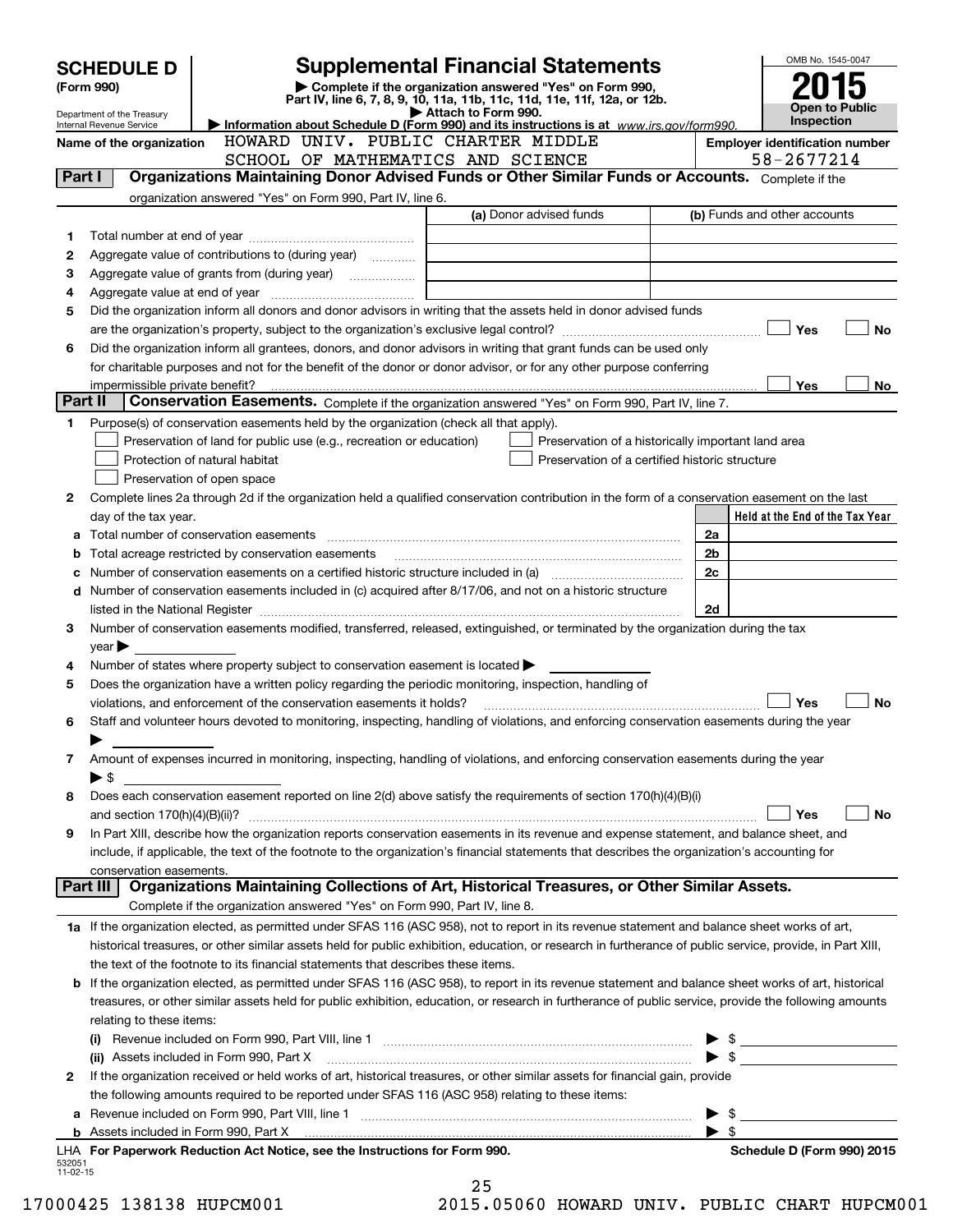|        |                                                                                                                                                                                                                                | HOWARD UNIV. PUBLIC CHARTER MIDDLE |   |                |                                                                                                                                                                                                                               |            |                 |                                                                             |                |    |
|--------|--------------------------------------------------------------------------------------------------------------------------------------------------------------------------------------------------------------------------------|------------------------------------|---|----------------|-------------------------------------------------------------------------------------------------------------------------------------------------------------------------------------------------------------------------------|------------|-----------------|-----------------------------------------------------------------------------|----------------|----|
|        | Schedule D (Form 990) 2015                                                                                                                                                                                                     | SCHOOL OF MATHEMATICS AND SCIENCE  |   |                |                                                                                                                                                                                                                               |            |                 | $58 - 2677214$ Page 2                                                       |                |    |
|        | Part III  <br>Organizations Maintaining Collections of Art, Historical Treasures, or Other Similar Assets (continued)                                                                                                          |                                    |   |                |                                                                                                                                                                                                                               |            |                 |                                                                             |                |    |
| з      | Using the organization's acquisition, accession, and other records, check any of the following that are a significant use of its collection items                                                                              |                                    |   |                |                                                                                                                                                                                                                               |            |                 |                                                                             |                |    |
|        | (check all that apply):                                                                                                                                                                                                        |                                    |   |                |                                                                                                                                                                                                                               |            |                 |                                                                             |                |    |
| a      | Public exhibition                                                                                                                                                                                                              |                                    |   |                | Loan or exchange programs                                                                                                                                                                                                     |            |                 |                                                                             |                |    |
| b      | Scholarly research                                                                                                                                                                                                             |                                    |   |                | Other and the contract of the contract of the contract of the contract of the contract of the contract of the contract of the contract of the contract of the contract of the contract of the contract of the contract of the |            |                 |                                                                             |                |    |
| с      | Preservation for future generations                                                                                                                                                                                            |                                    |   |                |                                                                                                                                                                                                                               |            |                 |                                                                             |                |    |
| 4      | Provide a description of the organization's collections and explain how they further the organization's exempt purpose in Part XIII.                                                                                           |                                    |   |                |                                                                                                                                                                                                                               |            |                 |                                                                             |                |    |
| 5      | During the year, did the organization solicit or receive donations of art, historical treasures, or other similar assets                                                                                                       |                                    |   |                |                                                                                                                                                                                                                               |            |                 |                                                                             |                |    |
|        | to be sold to raise funds rather than to be maintained as part of the organization's collection?                                                                                                                               |                                    |   |                |                                                                                                                                                                                                                               | . <u>.</u> |                 | Yes                                                                         |                | No |
|        | Escrow and Custodial Arrangements. Complete if the organization answered "Yes" on Form 990, Part IV, line 9, or<br><b>Part IV</b>                                                                                              |                                    |   |                |                                                                                                                                                                                                                               |            |                 |                                                                             |                |    |
|        | reported an amount on Form 990, Part X, line 21.                                                                                                                                                                               |                                    |   |                |                                                                                                                                                                                                                               |            |                 |                                                                             |                |    |
|        | 1a Is the organization an agent, trustee, custodian or other intermediary for contributions or other assets not included                                                                                                       |                                    |   |                |                                                                                                                                                                                                                               |            |                 |                                                                             |                |    |
|        | on Form 990, Part X? [11] matter contracts and contracts and contracts are contracted as a form 990, Part X?                                                                                                                   |                                    |   |                |                                                                                                                                                                                                                               |            |                 | Yes                                                                         |                | No |
|        | <b>b</b> If "Yes," explain the arrangement in Part XIII and complete the following table:                                                                                                                                      |                                    |   |                |                                                                                                                                                                                                                               |            |                 |                                                                             |                |    |
|        |                                                                                                                                                                                                                                |                                    |   |                |                                                                                                                                                                                                                               |            |                 | Amount                                                                      |                |    |
|        |                                                                                                                                                                                                                                |                                    |   |                |                                                                                                                                                                                                                               |            | 1c              |                                                                             |                |    |
|        | d Additions during the year measurements are all an according to the year.                                                                                                                                                     |                                    |   |                |                                                                                                                                                                                                                               |            | 1d              |                                                                             |                |    |
|        | e Distributions during the year manufactured and an intervention of the year manufactured by the state of the state of the state of the state of the state of the state of the state of the state of the state of the state of |                                    |   |                |                                                                                                                                                                                                                               |            | 1e              |                                                                             |                |    |
|        |                                                                                                                                                                                                                                |                                    |   |                |                                                                                                                                                                                                                               |            | 1f              |                                                                             |                |    |
|        | 2a Did the organization include an amount on Form 990, Part X, line 21, for escrow or custodial account liability?                                                                                                             |                                    |   |                |                                                                                                                                                                                                                               |            | .               | <b>Yes</b>                                                                  |                | No |
|        | <b>b</b> If "Yes," explain the arrangement in Part XIII. Check here if the explanation has been provided on Part XIII                                                                                                          |                                    |   |                |                                                                                                                                                                                                                               |            |                 |                                                                             |                |    |
| Part V | Endowment Funds. Complete if the organization answered "Yes" on Form 990, Part IV, line 10.                                                                                                                                    |                                    |   |                |                                                                                                                                                                                                                               |            |                 |                                                                             |                |    |
|        |                                                                                                                                                                                                                                | (a) Current year                   |   | (b) Prior year |                                                                                                                                                                                                                               |            |                 | (c) Two years back $\vert$ (d) Three years back $\vert$ (e) Four years back |                |    |
|        | 1a Beginning of year balance                                                                                                                                                                                                   |                                    |   |                |                                                                                                                                                                                                                               |            |                 |                                                                             |                |    |
|        |                                                                                                                                                                                                                                |                                    |   |                |                                                                                                                                                                                                                               |            |                 |                                                                             |                |    |
|        | Net investment earnings, gains, and losses                                                                                                                                                                                     |                                    |   |                |                                                                                                                                                                                                                               |            |                 |                                                                             |                |    |
|        | <b>d</b> Grants or scholarships <i>mummummum</i>                                                                                                                                                                               |                                    |   |                |                                                                                                                                                                                                                               |            |                 |                                                                             |                |    |
|        | e Other expenditures for facilities                                                                                                                                                                                            |                                    |   |                |                                                                                                                                                                                                                               |            |                 |                                                                             |                |    |
|        | and programs                                                                                                                                                                                                                   |                                    |   |                |                                                                                                                                                                                                                               |            |                 |                                                                             |                |    |
|        |                                                                                                                                                                                                                                |                                    |   |                |                                                                                                                                                                                                                               |            |                 |                                                                             |                |    |
| g      | End of year balance                                                                                                                                                                                                            |                                    |   |                |                                                                                                                                                                                                                               |            |                 |                                                                             |                |    |
| 2      | Provide the estimated percentage of the current year end balance (line 1g, column (a)) held as:                                                                                                                                |                                    |   |                |                                                                                                                                                                                                                               |            |                 |                                                                             |                |    |
|        | a Board designated or quasi-endowment >                                                                                                                                                                                        |                                    | % |                |                                                                                                                                                                                                                               |            |                 |                                                                             |                |    |
|        | Permanent endowment >                                                                                                                                                                                                          | %                                  |   |                |                                                                                                                                                                                                                               |            |                 |                                                                             |                |    |
|        | <b>c</b> Temporarily restricted endowment $\blacktriangleright$                                                                                                                                                                | %                                  |   |                |                                                                                                                                                                                                                               |            |                 |                                                                             |                |    |
|        | The percentages on lines 2a, 2b, and 2c should equal 100%.                                                                                                                                                                     |                                    |   |                |                                                                                                                                                                                                                               |            |                 |                                                                             |                |    |
|        | 3a Are there endowment funds not in the possession of the organization that are held and administered for the organization                                                                                                     |                                    |   |                |                                                                                                                                                                                                                               |            |                 |                                                                             |                |    |
|        | by:                                                                                                                                                                                                                            |                                    |   |                |                                                                                                                                                                                                                               |            |                 |                                                                             | Yes            | No |
|        | (i)                                                                                                                                                                                                                            |                                    |   |                |                                                                                                                                                                                                                               |            |                 | 3a(i)                                                                       |                |    |
|        |                                                                                                                                                                                                                                |                                    |   |                |                                                                                                                                                                                                                               |            |                 | 3a(ii)                                                                      |                |    |
|        |                                                                                                                                                                                                                                |                                    |   |                |                                                                                                                                                                                                                               |            |                 | 3b                                                                          |                |    |
|        | Describe in Part XIII the intended uses of the organization's endowment funds.                                                                                                                                                 |                                    |   |                |                                                                                                                                                                                                                               |            |                 |                                                                             |                |    |
|        | Land, Buildings, and Equipment.<br>Part VI                                                                                                                                                                                     |                                    |   |                |                                                                                                                                                                                                                               |            |                 |                                                                             |                |    |
|        | Complete if the organization answered "Yes" on Form 990, Part IV, line 11a. See Form 990, Part X, line 10.                                                                                                                     |                                    |   |                |                                                                                                                                                                                                                               |            |                 |                                                                             |                |    |
|        | Description of property                                                                                                                                                                                                        | (a) Cost or other                  |   |                | (b) Cost or other                                                                                                                                                                                                             |            | (c) Accumulated |                                                                             | (d) Book value |    |
|        |                                                                                                                                                                                                                                | basis (investment)                 |   |                | basis (other)                                                                                                                                                                                                                 |            | depreciation    |                                                                             |                |    |
|        |                                                                                                                                                                                                                                |                                    |   |                |                                                                                                                                                                                                                               |            |                 |                                                                             |                |    |
| b      |                                                                                                                                                                                                                                |                                    |   |                |                                                                                                                                                                                                                               |            |                 |                                                                             |                |    |
| c      |                                                                                                                                                                                                                                |                                    |   |                | 64,374.                                                                                                                                                                                                                       |            | 13,861.         |                                                                             | 50, 513.       |    |
|        |                                                                                                                                                                                                                                |                                    |   |                | 1,167,181.                                                                                                                                                                                                                    |            | 911,748.        |                                                                             | 255, 433.      |    |
|        |                                                                                                                                                                                                                                |                                    |   |                |                                                                                                                                                                                                                               |            |                 |                                                                             |                |    |
|        |                                                                                                                                                                                                                                |                                    |   |                |                                                                                                                                                                                                                               |            |                 |                                                                             | 305,946.       |    |

**Schedule D (Form 990) 2015**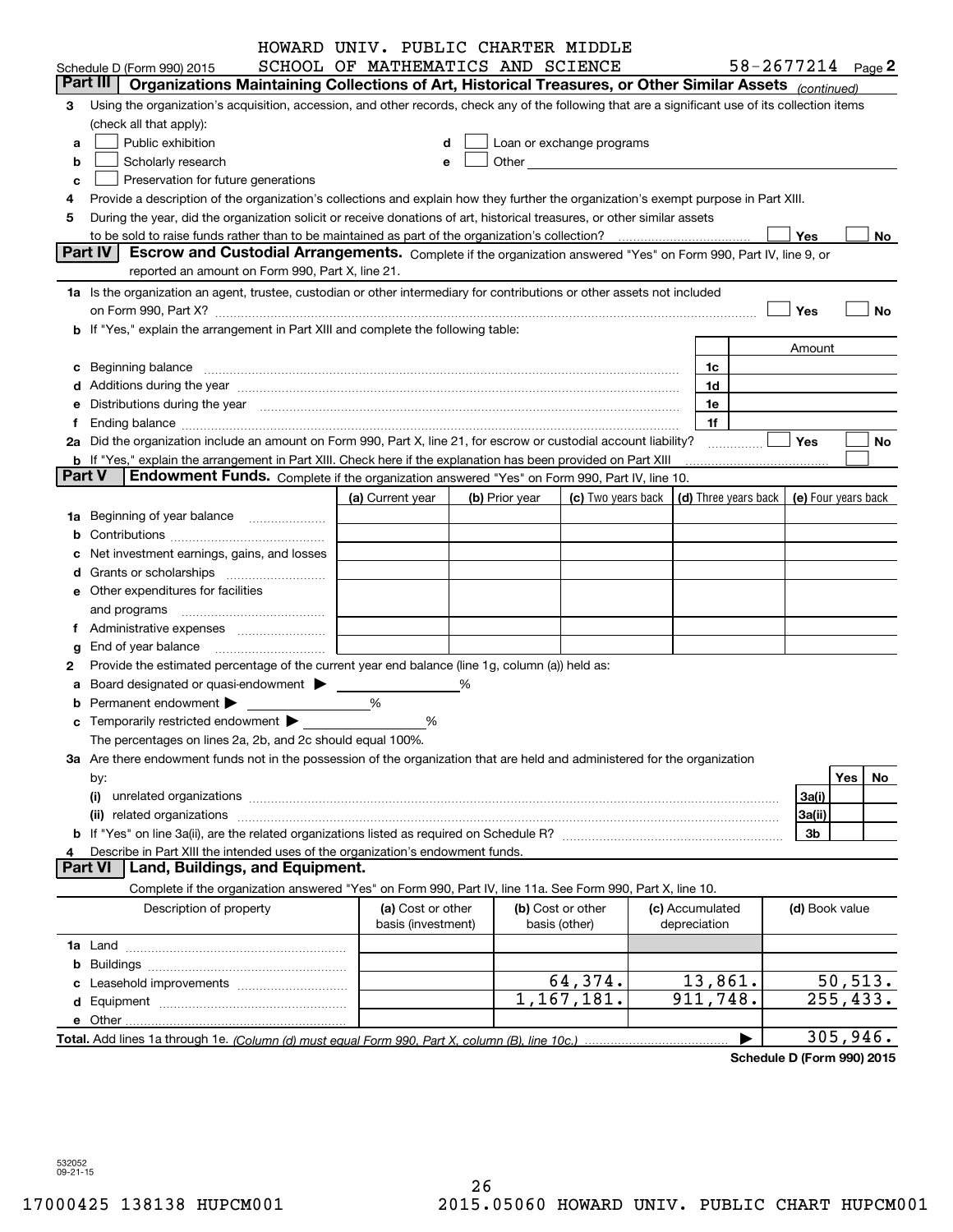### SCHOOL OF MATHEMATIC HOWARD UNIV. PUBLIC CHARTER MIDDLE

| Schedule D (Form 990) 2015                                                                                                                           | SCHOOL OF MATHEMATICS AND SCIENCE |                                                           | $58 - 2677214$ Page 3 |              |
|------------------------------------------------------------------------------------------------------------------------------------------------------|-----------------------------------|-----------------------------------------------------------|-----------------------|--------------|
| Part VII Investments - Other Securities.                                                                                                             |                                   |                                                           |                       |              |
| Complete if the organization answered "Yes" on Form 990, Part IV, line 11b. See Form 990, Part X, line 12.                                           |                                   |                                                           |                       |              |
| (a) Description of security or category (including name of security)                                                                                 | (b) Book value                    | (c) Method of valuation: Cost or end-of-year market value |                       |              |
| (1) Financial derivatives                                                                                                                            |                                   |                                                           |                       |              |
| (2) Closely-held equity interests                                                                                                                    |                                   |                                                           |                       |              |
| (3) Other<br>CERTIFICATE OF DEPOSIT                                                                                                                  | 901, 123.                         | END-OF-YEAR MARKET VALUE                                  |                       |              |
| (A)                                                                                                                                                  |                                   |                                                           |                       |              |
| (B)                                                                                                                                                  |                                   |                                                           |                       |              |
| (C)                                                                                                                                                  |                                   |                                                           |                       |              |
| (D)<br>(E)                                                                                                                                           |                                   |                                                           |                       |              |
| (F)                                                                                                                                                  |                                   |                                                           |                       |              |
| (G)                                                                                                                                                  |                                   |                                                           |                       |              |
| (H)                                                                                                                                                  |                                   |                                                           |                       |              |
| Total. (Col. (b) must equal Form 990, Part X, col. (B) line 12.)                                                                                     | 901,123.                          |                                                           |                       |              |
| Part VIII Investments - Program Related.                                                                                                             |                                   |                                                           |                       |              |
| Complete if the organization answered "Yes" on Form 990, Part IV, line 11c. See Form 990, Part X, line 13.                                           |                                   |                                                           |                       |              |
| (a) Description of investment                                                                                                                        | (b) Book value                    | (c) Method of valuation: Cost or end-of-year market value |                       |              |
| (1)                                                                                                                                                  |                                   |                                                           |                       |              |
| (2)                                                                                                                                                  |                                   |                                                           |                       |              |
| (3)                                                                                                                                                  |                                   |                                                           |                       |              |
| (4)                                                                                                                                                  |                                   |                                                           |                       |              |
| (5)                                                                                                                                                  |                                   |                                                           |                       |              |
| (6)                                                                                                                                                  |                                   |                                                           |                       |              |
| (7)                                                                                                                                                  |                                   |                                                           |                       |              |
| (8)                                                                                                                                                  |                                   |                                                           |                       |              |
| (9)                                                                                                                                                  |                                   |                                                           |                       |              |
| Total. (Col. (b) must equal Form 990, Part X, col. (B) line 13.)                                                                                     |                                   |                                                           |                       |              |
| <b>Other Assets.</b><br>Part IX                                                                                                                      |                                   |                                                           |                       |              |
| Complete if the organization answered "Yes" on Form 990, Part IV, line 11d. See Form 990, Part X, line 15.                                           |                                   |                                                           |                       |              |
|                                                                                                                                                      | (a) Description                   |                                                           | (b) Book value        |              |
| (1)                                                                                                                                                  |                                   |                                                           |                       |              |
| (2)                                                                                                                                                  |                                   |                                                           |                       |              |
| (3)                                                                                                                                                  |                                   |                                                           |                       |              |
| (4)                                                                                                                                                  |                                   |                                                           |                       |              |
| (5)                                                                                                                                                  |                                   |                                                           |                       |              |
| (6)                                                                                                                                                  |                                   |                                                           |                       |              |
| (7)<br>(8)                                                                                                                                           |                                   |                                                           |                       |              |
| (9)                                                                                                                                                  |                                   |                                                           |                       |              |
|                                                                                                                                                      |                                   |                                                           |                       |              |
| Part X<br><b>Other Liabilities.</b>                                                                                                                  |                                   |                                                           |                       |              |
| Complete if the organization answered "Yes" on Form 990, Part IV, line 11e or 11f. See Form 990, Part X, line 25.                                    |                                   |                                                           |                       |              |
| (a) Description of liability<br>1.                                                                                                                   |                                   | (b) Book value                                            |                       |              |
| (1)<br>Federal income taxes                                                                                                                          |                                   |                                                           |                       |              |
| (2)                                                                                                                                                  |                                   |                                                           |                       |              |
| (3)                                                                                                                                                  |                                   |                                                           |                       |              |
| (4)                                                                                                                                                  |                                   |                                                           |                       |              |
| (5)                                                                                                                                                  |                                   |                                                           |                       |              |
| (6)                                                                                                                                                  |                                   |                                                           |                       |              |
| (7)                                                                                                                                                  |                                   |                                                           |                       |              |
| (8)                                                                                                                                                  |                                   |                                                           |                       |              |
| (9)                                                                                                                                                  |                                   |                                                           |                       |              |
| Total. (Column (b) must equal Form 990. Part X, col. (B) line 25.)                                                                                   |                                   |                                                           |                       |              |
| 2. Liability for uncertain tax positions. In Part XIII, provide the text of the footnote to the organization's financial statements that reports the |                                   |                                                           |                       |              |
| organization's liability for uncertain tax positions under FIN 48 (ASC 740). Check here if the text of the footnote has been provided in Part XIII   |                                   |                                                           |                       | $\mathbf{X}$ |

**Schedule D (Form 990) 2015**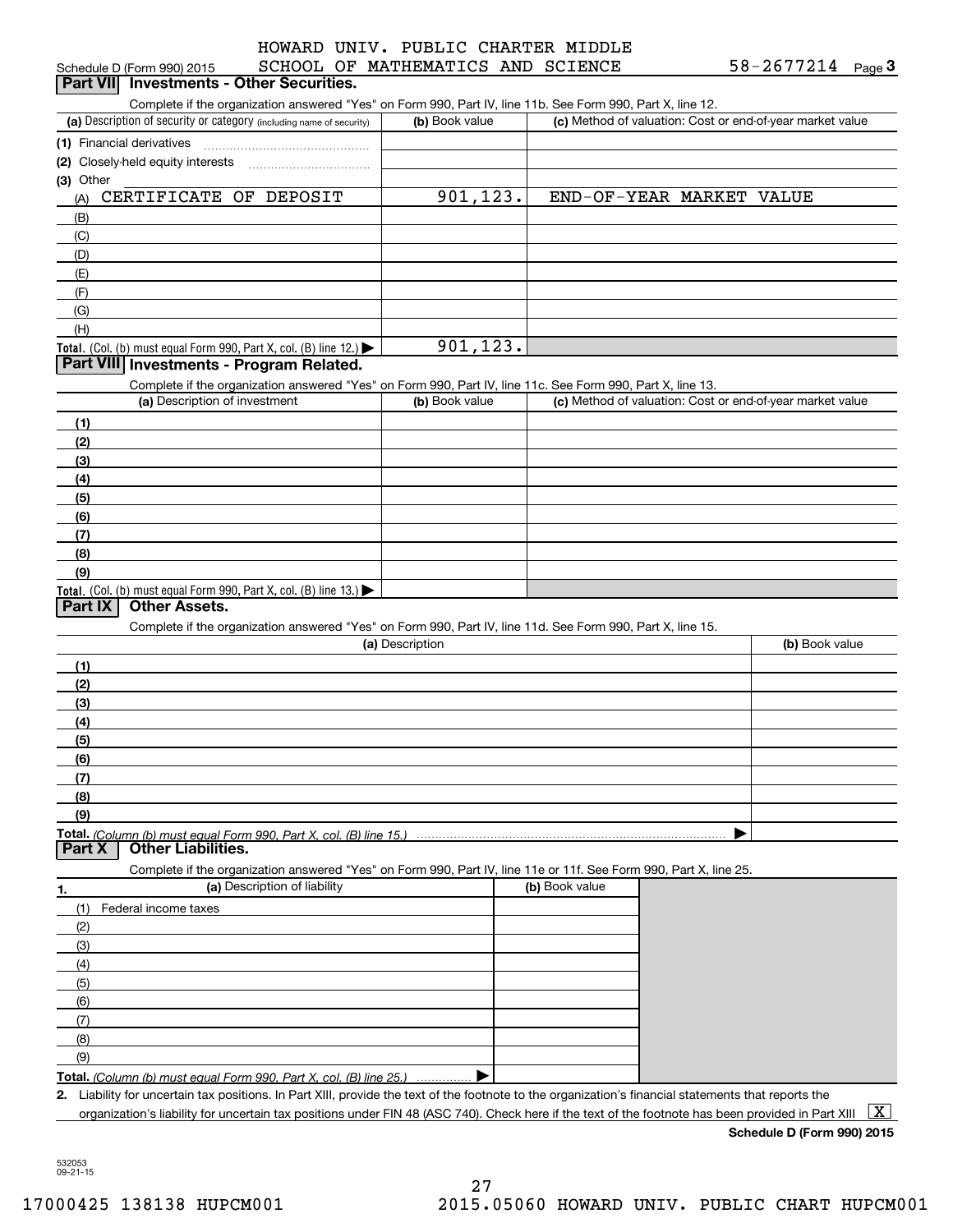|   | HOWARD UNIV. PUBLIC CHARTER MIDDLE                                                                                                                                                                                                  |                |            |                |                            |
|---|-------------------------------------------------------------------------------------------------------------------------------------------------------------------------------------------------------------------------------------|----------------|------------|----------------|----------------------------|
|   | SCHOOL OF MATHEMATICS AND SCIENCE<br>Schedule D (Form 990) 2015                                                                                                                                                                     |                |            |                | 58-2677214 Page 4          |
|   | Reconciliation of Revenue per Audited Financial Statements With Revenue per Return.<br>Part XI                                                                                                                                      |                |            |                |                            |
|   | Complete if the organization answered "Yes" on Form 990, Part IV, line 12a.                                                                                                                                                         |                |            |                |                            |
| 1 | Total revenue, gains, and other support per audited financial statements                                                                                                                                                            |                |            | $\blacksquare$ | $\overline{6}$ , 392, 556. |
| 2 | Amounts included on line 1 but not on Form 990, Part VIII, line 12:                                                                                                                                                                 |                |            |                |                            |
| a | Net unrealized gains (losses) on investments [11] [11] Net unrealized gains (losses) on investments                                                                                                                                 | 2a             |            |                |                            |
| b |                                                                                                                                                                                                                                     | 2 <sub>b</sub> | 1,009,000. |                |                            |
|   |                                                                                                                                                                                                                                     | 2c             |            |                |                            |
|   |                                                                                                                                                                                                                                     | 2d             |            |                |                            |
|   |                                                                                                                                                                                                                                     |                |            | 2e             | 1,009,000.                 |
| 3 |                                                                                                                                                                                                                                     |                |            | 3              | 5,383,556.                 |
| 4 | Amounts included on Form 990, Part VIII, line 12, but not on line 1:                                                                                                                                                                |                |            |                |                            |
| a | Investment expenses not included on Form 990, Part VIII, line 7b [1000000000000000000000000000000000                                                                                                                                | 4a             |            |                |                            |
| b | Other (Describe in Part XIII.) <b>Construction</b> and the construction of the construction of the construction of the construction of the construction of the construction of the construction of the construction of the construc | 4b             |            |                |                            |
|   | Add lines 4a and 4b                                                                                                                                                                                                                 |                |            | 4с             | υ.                         |
|   |                                                                                                                                                                                                                                     |                |            | 5              | 5,383,556.                 |
|   | Part XII   Reconciliation of Expenses per Audited Financial Statements With Expenses per Return.                                                                                                                                    |                |            |                |                            |
|   | Complete if the organization answered "Yes" on Form 990, Part IV, line 12a.                                                                                                                                                         |                |            |                |                            |
| 1 | Total expenses and losses per audited financial statements                                                                                                                                                                          |                |            | $\blacksquare$ | 6,070,659.                 |
| 2 | Amounts included on line 1 but not on Form 990, Part IX, line 25:                                                                                                                                                                   |                |            |                |                            |
| a |                                                                                                                                                                                                                                     | 2a             | 1,009,000. |                |                            |
| b |                                                                                                                                                                                                                                     | 2 <sub>b</sub> |            |                |                            |
|   |                                                                                                                                                                                                                                     | 2 <sub>c</sub> |            |                |                            |
|   |                                                                                                                                                                                                                                     | 2d             |            |                |                            |
|   |                                                                                                                                                                                                                                     |                |            | 2e             | 1,009,000.                 |
| 3 |                                                                                                                                                                                                                                     |                |            | $\mathbf{R}$   | 5,061,659.                 |
| 4 | Amounts included on Form 990, Part IX, line 25, but not on line 1:                                                                                                                                                                  |                |            |                |                            |
| a |                                                                                                                                                                                                                                     | 4a             |            |                |                            |
| b |                                                                                                                                                                                                                                     | 4 <sub>h</sub> |            |                |                            |
|   | c Add lines 4a and 4b                                                                                                                                                                                                               |                |            | 4c             |                            |
|   |                                                                                                                                                                                                                                     |                |            | 5              | 5,061,659.                 |
|   | Part XIII Supplemental Information.                                                                                                                                                                                                 |                |            |                |                            |

Provide the descriptions required for Part II, lines 3, 5, and 9; Part III, lines 1a and 4; Part IV, lines 1b and 2b; Part V, line 4; Part X, line 2; Part XI, lines 2d and 4b; and Part XII, lines 2d and 4b. Also complete this part to provide any additional information.

PART X, LINE 2:

THE SCHOOL IS EXEMPT FROM FEDERAL INCOME TAXES UNDER SECTION 501(C)(3) OF

THE INTERNAL REVENUE CODE AND APPLICABLE DISTRICT OF COLUMBIA INCOME TAX

LAWS.

ACCOUNTING PRINCIPLES GENERALLY ACCEPTED IN THE UNITED STATES OF AMERICA

PROVIDE CONSISTENT GUIDANCE FOR THE ACCOUNTING FOR UNCERTAINTY IN INCOME

TAXES RECOGNIZED IN AN ENTITY'S FINANCIAL STATEMENTS AND PRESCRIBE A

THRESHOLD OF "MORE LIKELY THAN NOT" FOR RECOGNITION OF TAX POSITIONS TAKEN

OR EXPECTED TO BE TAKEN IN A TAX RETURN. THE SCHOOL PERFORMED AN

EVALUATION OF UNCERTAIN TAX POSITIONS FOR THE YEAR ENDED JUNE 30, 2016,

532054 09-21-15**Schedule D (Form 990) 2015** AND DETERMINED THAT THERE WERE NO MATTERS THAT WOULD REQUIRE RECOGNITION

28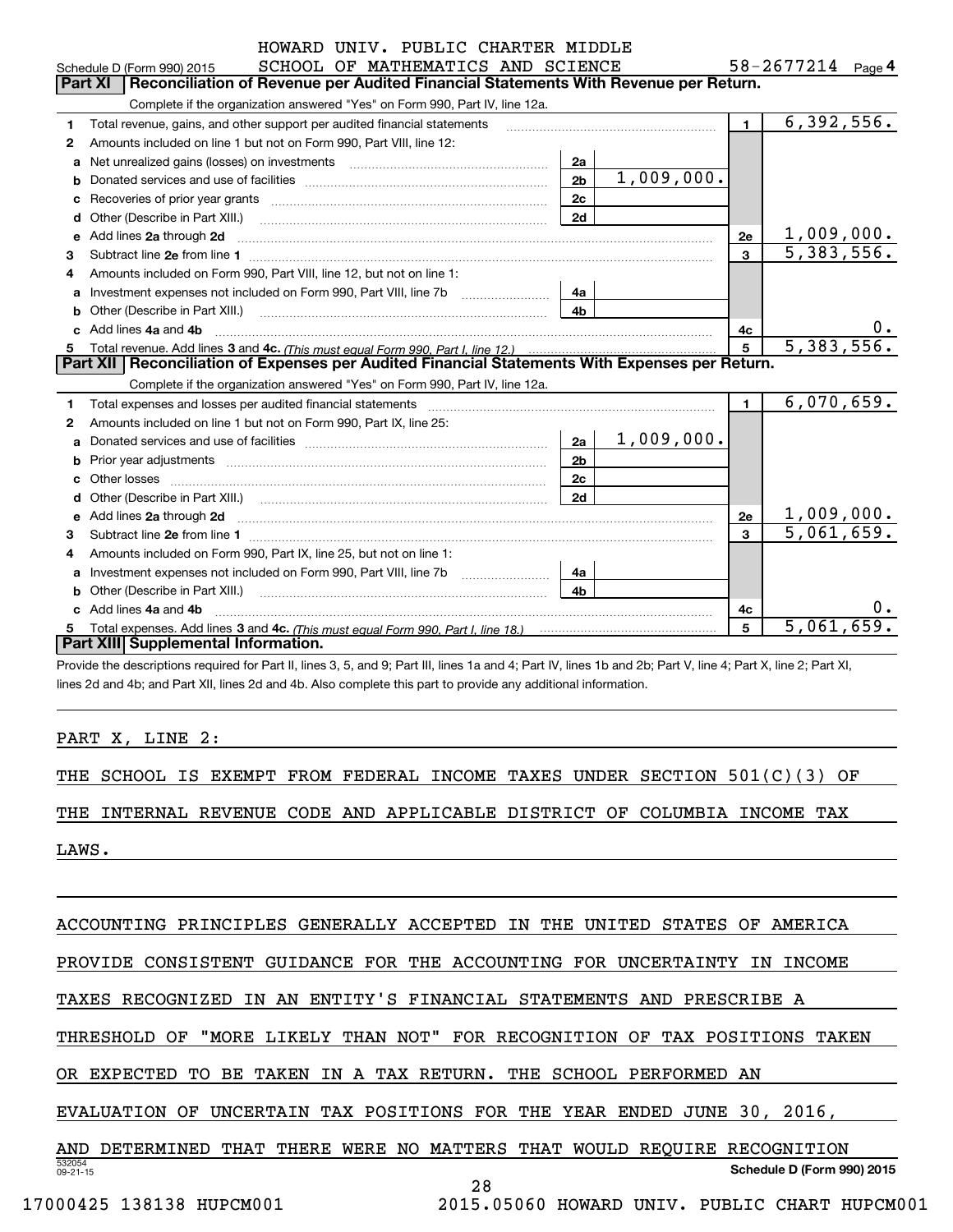| HOWARD UNIV. PUBLIC CHARTER MIDDLE<br>SCHOOL OF MATHEMATICS AND SCIENCE<br>$58 - 2677214$ Page 5<br>Schedule D (Form 990) 2015 |
|--------------------------------------------------------------------------------------------------------------------------------|
| <b>Part XIII Supplemental Information</b> (continued)                                                                          |
| IN THE FINANCIAL STATEMENTS OR WHICH MAY HAVE ANY EFFECT ON ITS TAX-EXEMPT                                                     |
| STATUS. FOR THE YEAR ENDED JUNE 30, 2016, THE STATUTE OF LIMITATIONS FOR                                                       |
| FISCAL YEARS 2013 THROUGH 2016 REMAINS OPEN WITH THE U.S. FEDERAL                                                              |
| JURISDICTION OR THE VARIOUS STATES AND LOCAL JURISDICTIONS IN WHICH THE                                                        |
| SCHOOL FILES TAX RETURNS. IT IS THE SCHOOL'S POLICY TO RECOGNIZE INTEREST                                                      |
| AND/OR PENALTIES RELATED TO UNCERTAIN TAX POSITIONS, IF ANY, IN INCOME TAX                                                     |
| EXPENSE.                                                                                                                       |
|                                                                                                                                |
|                                                                                                                                |
|                                                                                                                                |
|                                                                                                                                |
|                                                                                                                                |
|                                                                                                                                |
|                                                                                                                                |
|                                                                                                                                |
|                                                                                                                                |
|                                                                                                                                |
|                                                                                                                                |
|                                                                                                                                |
|                                                                                                                                |
|                                                                                                                                |
|                                                                                                                                |
|                                                                                                                                |
|                                                                                                                                |
|                                                                                                                                |
|                                                                                                                                |
|                                                                                                                                |
|                                                                                                                                |
| Schedule D (Form 990) 2015<br>532055<br>$09 - 21 - 15$                                                                         |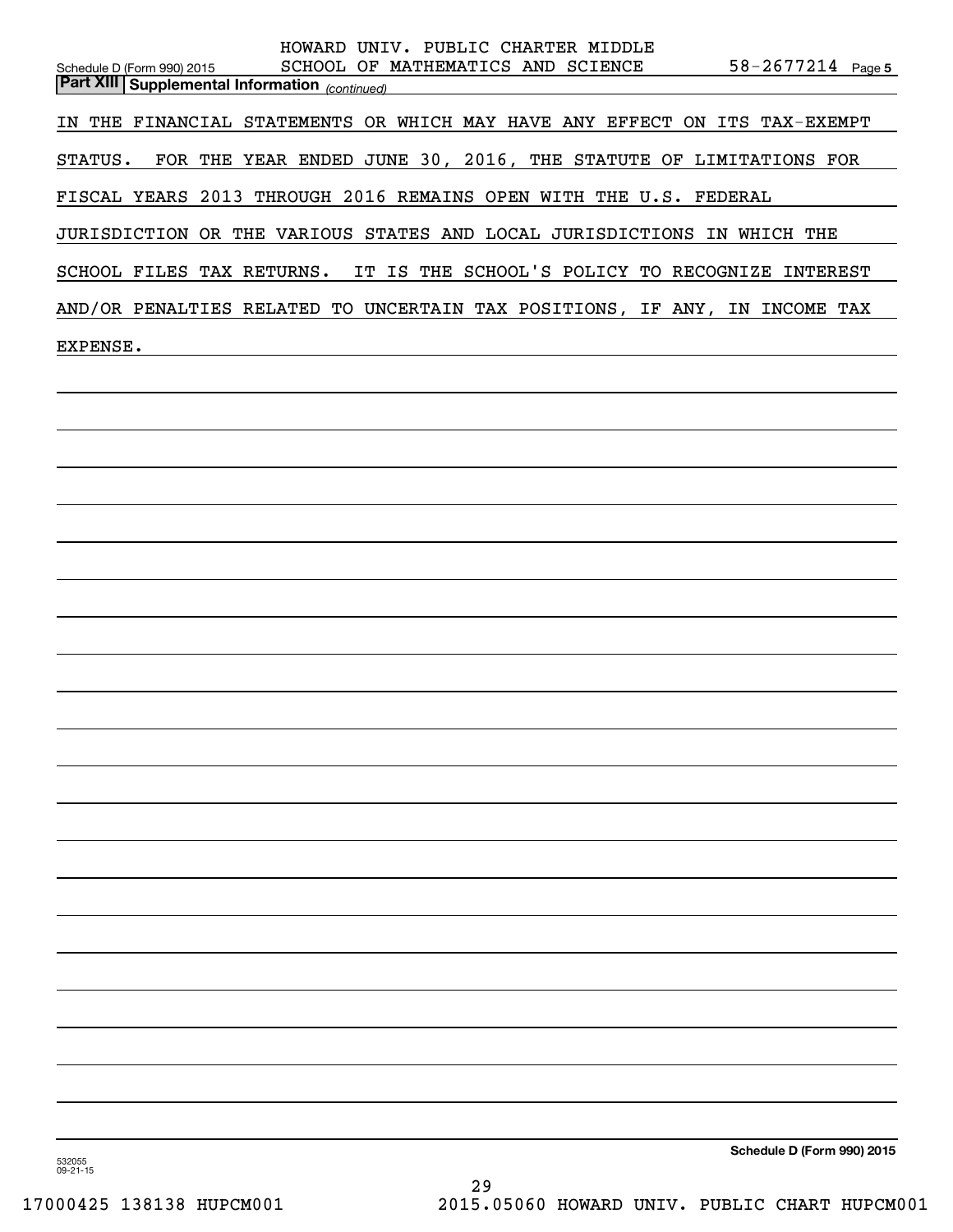|        | <b>SCHEDULE E</b><br>(Form 990 or 990-EZ)<br>Department of the Treasury<br>Internal Revenue Service | <b>Schools</b><br>Complete if the organization answered "Yes" on Form 990,<br>Part IV, line 13, or Form 990-EZ, Part VI, line 48.<br>Attach to Form 990 or Form 990-EZ. |                                        | OMB No. 1545-0047<br>2015<br><b>Open to Public</b> |            |             |
|--------|-----------------------------------------------------------------------------------------------------|-------------------------------------------------------------------------------------------------------------------------------------------------------------------------|----------------------------------------|----------------------------------------------------|------------|-------------|
|        |                                                                                                     | Information about Schedule E (Form 990 or 990-EZ) and its instructions is at $www.irs.gov/form990.$                                                                     |                                        | Inspection                                         |            |             |
|        | Name of the organization                                                                            | HOWARD UNIV. PUBLIC CHARTER MIDDLE                                                                                                                                      | <b>Employer identification number</b>  |                                                    |            |             |
|        |                                                                                                     | SCHOOL OF MATHEMATICS AND SCIENCE                                                                                                                                       |                                        | 58-2677214                                         |            |             |
| Part I |                                                                                                     |                                                                                                                                                                         |                                        |                                                    |            |             |
|        |                                                                                                     |                                                                                                                                                                         |                                        |                                                    | <b>YES</b> | <b>NO</b>   |
| 1      |                                                                                                     | Does the organization have a racially nondiscriminatory policy toward students by statement in its charter, bylaws,                                                     |                                        |                                                    |            |             |
|        |                                                                                                     |                                                                                                                                                                         |                                        | 1.                                                 | х          |             |
| 2      |                                                                                                     | Does the organization include a statement of its racially nondiscriminatory policy toward students in all its brochures,                                                |                                        |                                                    |            |             |
|        |                                                                                                     | catalogues, and other written communications with the public dealing with student admissions, programs, and scholarships?                                               |                                        | $\mathbf{2}$                                       | x          |             |
| 3      |                                                                                                     | Has the organization publicized its racially nondiscriminatory policy through newspaper or broadcast media during the                                                   |                                        |                                                    |            |             |
|        |                                                                                                     | period of solicitation for students, or during the registration period if it has no solicitation program, in a way that makes                                           |                                        |                                                    |            |             |
|        |                                                                                                     | the policy known to all parts of the general community it serves? If "Yes," please describe. If "No," please explain.                                                   |                                        |                                                    |            |             |
|        |                                                                                                     |                                                                                                                                                                         |                                        | 3                                                  | x          |             |
|        |                                                                                                     |                                                                                                                                                                         |                                        |                                                    |            |             |
|        |                                                                                                     |                                                                                                                                                                         |                                        |                                                    |            |             |
|        |                                                                                                     |                                                                                                                                                                         |                                        |                                                    |            |             |
|        |                                                                                                     |                                                                                                                                                                         |                                        |                                                    |            |             |
|        |                                                                                                     |                                                                                                                                                                         |                                        |                                                    |            |             |
| 4      |                                                                                                     | Does the organization maintain the following?                                                                                                                           |                                        |                                                    |            |             |
|        |                                                                                                     | a Records indicating the racial composition of the student body, faculty, and administrative staff?                                                                     |                                        | 4a                                                 | х          |             |
|        |                                                                                                     | <b>b</b> Records documenting that scholarships and other financial assistance are awarded on a racially nondiscriminatory basis?                                        |                                        | 4b                                                 | Χ          |             |
|        |                                                                                                     | c Copies of all catalogues, brochures, announcements, and other written communications to the public dealing with student                                               |                                        |                                                    |            |             |
|        |                                                                                                     |                                                                                                                                                                         |                                        | 4с                                                 | x          |             |
|        |                                                                                                     |                                                                                                                                                                         |                                        | 4d                                                 | X          |             |
|        |                                                                                                     | If you answered "No" to any of the above, please explain. If you need more space, use Part II.                                                                          |                                        |                                                    |            |             |
|        |                                                                                                     |                                                                                                                                                                         |                                        |                                                    |            |             |
|        |                                                                                                     |                                                                                                                                                                         |                                        |                                                    |            |             |
|        |                                                                                                     |                                                                                                                                                                         |                                        |                                                    |            |             |
|        |                                                                                                     |                                                                                                                                                                         |                                        |                                                    |            |             |
| 5      |                                                                                                     | Does the organization discriminate by race in any way with respect to:                                                                                                  |                                        |                                                    |            |             |
|        |                                                                                                     |                                                                                                                                                                         |                                        | 5a                                                 |            | х           |
|        |                                                                                                     |                                                                                                                                                                         |                                        | 5b                                                 |            | $\mathbf X$ |
|        |                                                                                                     |                                                                                                                                                                         |                                        | 5c                                                 |            | Y<br>47     |
|        |                                                                                                     |                                                                                                                                                                         |                                        | 5d                                                 |            | X           |
|        |                                                                                                     |                                                                                                                                                                         |                                        | 5е                                                 |            | x           |
|        |                                                                                                     |                                                                                                                                                                         |                                        | 5f                                                 |            | X           |
|        |                                                                                                     |                                                                                                                                                                         |                                        |                                                    |            | X           |
|        |                                                                                                     |                                                                                                                                                                         |                                        | 5g<br>5h                                           |            | X           |
|        |                                                                                                     | If you answered "Yes" to any of the above, please explain. If you need more space, use Part II.                                                                         |                                        |                                                    |            |             |
|        |                                                                                                     |                                                                                                                                                                         |                                        |                                                    |            |             |
|        |                                                                                                     |                                                                                                                                                                         |                                        |                                                    |            |             |
|        |                                                                                                     |                                                                                                                                                                         |                                        |                                                    |            |             |
|        |                                                                                                     |                                                                                                                                                                         |                                        |                                                    |            |             |
|        |                                                                                                     |                                                                                                                                                                         |                                        |                                                    |            |             |
|        |                                                                                                     |                                                                                                                                                                         |                                        | 6a                                                 | х          |             |
|        |                                                                                                     |                                                                                                                                                                         |                                        | 6b                                                 |            | X           |
|        |                                                                                                     | If you answered "Yes" on either line 6a or line 6b, explain on Part II.                                                                                                 |                                        |                                                    |            |             |
| 7      |                                                                                                     | Does the organization certify that it has complied with the applicable requirements of sections 4.01 through 4.05 of                                                    |                                        |                                                    |            |             |
|        |                                                                                                     |                                                                                                                                                                         |                                        | $\overline{7}$                                     | х          |             |
|        |                                                                                                     | LHA For Paperwork Reduction Act Notice, see the Instructions for Form 990 or Form 990-EZ.                                                                               | Schedule E (Form 990 or 990-EZ) (2015) |                                                    |            |             |

532061 10-02-15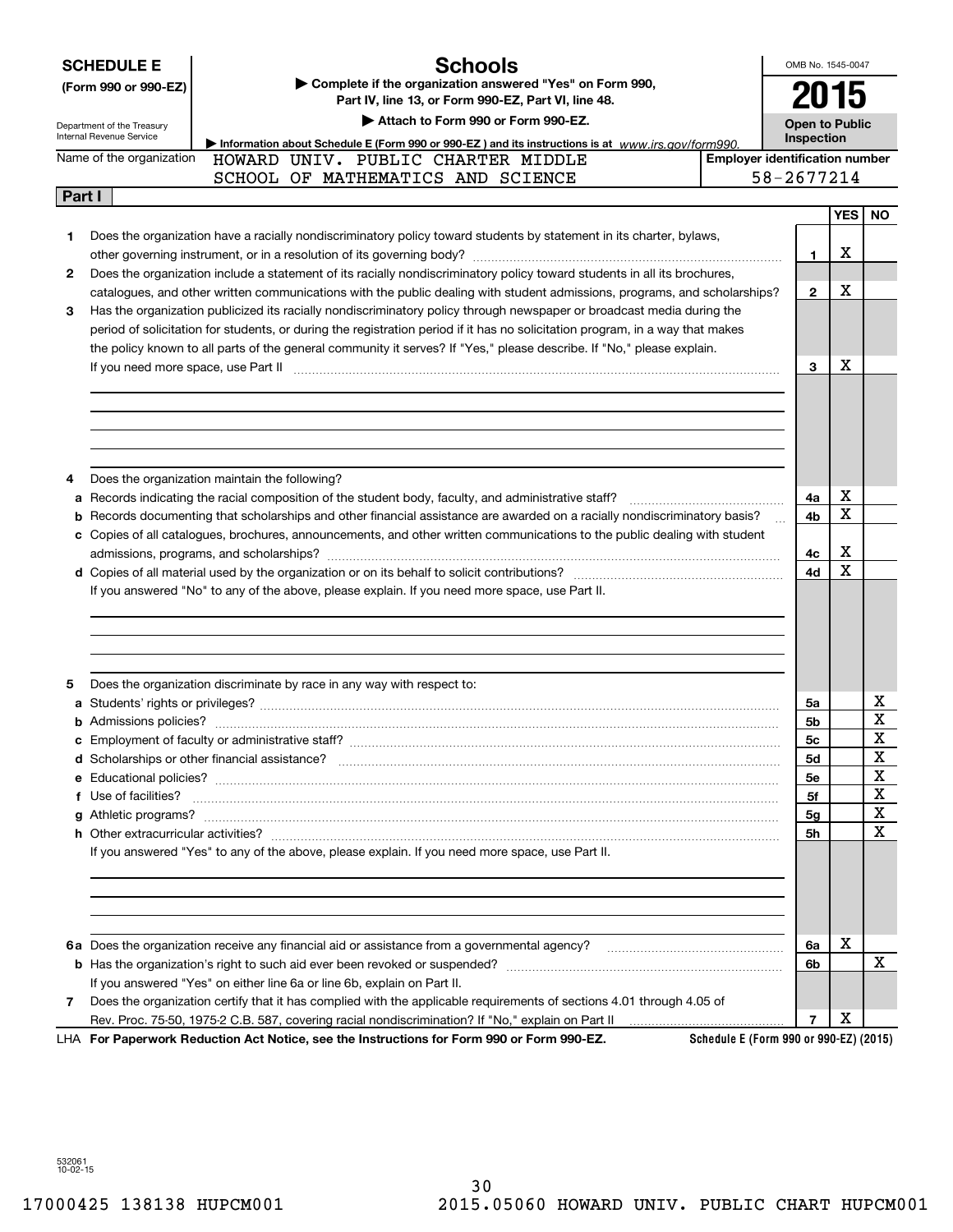Part II | Supplemental Information. Provide the explanations required by Part I, lines 3, 4d, 5h, 6b, and 7, as applicable. Also provide any other additional information.

SCHEDULE E, PART I, LINE 3

THE SCHOOL IS A PUBLIC CHARTER SCHOOL FREE OF CHARGE TO STUDENTS WHO

RESIDE IN THE DISTRICT OF COLUMBIA. ADMISSIONS ARE CONDUCTED IN

ACCORDANCE WITH THE DISTRICT LAW AND ANY ELIGIBLE CHILD APPLYING IN

ACCORDANCE WITH THE LAW WILL BE ADMITTED, SUBJECT SOLEY TO MAXIMUM

ENROLLMENT LIMITS. THE SCHOOL DOES NOT DISCRIMINATE AGAINST ANYONE

BECAUSE OF RACE, COLOR, RELIGION, GENDER, NATIONAL ORIGIN, AGE,

DISABILITY OR ANY OTHER CHARACTERISTIC PROTECTED BY LAW.

SCHEDULE E, PART I, LINE 6

THE SCHOOL'S ACTIVITIES ARE PRIMARILY FUNDED THROUGH LOCAL

APPROPRIATIONS RECEIVED FROM THE DISTRICT OF COLUMBIA AND VARIOUS

GRANTS FROM THE US DEPARTMENT OF EDUCATION, THE DISTRICT OF COLUMBIA

DEPARTMENT OF EDUCATION AND THE US DEPARMENT OF AGRICULTURE.

532062 10-02-15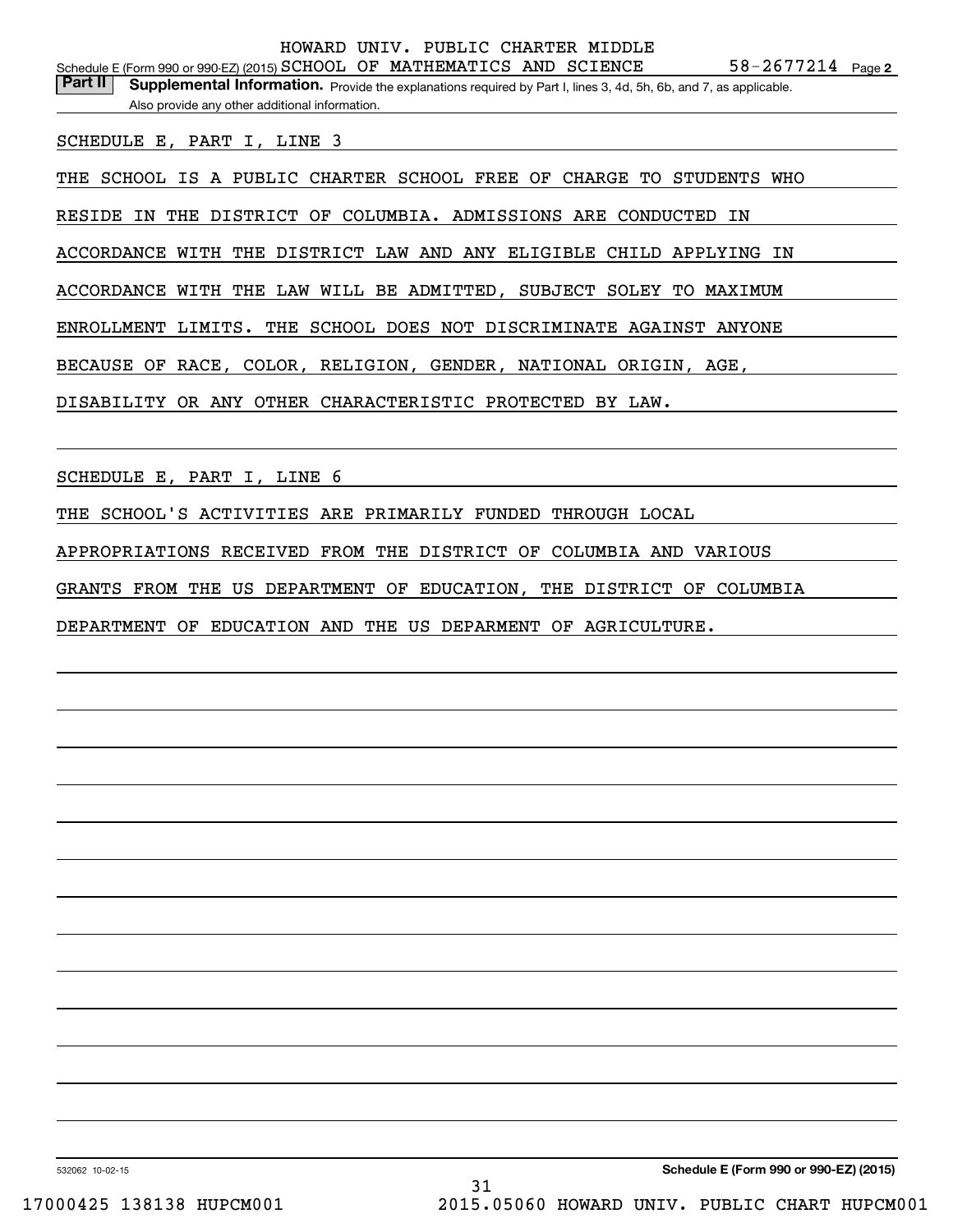|        | <b>SCHEDULE J</b>                                                                                                                                                                                        | <b>Compensation Information</b>                                                                                           |  | OMB No. 1545-0047                     |     |             |  |
|--------|----------------------------------------------------------------------------------------------------------------------------------------------------------------------------------------------------------|---------------------------------------------------------------------------------------------------------------------------|--|---------------------------------------|-----|-------------|--|
|        | (Form 990)                                                                                                                                                                                               | For certain Officers, Directors, Trustees, Key Employees, and Highest                                                     |  | 2015                                  |     |             |  |
|        | <b>Compensated Employees</b>                                                                                                                                                                             |                                                                                                                           |  |                                       |     |             |  |
|        | Complete if the organization answered "Yes" on Form 990, Part IV, line 23.<br><b>Open to Public</b><br>Attach to Form 990.<br>Department of the Treasury                                                 |                                                                                                                           |  |                                       |     |             |  |
|        | Internal Revenue Service                                                                                                                                                                                 | Information about Schedule J (Form 990) and its instructions is at www.irs.gov/form990.                                   |  | Inspection                            |     |             |  |
|        | Name of the organization                                                                                                                                                                                 | HOWARD UNIV. PUBLIC CHARTER MIDDLE                                                                                        |  | <b>Employer identification number</b> |     |             |  |
|        |                                                                                                                                                                                                          | SCHOOL OF MATHEMATICS AND SCIENCE                                                                                         |  | 58-2677214                            |     |             |  |
|        | Part I                                                                                                                                                                                                   | <b>Questions Regarding Compensation</b>                                                                                   |  |                                       |     |             |  |
|        |                                                                                                                                                                                                          |                                                                                                                           |  |                                       | Yes | No          |  |
|        |                                                                                                                                                                                                          | Check the appropriate box(es) if the organization provided any of the following to or for a person listed on Form 990,    |  |                                       |     |             |  |
|        |                                                                                                                                                                                                          | Part VII, Section A, line 1a. Complete Part III to provide any relevant information regarding these items.                |  |                                       |     |             |  |
|        | First-class or charter travel                                                                                                                                                                            | Housing allowance or residence for personal use                                                                           |  |                                       |     |             |  |
|        | Travel for companions                                                                                                                                                                                    | Payments for business use of personal residence                                                                           |  |                                       |     |             |  |
|        |                                                                                                                                                                                                          | Tax indemnification and gross-up payments<br>Health or social club dues or initiation fees                                |  |                                       |     |             |  |
|        |                                                                                                                                                                                                          | Discretionary spending account<br>Personal services (e.g., maid, chauffeur, chef)                                         |  |                                       |     |             |  |
|        |                                                                                                                                                                                                          |                                                                                                                           |  |                                       |     |             |  |
|        |                                                                                                                                                                                                          | <b>b</b> If any of the boxes on line 1a are checked, did the organization follow a written policy regarding payment or    |  |                                       |     |             |  |
|        |                                                                                                                                                                                                          | reimbursement or provision of all of the expenses described above? If "No," complete Part III to explain                  |  | 1b                                    |     |             |  |
| 2      |                                                                                                                                                                                                          | Did the organization require substantiation prior to reimbursing or allowing expenses incurred by all directors,          |  |                                       |     |             |  |
|        |                                                                                                                                                                                                          | trustees, and officers, including the CEO/Executive Director, regarding the items checked in line 1a?                     |  | $\mathbf{2}$                          |     |             |  |
|        |                                                                                                                                                                                                          |                                                                                                                           |  |                                       |     |             |  |
| З      |                                                                                                                                                                                                          | Indicate which, if any, of the following the filing organization used to establish the compensation of the organization's |  |                                       |     |             |  |
|        |                                                                                                                                                                                                          | CEO/Executive Director. Check all that apply. Do not check any boxes for methods used by a related organization to        |  |                                       |     |             |  |
|        |                                                                                                                                                                                                          | establish compensation of the CEO/Executive Director, but explain in Part III.                                            |  |                                       |     |             |  |
|        | Compensation committee                                                                                                                                                                                   | Written employment contract                                                                                               |  |                                       |     |             |  |
|        |                                                                                                                                                                                                          | $X$ Compensation survey or study<br>Independent compensation consultant                                                   |  |                                       |     |             |  |
|        |                                                                                                                                                                                                          | $\boxed{\textbf{X}}$ Approval by the board or compensation committee<br>Form 990 of other organizations                   |  |                                       |     |             |  |
|        |                                                                                                                                                                                                          |                                                                                                                           |  |                                       |     |             |  |
| 4      |                                                                                                                                                                                                          | During the year, did any person listed on Form 990, Part VII, Section A, line 1a, with respect to the filing              |  |                                       |     |             |  |
|        | organization or a related organization:                                                                                                                                                                  | Receive a severance payment or change-of-control payment?                                                                 |  | 4a                                    |     | х           |  |
| а<br>b |                                                                                                                                                                                                          |                                                                                                                           |  | 4b                                    |     | X           |  |
|        |                                                                                                                                                                                                          |                                                                                                                           |  | 4c                                    |     | X           |  |
|        | Participate in, or receive payment from, an equity-based compensation arrangement?<br>c<br>If "Yes" to any of lines 4a-c, list the persons and provide the applicable amounts for each item in Part III. |                                                                                                                           |  |                                       |     |             |  |
|        |                                                                                                                                                                                                          |                                                                                                                           |  |                                       |     |             |  |
|        |                                                                                                                                                                                                          | Only section 501(c)(3), 501(c)(4), and 501(c)(29) organizations must complete lines 5-9.                                  |  |                                       |     |             |  |
|        |                                                                                                                                                                                                          | For persons listed on Form 990, Part VII, Section A, line 1a, did the organization pay or accrue any compensation         |  |                                       |     |             |  |
|        | contingent on the revenues of:                                                                                                                                                                           |                                                                                                                           |  |                                       |     |             |  |
| a      |                                                                                                                                                                                                          |                                                                                                                           |  | 5a                                    |     | x           |  |
|        |                                                                                                                                                                                                          |                                                                                                                           |  | 5b                                    |     | X           |  |
|        |                                                                                                                                                                                                          | If "Yes" to line 5a or 5b, describe in Part III.                                                                          |  |                                       |     |             |  |
| 6.     |                                                                                                                                                                                                          | For persons listed on Form 990, Part VII, Section A, line 1a, did the organization pay or accrue any compensation         |  |                                       |     |             |  |
|        | contingent on the net earnings of:                                                                                                                                                                       |                                                                                                                           |  |                                       |     |             |  |
| a      |                                                                                                                                                                                                          |                                                                                                                           |  |                                       |     | x           |  |
|        |                                                                                                                                                                                                          |                                                                                                                           |  | 6b                                    |     | $\mathbf X$ |  |
|        |                                                                                                                                                                                                          | If "Yes" on line 6a or 6b, describe in Part III.                                                                          |  |                                       |     |             |  |
|        |                                                                                                                                                                                                          | 7 For persons listed on Form 990, Part VII, Section A, line 1a, did the organization provide any non-fixed payments       |  |                                       |     |             |  |
|        |                                                                                                                                                                                                          |                                                                                                                           |  | 7                                     |     | х           |  |
| 8      |                                                                                                                                                                                                          | Were any amounts reported on Form 990, Part VII, paid or accrued pursuant to a contract that was subject to the           |  |                                       |     |             |  |
|        |                                                                                                                                                                                                          | initial contract exception described in Regulations section 53.4958-4(a)(3)? If "Yes," describe in Part III               |  | 8                                     |     | х           |  |
| 9      |                                                                                                                                                                                                          | If "Yes" to line 8, did the organization also follow the rebuttable presumption procedure described in                    |  |                                       |     |             |  |
|        | Regulations section 53.4958-6(c)?                                                                                                                                                                        |                                                                                                                           |  | 9                                     |     |             |  |
|        |                                                                                                                                                                                                          | LHA For Paperwork Reduction Act Notice, see the Instructions for Form 990.                                                |  | Schedule J (Form 990) 2015            |     |             |  |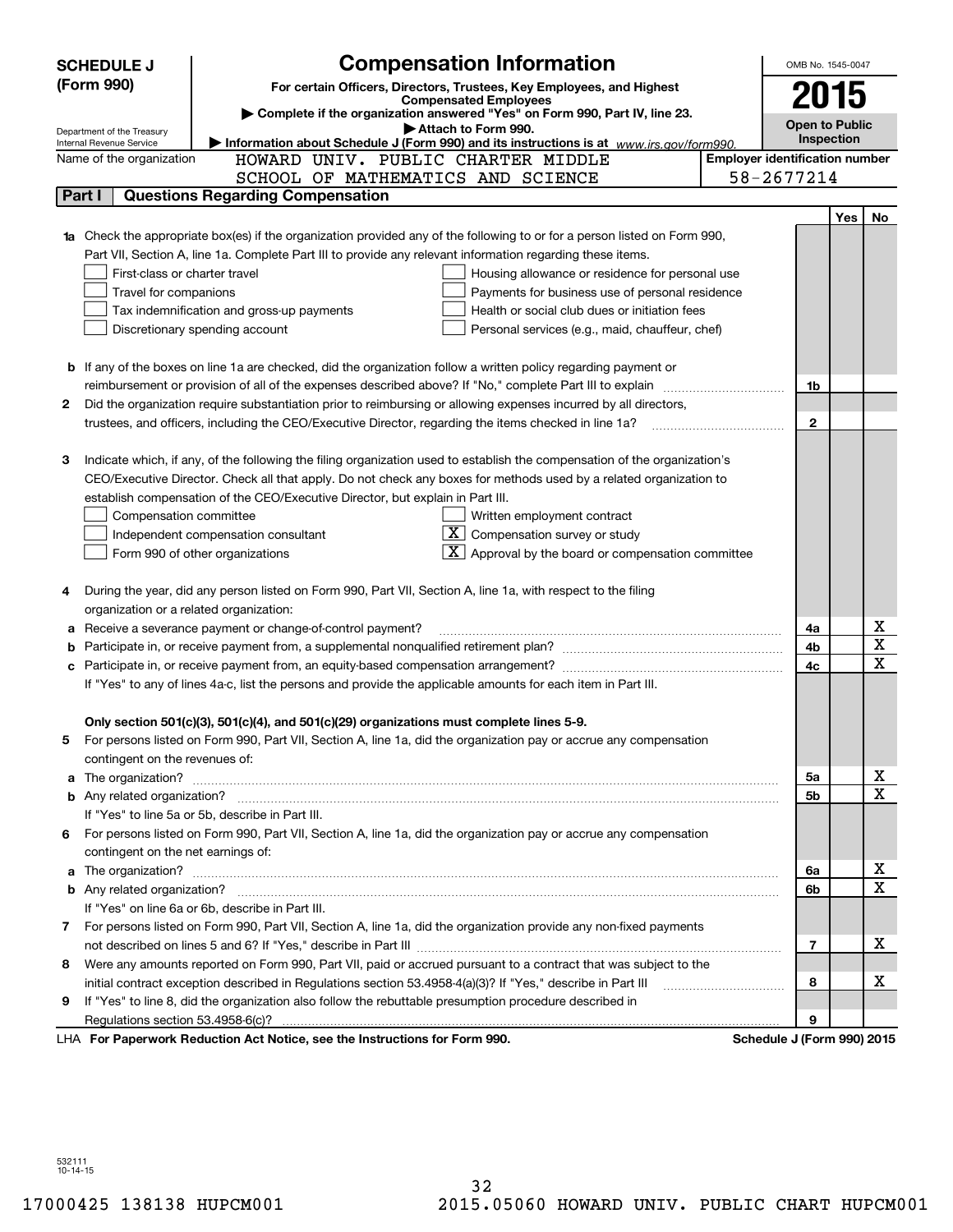### SCHOOL OF MATHEMATICS AND SCIENCE

# **Part II Officers, Directors, Trustees, Key Employees, and Highest Compensated Employees.**  Schedule J (Form 990) 2015 Page Use duplicate copies if additional space is needed.

For each individual whose compensation must be reported on Schedule J, report compensation from the organization on row (i) and from related organizations, described in the instructions, on row (ii). Do not list any individuals that are not listed on Form 990, Part VII.

**Note:**  The sum of columns (B)(i)-(iii) for each listed individual must equal the total amount of Form 990, Part VII, Section A, line 1a, applicable column (D) and (E) amounts for that individual.

| (A) Name and Title                   |             |                          | (B) Breakdown of W-2 and/or 1099-MISC compensation |                                           | (C) Retirement and<br>(D) Nontaxable |                  | (E) Total of columns | (F) Compensation<br>in column (B)         |  |
|--------------------------------------|-------------|--------------------------|----------------------------------------------------|-------------------------------------------|--------------------------------------|------------------|----------------------|-------------------------------------------|--|
|                                      |             | (i) Base<br>compensation | (ii) Bonus &<br>incentive<br>compensation          | (iii) Other<br>reportable<br>compensation | other deferred<br>compensation       | benefits         | $(B)(i)-(D)$         | reported as deferred<br>on prior Form 990 |  |
| YOHANCE MAQUBELA<br>(1)              | (i)         | 99,167.                  | $\overline{0}$ .                                   | 52,566.                                   | $\overline{0}$ .                     | 9,042.           | 160, 775.            | 0.                                        |  |
| EXECUTIVE DIRECTOR/CFO UNTILL DEC 20 | (ii)        | $\overline{0}$ .         | $\overline{0}$ .                                   | $\overline{0}$ .                          | $\overline{0}$ .                     | $\overline{0}$ . | $\overline{0}$ .     | $\overline{0}$ .                          |  |
| KATHRYN PROCOPE<br>(2)               | (i)         | 145,000.                 | 11,000.                                            | $\overline{0}$ .                          | $\overline{0}$ .                     | 13,231.          | 169,231.             | $\overline{0}$ .                          |  |
| HEAD OF SCHOOL                       | (ii)        | $\overline{0}$ .         | $\overline{0}$ .                                   | $\overline{0}$ .                          | $\overline{0}$ .                     | $\overline{0}$ . | $\overline{0}$ .     | $\overline{0}$ .                          |  |
|                                      | (i)         |                          |                                                    |                                           |                                      |                  |                      |                                           |  |
|                                      | (ii)        |                          |                                                    |                                           |                                      |                  |                      |                                           |  |
|                                      | (i)         |                          |                                                    |                                           |                                      |                  |                      |                                           |  |
|                                      | (ii)        |                          |                                                    |                                           |                                      |                  |                      |                                           |  |
|                                      | (i)         |                          |                                                    |                                           |                                      |                  |                      |                                           |  |
|                                      | (ii)        |                          |                                                    |                                           |                                      |                  |                      |                                           |  |
|                                      | (i)         |                          |                                                    |                                           |                                      |                  |                      |                                           |  |
|                                      | (ii)        |                          |                                                    |                                           |                                      |                  |                      |                                           |  |
|                                      | (i)         |                          |                                                    |                                           |                                      |                  |                      |                                           |  |
|                                      | (ii)        |                          |                                                    |                                           |                                      |                  |                      |                                           |  |
|                                      | (i)         |                          |                                                    |                                           |                                      |                  |                      |                                           |  |
|                                      | (ii)<br>(i) |                          |                                                    |                                           |                                      |                  |                      |                                           |  |
|                                      | (ii)        |                          |                                                    |                                           |                                      |                  |                      |                                           |  |
|                                      | (i)         |                          |                                                    |                                           |                                      |                  |                      |                                           |  |
|                                      | (ii)        |                          |                                                    |                                           |                                      |                  |                      |                                           |  |
|                                      | (i)         |                          |                                                    |                                           |                                      |                  |                      |                                           |  |
|                                      | (ii)        |                          |                                                    |                                           |                                      |                  |                      |                                           |  |
|                                      | (i)         |                          |                                                    |                                           |                                      |                  |                      |                                           |  |
|                                      | (ii)        |                          |                                                    |                                           |                                      |                  |                      |                                           |  |
|                                      | (i)         |                          |                                                    |                                           |                                      |                  |                      |                                           |  |
|                                      | (ii)        |                          |                                                    |                                           |                                      |                  |                      |                                           |  |
|                                      | (i)         |                          |                                                    |                                           |                                      |                  |                      |                                           |  |
|                                      | (ii)        |                          |                                                    |                                           |                                      |                  |                      |                                           |  |
|                                      | (i)         |                          |                                                    |                                           |                                      |                  |                      |                                           |  |
|                                      | (ii)        |                          |                                                    |                                           |                                      |                  |                      |                                           |  |
|                                      | (i)         |                          |                                                    |                                           |                                      |                  |                      |                                           |  |
|                                      | (ii)        |                          |                                                    |                                           |                                      |                  |                      |                                           |  |

**Schedule J (Form 990) 2015**

**2**

58-2677214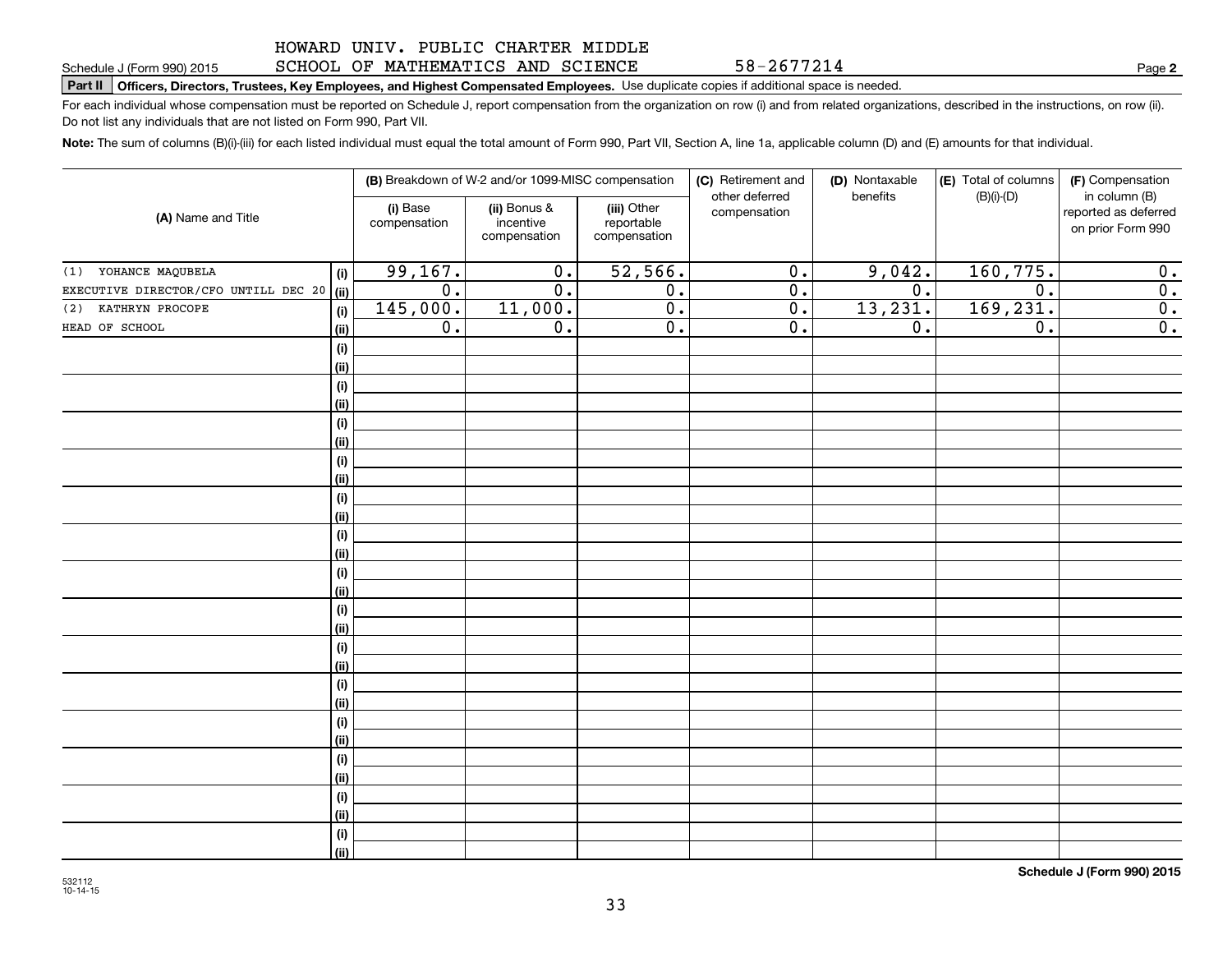### HOWARD UNIV. PUBLIC CHARTER MIDDLE SCHOOL OF MATHEMATICS AND SCIENCE

## **Part III Supplemental Information**

Schedule J (Form 990) 2015 SCHOOL OF MATHEMATICS AND SCIENCE<br>Part III Supplemental Information<br>Provide the information, explanation, or descriptions required for Part I, lines 1a, 1b, 3, 4a, 4b, 4c, 5a, 5b, 6a, 6b, 7, and

**Schedule J (Form 990) 2015**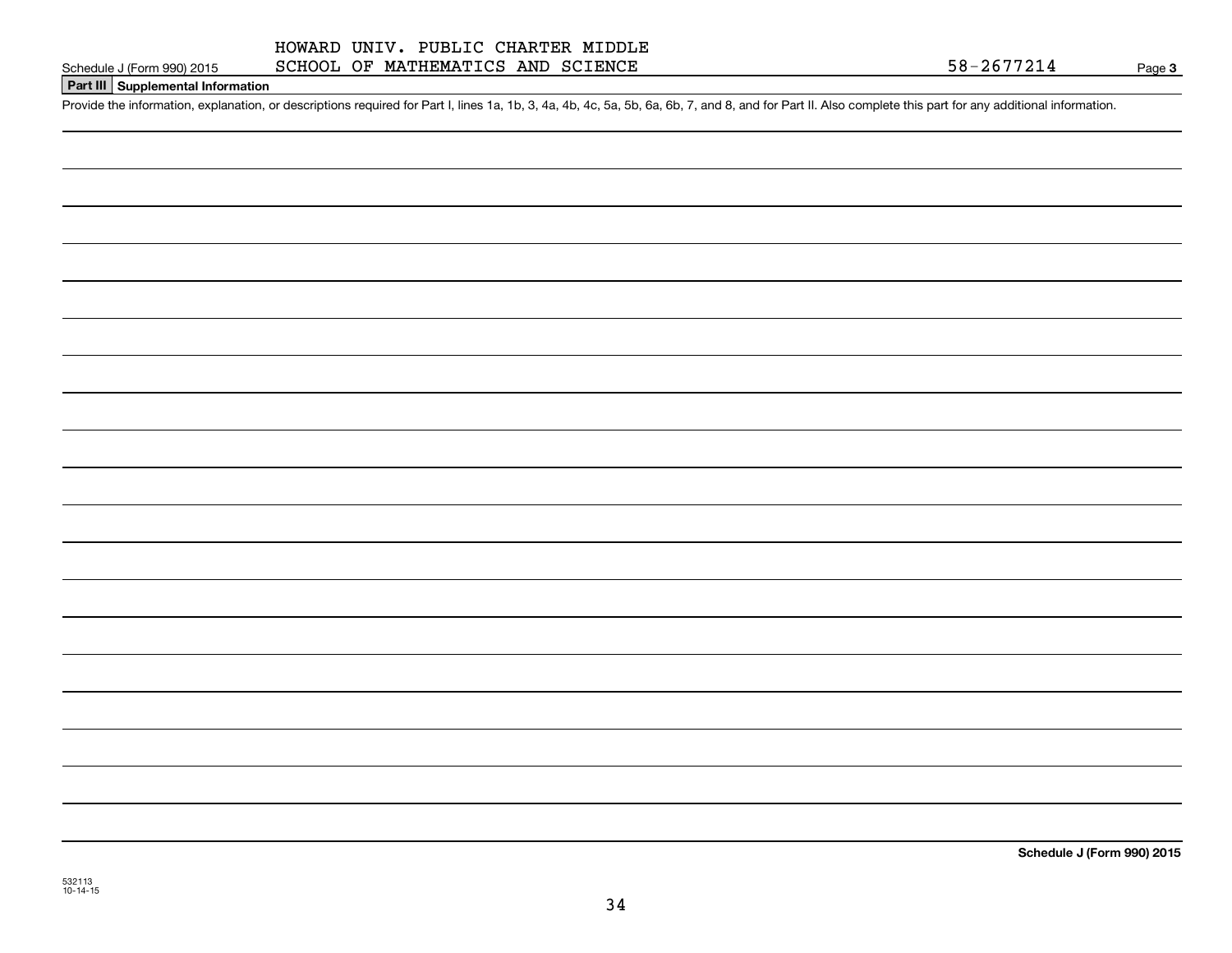| Supplemental Information to Form 990 or 990-EZ<br><b>SCHEDULE O</b><br>Complete to provide information for responses to specific questions on<br>(Form 990 or 990-EZ)<br>Form 990 or 990-EZ or to provide any additional information.<br>Attach to Form 990 or 990-EZ.<br>Department of the Treasury<br>Information about Schedule O (Form 990 or 990-EZ) and its instructions is at www.irs.gov/form990.<br>Internal Revenue Service<br>HOWARD UNIV. PUBLIC CHARTER MIDDLE<br>Name of the organization<br>SCHOOL OF MATHEMATICS AND SCIENCE | OMB No. 1545-0047<br>Open to Public<br><b>Inspection</b><br><b>Employer identification number</b><br>58-2677214 |
|----------------------------------------------------------------------------------------------------------------------------------------------------------------------------------------------------------------------------------------------------------------------------------------------------------------------------------------------------------------------------------------------------------------------------------------------------------------------------------------------------------------------------------------------|-----------------------------------------------------------------------------------------------------------------|
| FORM 990, PART I, LINE 1, DESCRIPTION OF ORGANIZATION MISSION:                                                                                                                                                                                                                                                                                                                                                                                                                                                                               |                                                                                                                 |
| ACADEMIC MODEL DESIGNED<br>TO PREPARE MIDDLE SCHOOL STUDENTS FOR COLLEGE                                                                                                                                                                                                                                                                                                                                                                                                                                                                     |                                                                                                                 |
| IN MATH,<br>AND<br>CAREERS<br>SCIENCE AND<br>ENGINEERING. HUPCMS IS<br>A                                                                                                                                                                                                                                                                                                                                                                                                                                                                     |                                                                                                                 |
| SCHOOL DESIGNED<br>TECHNOLOGY-ENABLED<br>SPECIFICALLY FOR MIDDLE SCHOOL                                                                                                                                                                                                                                                                                                                                                                                                                                                                      |                                                                                                                 |
| STUDENTS WITH<br><b>THE</b><br>BENEFIT<br>OF BEING LOCATED<br>ON AN ELITE COLLEGE CAMPUS.                                                                                                                                                                                                                                                                                                                                                                                                                                                    |                                                                                                                 |
| FORM 990, PART V, LINE 13, LIST OF<br>STATES WITH QUALIFIED HEALTH PLANS:<br>DC                                                                                                                                                                                                                                                                                                                                                                                                                                                              |                                                                                                                 |
|                                                                                                                                                                                                                                                                                                                                                                                                                                                                                                                                              |                                                                                                                 |
| FORM 990, PART VI, SECTION A, LINE 6:<br>UNIVERSITY SERVES AS SOLE MEMBER.<br>HOWARD                                                                                                                                                                                                                                                                                                                                                                                                                                                         |                                                                                                                 |
| FORM 990, PART VI, SECTION A, LINE 7A:                                                                                                                                                                                                                                                                                                                                                                                                                                                                                                       |                                                                                                                 |
| UNIVERSITY MAY APPOINT, OR SHALL HAVE THE POWER TO APPOINT, UP<br>HOWARD                                                                                                                                                                                                                                                                                                                                                                                                                                                                     | TО                                                                                                              |
| THE CHARTER SCHOOL BOARD OF DIRECTORS.<br>FIVE<br>MEMBERS<br>OF                                                                                                                                                                                                                                                                                                                                                                                                                                                                              |                                                                                                                 |
| FORM 990, PART VI, SECTION B, LINE 11:                                                                                                                                                                                                                                                                                                                                                                                                                                                                                                       |                                                                                                                 |
| FORM 990 IS REVIEWED BY THE SCHOOL'S FINANCE COMMITTEE PRIOR TO BEING                                                                                                                                                                                                                                                                                                                                                                                                                                                                        |                                                                                                                 |
| SUBMITTED TO THE IRS.                                                                                                                                                                                                                                                                                                                                                                                                                                                                                                                        |                                                                                                                 |
| FORM 990, PART VI, SECTION B, LINE 12C:                                                                                                                                                                                                                                                                                                                                                                                                                                                                                                      |                                                                                                                 |
| ANNUALLY, DIRECTORS, OFFICERS AND ADMINISTRATORS HAVE TO SIGN THIS POLICY.                                                                                                                                                                                                                                                                                                                                                                                                                                                                   |                                                                                                                 |
| FURTHER, EVERY CONTRACT INCLUDES A "NON-CONFLICT OF INTEREST" CLAUSE.                                                                                                                                                                                                                                                                                                                                                                                                                                                                        |                                                                                                                 |
| FORM 990, PART VI, SECTION B, LINE 15:                                                                                                                                                                                                                                                                                                                                                                                                                                                                                                       |                                                                                                                 |
| ANNUALLY, THE CFO DOES A MARKET ANALYSIS FOR ALL SALARIED POSITIONS WITHIN<br>LHA For Paperwork Reduction Act Notice, see the Instructions for Form 990 or 990-EZ.<br>532211<br>09-02-15                                                                                                                                                                                                                                                                                                                                                     | Schedule O (Form 990 or 990-EZ) (2015)                                                                          |

35

17000425 138138 HUPCM001 2015.05060 HOWARD UNIV. PUBLIC CHART HUPCM001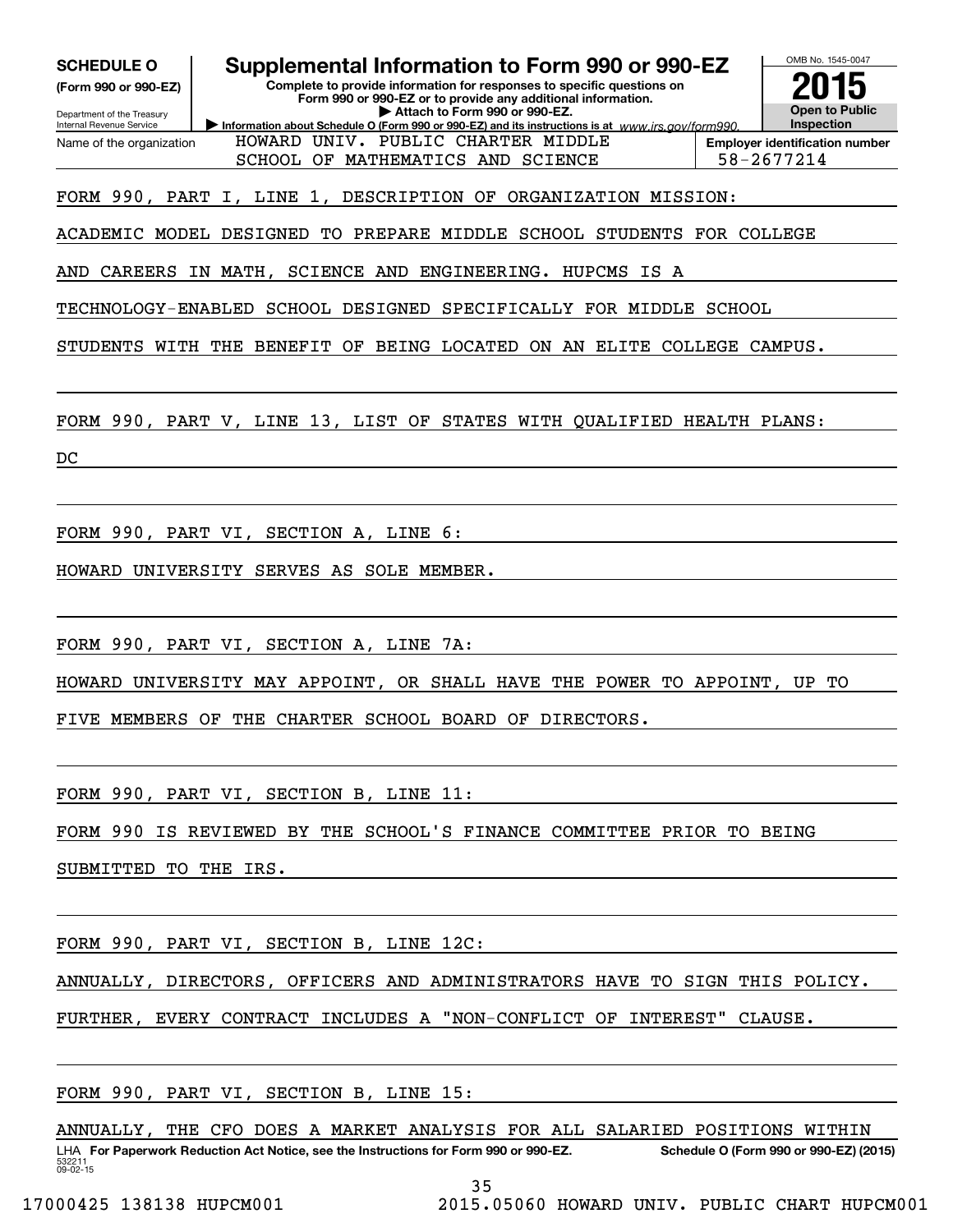| Schedule O (Form 990 or 990-EZ) (2015)                                                           | Page 2                                              |
|--------------------------------------------------------------------------------------------------|-----------------------------------------------------|
| Name of the organization HOWARD UNIV. PUBLIC CHARTER MIDDLE<br>SCHOOL OF MATHEMATICS AND SCIENCE | <b>Employer identification number</b><br>58-2677214 |
| THE SCHOOL. IN PERFORMING THIS ANALYSIS, HE RECEIVES COUNCIL FROM A THIRD                        |                                                     |
| PARTY. THIS ANALYSIS IS THEN PRESENTED TO THE BOARD'S FINANCE COMMITTEE TO                       |                                                     |
| DETERMINE SALARY RANGES FOR EACH POSITION, WHICH IS THEN INCLUDED IN THE                         |                                                     |
| ANNUAL BUDGET AND APPROVED BY THE FULL BOARD.                                                    |                                                     |

FORM 990, PART VI, SECTION C, LINE 19:

THEY ARE SUBMITTED TO THE WASHINGTON DC PUBLIC CHARTER SCHOOL BOARD AND AVAILABLE UPON REQUEST.

FORM 990, PART XII, LINE 2C:

THE PROCESS HAS NOT CHANGED FROM PRIOR YEAR.

PAGE 2, PART III, ORGANIZATION'S MISSION

(MS) IS A HIGH-PERFORMING CHARTER SCHOOL, CREATED IN PARTNERSHIP WITH

HOWARD UNIVERSITY, DESIGNED TO DELIVER PROGRAMS TO HELP STUDENTS REACH

THEIR GOALS AND DEVELOP THE SKILLS NEEDED TO SUCCEED BEYOND THE

CLASSROOM.

STEM-BASED APPROACH

532212 09-02-15 **Schedule O (Form 990 or 990-EZ) (2015)** STUDENTS ARE PREPARED FOR CAREER AND ENTREPRENEURSHIP OPPORTUNITIES IN SCIENCE, TECHNOLOGY, ENGINEERING AND MATHEMATICS (STEM) DISCIPLINES FROM THEIR EDUCATION AT (MS). OUR STEM CURRICULUM IS BASED ON THE IDEA OF EDUCATING STUDENTS IN FOUR SPECIFIC DISCIPLINES - SCIENCE, TECHNOLOGY, ENGINEERING AND MATHEMATICS - IN AN INTERDISCIPLINARY AND APPLIED APPROACH. RATHER THAN TEACH THE FOUR DISCIPLINES AS SEPARATE AND DISCRETE SUBJECTS, OUR STEM CURRICULUM INTEGRATES THEM INTO A 36

17000425 138138 HUPCM001 2015.05060 HOWARD UNIV. PUBLIC CHART HUPCM001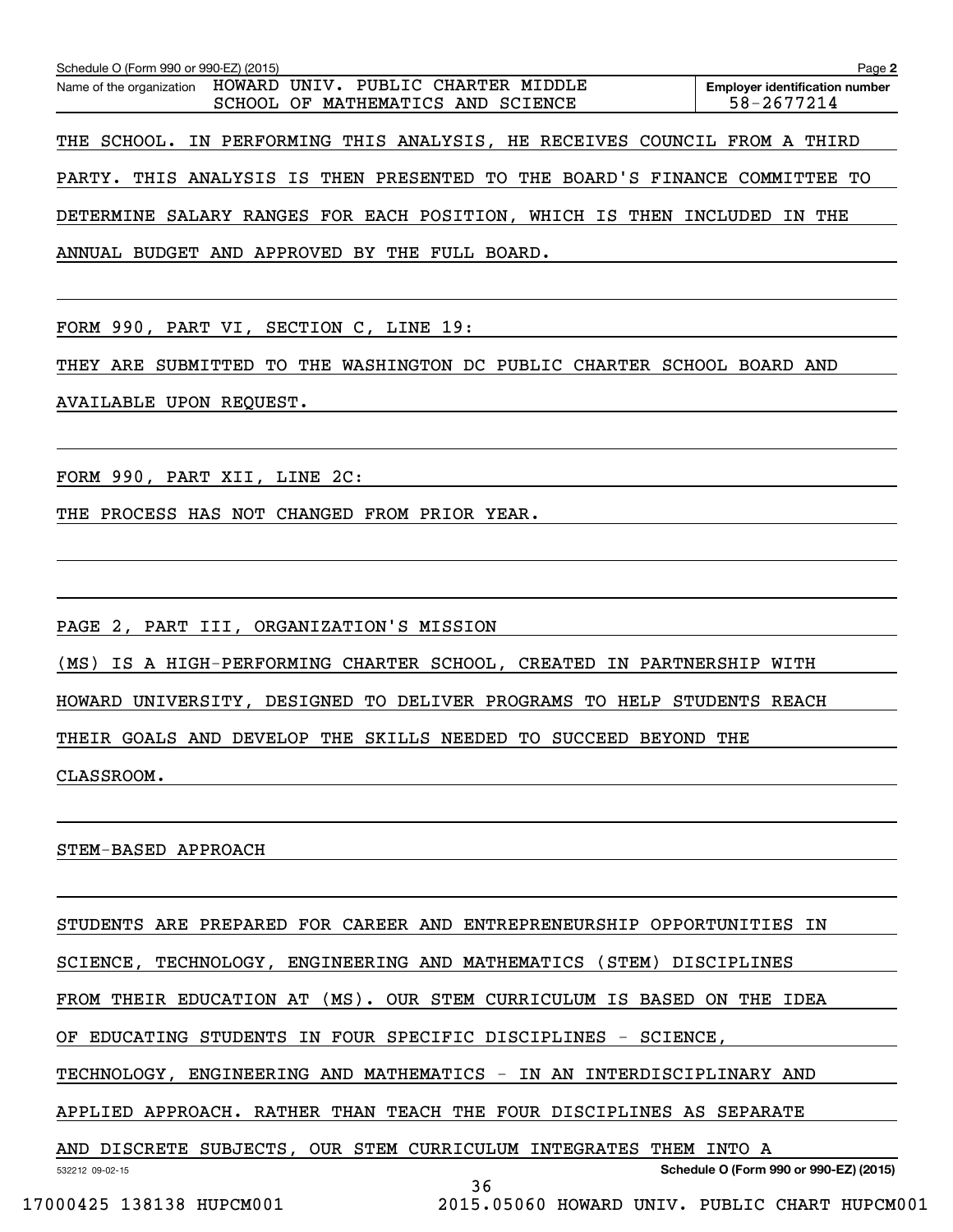| Schedule O (Form 990 or 990-EZ) (2015) |                                                                                                                           | Page 2                                              |
|----------------------------------------|---------------------------------------------------------------------------------------------------------------------------|-----------------------------------------------------|
|                                        | Name of the organization HOWARD UNIV. PUBLIC CHARTER MIDDLE<br>MATHEMATICS AND SCIENCE<br>SCHOOL<br>OF                    | <b>Employer identification number</b><br>58-2677214 |
|                                        | COHESIVE LEARNING MODEL BASED ON REAL-WORLD APPLICATIONS.                                                                 |                                                     |
| SEPARATES OUR<br>WHAT                  | EDUCATION FROM TRADITIONAL<br>STEM<br>SCIENCE                                                                             | <b>MATH</b><br>AND                                  |
| CLASSES<br>THE<br>OF                   | IS OUR BLENDED LEARNING ENVIRONMENT AND REAL LIFE APPLICATION<br>SCIENTIFIC METHOD. LESSONS FOCUS ON TEACHING<br>STUDENTS |                                                     |
|                                        | COMPUTATIONAL THINKING AND REAL WORLD PROBLEM SOLVING.                                                                    | OUR FOCUS ON                                        |
|                                        | STEM IS TO MEET A NEED, A VERY REAL NEED OF HIGHLY-SKILLED                                                                | ENGINEERS.                                          |
| SCIENTISTS<br>AND                      | SIMILAR PROFESSIONALS FOR TOMORROW'S<br>WORKFORCE.                                                                        | 0UR                                                 |

STUDENTS RECEIVE THE HIGHEST QUALITY EDUCATION TO LEAD THEM TO

DISCOVERY AND NEW TECHNOLOGY, SO THEY CAN LEAD THE NEXT PHASE OF THE

WORLD'S INNOVATIONS.

SCIENCE, TECHNOLOGY, ENGINEERING AND MATHEMATICS AFFECT EVERY ASPECT OF OUR LIVES. EDUCATING OUR YOUTH ABOUT STEM IS THE ONLY WAY FORWARD BECAUSE THE JOBS THEY WILL OCCUPY HAVE NOT BEEN INVENTED YET! IF THE U.S. IS GOING TO COMPETE IN THE EVER-CHANGING GLOBAL ECONOMY, EXPOSURE TO STEM RELATED CURRICULA IS CRITICAL.

BY 2018, PROJECTIONS ESTIMATE THE NEED FOR 8.65 MILLION WORKERS IN STEM-RELATED JOBS. THE MANUFACTURING SECTOR FACES AN ALARMINGLY LARGE SHORTAGE OF EMPLOYEES WITH THE NECESSARY SKILLS - NEARLY 600,000. THE FIELD OF CLOUD COMPUTING ALONE WILL HAVE CREATED 1.7 MILLION JOBS BETWEEN 2011 AND 2015, ACCORDING TO THE REPORT. THE CURRICULUM PROVIDED AT (MS) ALLOWS STUDENTS TO OBTAIN REAL WORLD PROBLEM SOLVING EXPERIENCE, WHICH HELPS OUR STUDENTS UNDERSTAND AND EMBRACE THE TECHNOLOGY THAT AFFECTS THEM DAILY.

37

OUR CULTURE

532212 09-02-15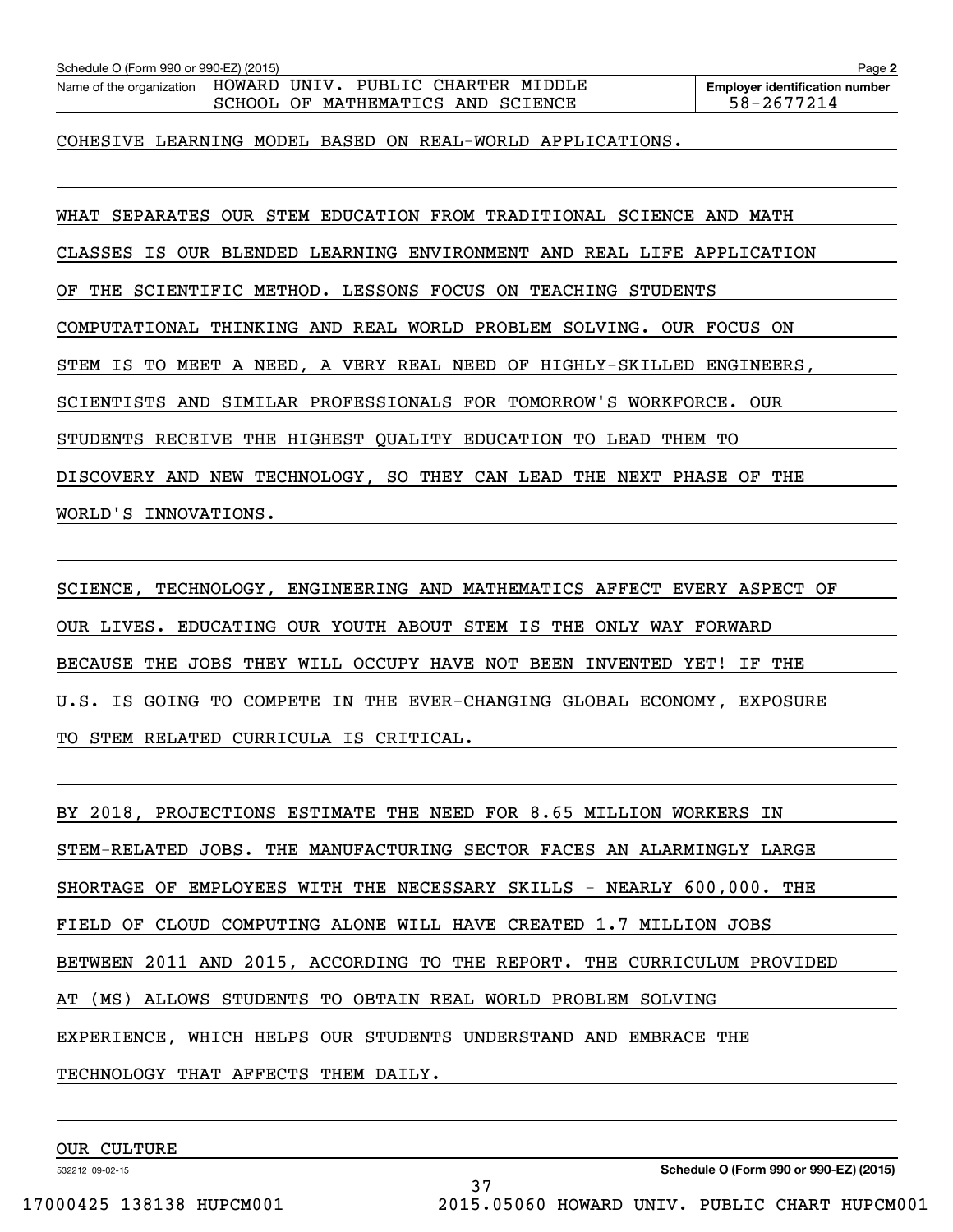| Schedule O (Form 990 or 990-EZ) (2015)                      |  |                                   |  | Page 2                                |
|-------------------------------------------------------------|--|-----------------------------------|--|---------------------------------------|
| Name of the organization HOWARD UNIV. PUBLIC CHARTER MIDDLE |  |                                   |  | <b>Employer identification number</b> |
|                                                             |  | SCHOOL OF MATHEMATICS AND SCIENCE |  | 58-2677214                            |

THE (MS) SCHOOL IS DESIGNED TO MEET THE NEEDS OF EARLY ADOLESCENCE, A TIME IN WHICH YOUNG PEOPLE SEEK TO DEVELOP THEIR STRENGTHS, INTERESTS, AND VALUES WHILE STRIVING TO UNDERSTAND THE INTERCONNECTIONS OF THE WORLD. AS STUDENTS MOVE FROM ELEMENTARY SCHOOL TO HIGH SCHOOL, MIDDLE SCHOOL PROVIDES STUDENTS WITH MULTIPLE OPPORTUNITIES FOR ACADEMIC RISK TAKING AND EXPLORATION. A TEAM OF TEACHERS PROVIDE GUIDANCE BY WORKING IN CLOSE COLLABORATION TO MOVE STUDENTS FROM CONCRETE TO ABSTRACT THINKING. OUR STAFF IS COMMITTED TO HELPING ALL STUDENTS, INCLUDING THOSE WITH SPECIAL NEEDS AND LEARNING DIFFERENCES, IDENTIFY THEIR ACADEMIC AND NON-ACADEMIC TALENTS SO THAT THEY CAN DEVELOP THEIR FULL POTENTIAL.

(MS) PROVIDES A UNIQUE, EDUCATIONAL ENVIRONMENT THAT ALLOWS STUDENTS TO EXCEL. OUR COMPREHENSIVE APPROACH TO STAFF AND CURRICULUM DEVELOPMENT HELPS PREPARE STUDENTS TO SUCCEED IN HIGH SCHOOL AND BEYOND BY FOSTERING SCHOLARSHIP, EXCELLENCE AND CREATIVITY. BY IGNITING A STUDENT'S CREATIVITY, WE PROMPT STUDENTS TO THINK CRITICALLY AND CONTINUOUSLY INQUIRE. OUR PROGRAMS MOTIVATE STUDENTS TO ATTAIN A STRONG WORK ETHIC TO MOTIVATE THEM TO LEARN AND COMPLETE THE WORK REQUIRED. OUR EDUCATORS ARE COMMITTED TO SETTING HIGH EXPECTATIONS, ESTABLISHING RIGOROUS ACADEMICS AND INSTILLING AN APPRECIATION FOR LEARNING IN EVERY STUDENT. THEY ALSO PROVIDE STUDENTS WITH RESOURCES AND GUIDANCE TO HELP THEM ACHIEVE THEIR GOALS IN A FUN AND EXCITING WAY. BY THE END OF THEIR LAST YEAR IN MIDDLE SCHOOL, OUR GRADUATES ARE PREPARED FOR NOT ONLY HIGH SCHOOL COURSEWORK IN STEM AREAS, BUT ARE INSPIRED TO SEEK CAREERS IN A STEM-RELATED FIELD.

38

532212 09-02-15